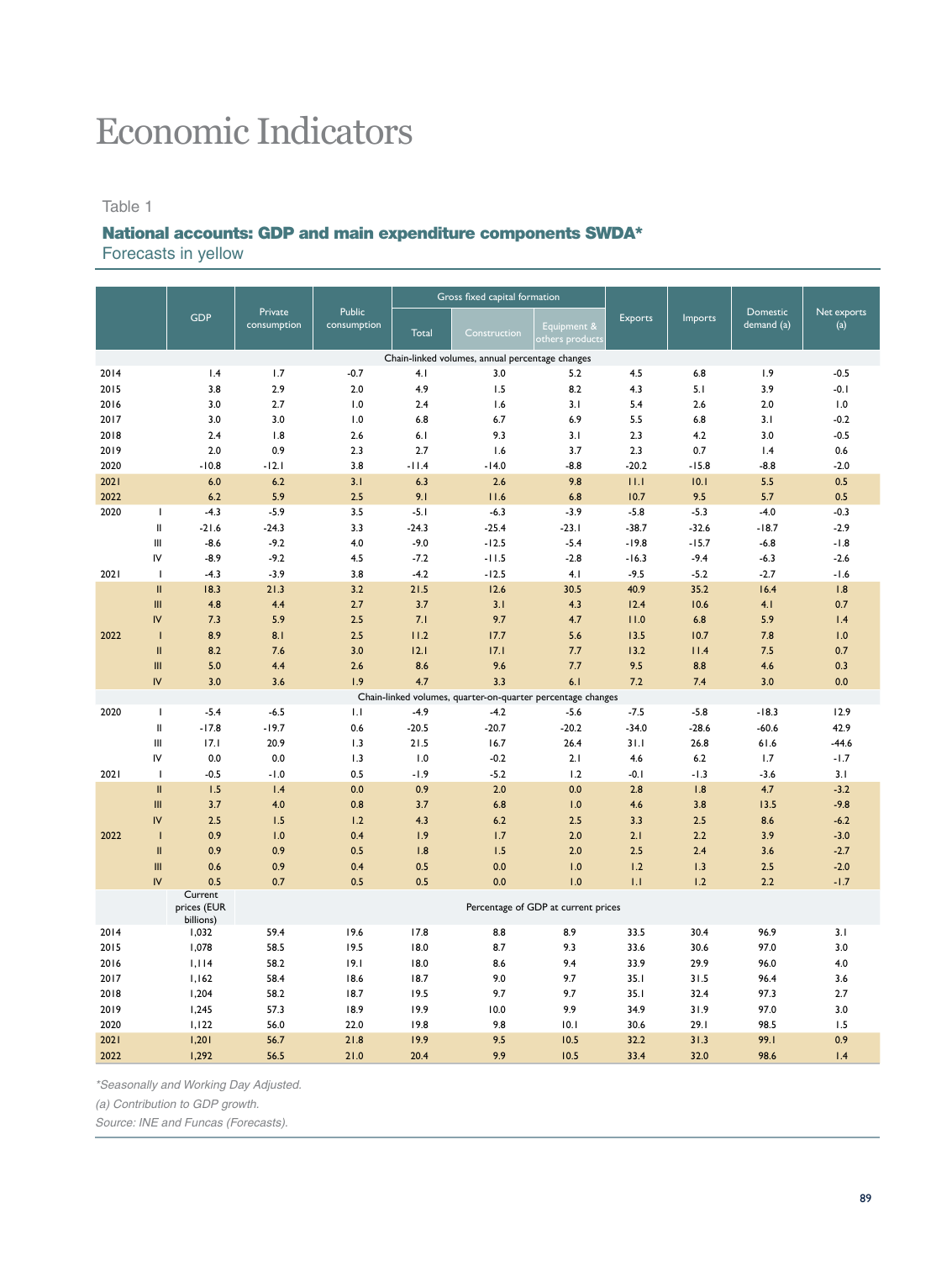**Chart 1.1 - GDP**

#### **Chart 1.2 - Contribution to GDP annual growth**



Percentage change

**Chart 1.3 - Final consumption**

Annual percentage change



Annual percentage change



Percentage points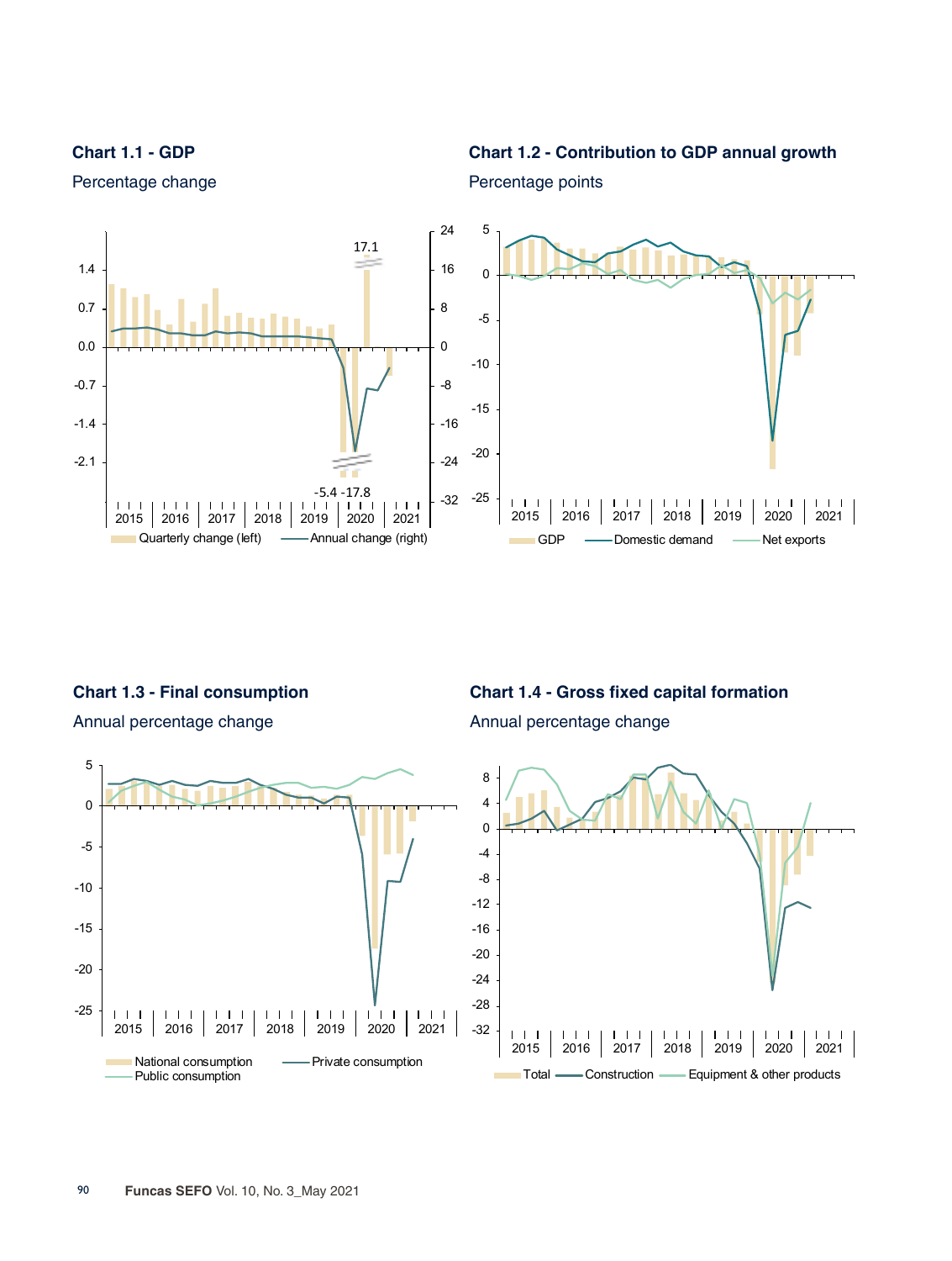# National accounts: Gross value added by economic activity SWDA\*

|         |              |                                    |                                      |         |                                                             | Gross value added at basic prices         |         |                                             |                |                                     |
|---------|--------------|------------------------------------|--------------------------------------|---------|-------------------------------------------------------------|-------------------------------------------|---------|---------------------------------------------|----------------|-------------------------------------|
|         |              |                                    |                                      |         | Industry                                                    |                                           |         | Services                                    |                |                                     |
|         |              | Total                              | Agriculture, forestry<br>and fishing | Total   | Manufacturing                                               | Construction                              | Total   | Public administration,<br>health, education | Other services | Taxes less subsidies<br>on products |
|         |              |                                    |                                      |         | Chain-linked volumes, annual percentage changes             |                                           |         |                                             |                |                                     |
| 2015    |              | 3.3                                | 4.7                                  | 3.0     | 4.6                                                         | 5.4                                       | 3.1     | 1.1                                         | 3.8            | 9.6                                 |
| 2016    |              | 2.8                                | 4.8                                  | 4.1     | 2.3                                                         | 3.9                                       | 2.4     | 1.4                                         | 2.7            | 5.2                                 |
| 2017    |              | 3.1                                | $-3.7$                               | 4.0     | 5.7                                                         | 2.0                                       | 3.3     | 2.5                                         | 3.5            | 1.9                                 |
| 2018    |              | 2.5                                | 7.5                                  | 0.6     | 0.0                                                         | 4.1                                       | 2.6     | 1.0                                         | 3.1            | 1.8                                 |
| 2019    |              | 2.1                                | $-2.3$                               | 1.7     | 1.2                                                         | 4.3                                       | 2.2     | 1.2                                         | 2.6            | 0.1                                 |
| 2020    |              | $-10.6$                            | 5.3                                  | $-9.6$  | $-10.7$                                                     | $-14.5$                                   | $-11.1$ | 1.5                                         | $-15.1$        | $-12.9$                             |
| 2021(a) |              | $-4.3$                             | 3.7                                  | 1.1     | 1.1                                                         | $-10.1$                                   | $-5.3$  | 4.2                                         | $-8.5$         | $-3.8$                              |
| 2019    | Ш            | 2.3                                | $-4.4$                               | 1.6     | 0.7                                                         | 5.8                                       | 2.4     | 1.5                                         | 2.7            | 0.2                                 |
|         | Ш            | 2.0                                | 0.0                                  | 2.4     | 1.9                                                         | 3.2                                       | 1.9     | 1.0                                         | 2.2            | 0.0                                 |
|         | IV           | 1.9                                | $-5.3$                               | 2.1     | 2.0                                                         | 1.7                                       | 2.2     | 1.5                                         | 2.4            | $-0.3$                              |
| 2020    | $\mathbf{I}$ | $-3.8$                             | 1.0                                  | $-5.4$  | $-6.2$                                                      | $-6.8$                                    | $-3.4$  | 0.9                                         | $-4.8$         | $-8.9$                              |
|         | $\mathbf{H}$ | $-21.5$                            | 7.6                                  | $-24.3$ | $-27.8$                                                     | $-28.3$                                   | $-21.5$ | 0.1                                         | $-28.4$        | $-22.2$                             |
|         | Ш            | $-8.5$                             | 4.6                                  | $-5.0$  | $-5.4$                                                      | $-10.2$                                   | $-9.6$  | 1.3                                         | $-13.1$        | $-9.0$                              |
|         | IV           | $-8.6$                             | 8.2                                  | $-3.6$  | $-3.7$                                                      | $-12.7$                                   | $-10.0$ | 3.5                                         | $-14.3$        | $-11.7$                             |
| 2021    | $\mathbf{I}$ | $-4.3$                             | 3.7                                  | 1.1     | 1.1                                                         | $-10.1$                                   | $-5.3$  | 4.2                                         | $-8.5$         | $-3.8$                              |
|         |              |                                    |                                      |         | Chain-linked volumes, quarter-on-quarter percentage changes |                                           |         |                                             |                |                                     |
| 2019    | $\,$ II      | 0.4                                | $-2.7$                               | 0.7     | 0.3                                                         | 0.6                                       | 0.5     | 0.6                                         | 0.4            | $-0.2$                              |
|         | Ш            | 0.4                                | 1.4                                  | 0.7     | 0.7                                                         | $-0.3$                                    | 0.3     | 0.0                                         | 0.5            | $-0.1$                              |
|         | IV           | 0.5                                | 0.1                                  | $-0.1$  | 0.4                                                         | $-0.1$                                    | 0.7     | 0.4                                         | 0.7            | $-0.2$                              |
| 2020    | $\mathbf{I}$ | $-5.1$                             | 2.3                                  | $-6.6$  | $-7.5$                                                      | $-7.0$                                    | $-4.8$  | $-0.2$                                      | $-6.3$         | $-8.4$                              |
|         | $\mathbf{H}$ | $-18.1$                            | 3.7                                  | $-19.4$ | $-22.8$                                                     | $-22.6$                                   | $-18.3$ | $-0.1$                                      | $-24.5$        | $-14.8$                             |
|         | Ш            | 17.1                               | $-1.4$                               | 26.4    | 31.9                                                        | 24.8                                      | 15.5    | 1.1                                         | 21.9           | 16.9                                |
|         | IV           | 0.3                                | 3.4                                  | 1.3     | 2.2                                                         | $-2.8$                                    | 0.3     | 2.6                                         | $-0.6$         | $-3.2$                              |
| 2021    | $\mathbf{I}$ | $-0.6$                             | $-2.0$                               | $-2.1$  | $-2.8$                                                      | $-4.2$                                    | 0.2     | 0.5                                         | 0.1            | $-0.2$                              |
|         |              | Current<br>prices EUR<br>billions) |                                      |         |                                                             | Percentage of value added at basic prices |         |                                             |                |                                     |
| 2014    |              | 940                                | 2.8                                  | 16.4    | 12.4                                                        | 5.7                                       | 75.2    | 18.7                                        | 56.5           | 9.8                                 |
| 2015    |              | 978                                | 3.0                                  | 16.4    | 12.4                                                        | 5.8                                       | 74.9    | 18.5                                        | 56.4           | 10.1                                |
| 2016    |              | 1,011                              | 3.1                                  | 16.2    | 12.4                                                        | 5.9                                       | 74.8    | 18.4                                        | 56.5           | 10.2                                |
| 2017    |              | 1,053                              | 3.1                                  | 16.2    | 12.5                                                        | 5.9                                       | 74.8    | 18.1                                        | 56.7           | 10.3                                |
| 2018    |              | 1,090                              | 3.1                                  | 16.1    | 12.3                                                        | 6.1                                       | 74.7    | 17.9                                        | 56.8           | 10.5                                |
| 2019    |              | 1,129                              | 2.9                                  | 16.1    | 12.3                                                        | 6.4                                       | 74.5    | 18.0                                        | 56.5           | 10.3                                |
| 2020    |              | 1,024                              | 3.5                                  | 16.3    | 12.2                                                        | 6.3                                       | 74.0    | 20.5                                        | 53.4           | 9.6                                 |

*(a) Period with available data over the same period previous year.*

\* *Seasonally and Working Day Adjusted.*

Source: INE.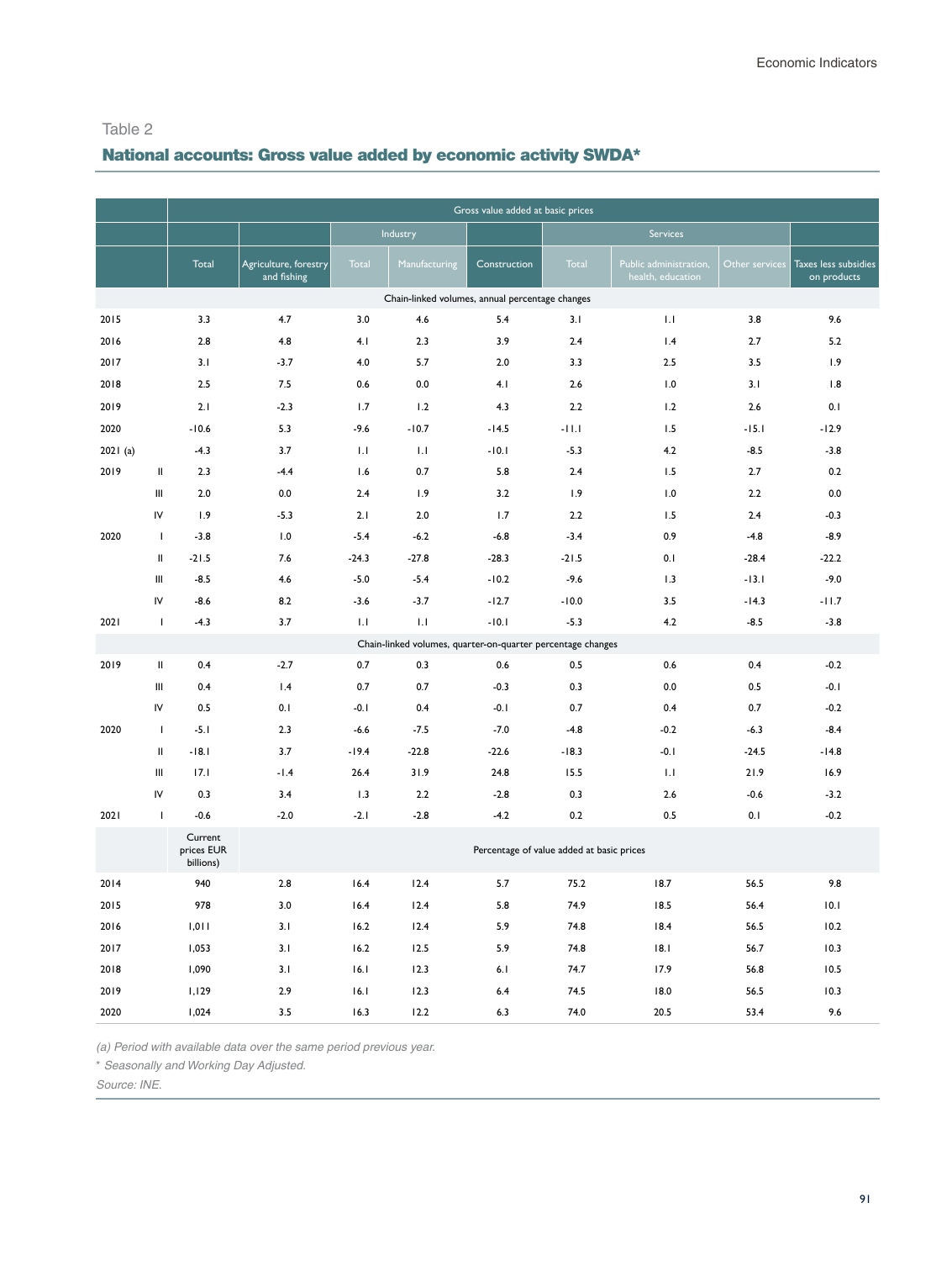**Chart 2.1 - GVA by sectors**

**Chart 2.2 - GVA, Industry** Annual percentage change



Annual percentage change

**Chart 2.3 - GVA, services** 

Annual percentage change



**Chart 2.4 - GVA, structure by sectors** Percentage of value added at basic prices

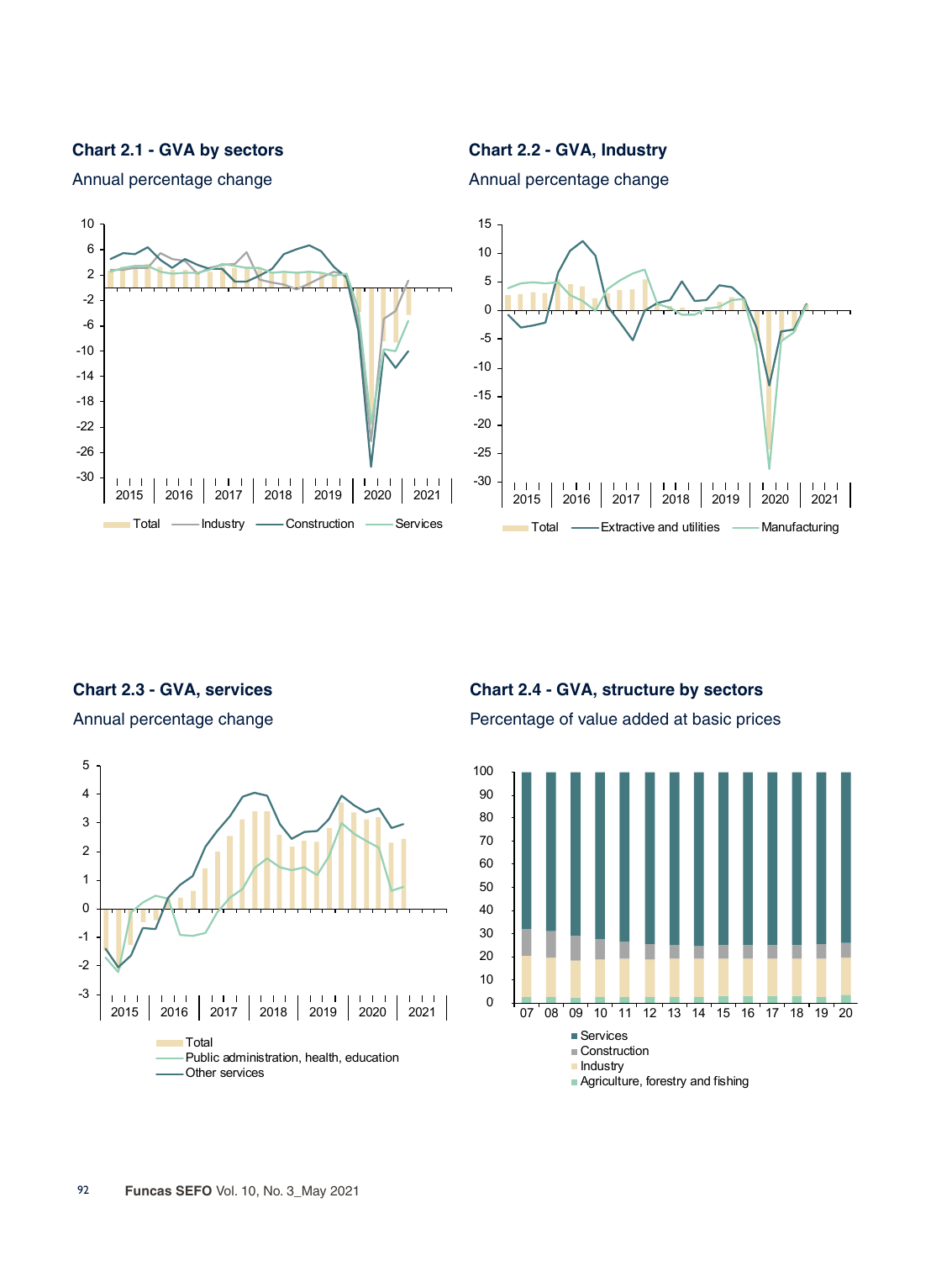# National accounts: Productivity and labour costs

Forecasts in yellow

|        |               |                            |                                                  |                            | Total economy                               |             |                              |                              |                                    |              | Manufacturing Industry                                    |                             |                                 |
|--------|---------------|----------------------------|--------------------------------------------------|----------------------------|---------------------------------------------|-------------|------------------------------|------------------------------|------------------------------------|--------------|-----------------------------------------------------------|-----------------------------|---------------------------------|
|        |               | GDP,<br>constant<br>prices | Employment<br>(jobs, full<br>time<br>equivalent) | Employment<br>productivity | <b>Compensation Nominal unit</b><br>per job | labour cost | Real unit<br>labour cost (a) | added,<br>constant<br>prices | (jobs,<br>full time<br>equivalent) | productivity | Gross value Employment Employment Compensation<br>per job | Nominal unit<br>labour cost | Real unit<br>labour cost<br>(a) |
|        |               | $\mathbf{I}$               | $\mathbf 2$                                      | $3 = 1/2$                  | $\overline{\mathbf{4}}$                     | $5 = 4/3$   | $\boldsymbol{6}$             | $\overline{7}$               | 8                                  | $9 = 7/8$    | 10                                                        | $11 = 10/9$                 | 12                              |
|        |               |                            |                                                  |                            |                                             |             | Indexes, 2015 = 100, SWDA    |                              |                                    |              |                                                           |                             |                                 |
| 2014   |               | 96.3                       | 96.9                                             | 99.4                       | 99.4                                        | 100.1       | 100.6                        | 95.6                         | 97.7                               | 97.9         | 100.7                                                     | 102.9                       | 102.6                           |
| 2015   |               | 100.0                      | 100.0                                            | 100.0                      | 100.0                                       | 100.0       | 100.0                        | 100.0                        | 100.0                              | 100.0        | 100.0                                                     | 100.0                       | 100.0                           |
| 2016   |               | 103.0                      | 102.8                                            | 100.2                      | 99.4                                        | 99.2        | 98.9                         | 102.3                        | 103.5                              | 98.9         | 100.1                                                     | 101.2                       | 100.4                           |
| 2017   |               | 106.1                      | 105.8                                            | 100.3                      | 100.1                                       | 99.8        | 98.2                         | 108.1                        | 106.6                              | 101.4        | 101.5                                                     | 100.1                       | 100.1                           |
| 2018   |               | 108.7                      | 108.5                                            | 100.1                      | 101.1                                       | 100.9       | 98.I                         | 108.2                        | 108.8                              | 99.4         | 102.4                                                     | 103.0                       | 101.2                           |
| 2019   |               | 110.8                      | 111.0                                            | 99.8                       | 103.2                                       | 103.4       | 99.I                         | 109.5                        | 111.2                              | 98.5         | 103.5                                                     | 105.1                       | 100.9                           |
| 2020   |               | 98.8                       | 102.7                                            | 96.2                       | 104.6                                       | 108.7       | 103.2                        | 97.7                         | 102.8                              | 95.I         | 101.1                                                     | 106.3                       | 100.9                           |
| 2021   |               | 104.7                      | 108.2                                            | 96.7                       | 104.4                                       | 107.9       | 101.4                        | Щ,                           | $\overline{\phantom{a}}$           | Ξ.           | $\overline{a}$                                            | Ξ.                          | Ш,                              |
| 2022   |               | 111.2                      | 111.0                                            | 100.1                      | 104.7                                       | 104.6       | 96.9                         | --                           | Щ,                                 | Ξ.           | $\overline{a}$                                            | Ξ.                          | Ш,                              |
| 2019   | $\mathbf{II}$ | 110.6                      | 110.8                                            | 99.8                       | 103.1                                       | 103.3       | 99.2                         | 109.1                        | 111.1                              | 98.I         | 103.2                                                     | 105.2                       | 101.1                           |
|        | Ш             | 111.0                      | 111.0                                            | 100.0                      | 103.5                                       | 103.5       | 99.3                         | 109.8                        | 111.8                              | 98.2         | 103.6                                                     | 105.4                       | 101.3                           |
|        | IV            | 111.4                      | 111.9                                            | 99.6                       | 103.7                                       | 104.1       | 99.0                         | 110.3                        | 111.1                              | 99.2         | 104.3                                                     | 105.1                       | 99.2                            |
| 2020   | I.            | 105.5                      | 109.6                                            | 96.2                       | 103.6                                       | 107.7       | 103.0                        | 102.1                        | 110.9                              | 92.0         | 102.9                                                     | 111.8                       | 108.6                           |
|        | Ш             | 86.7                       | 90.3                                             | 96.0                       | 106.2                                       | 110.6       | 105.1                        | 78.8                         | 93.6                               | 84.I         | 98.8                                                      | 117.5                       | 110.0                           |
|        | Ш             | 101.5                      | 104.8                                            | 96.8                       | 104.3                                       | 107.7       | 102.0                        | 103.9                        | 102.2                              | 101.6        | 100.4                                                     | 98.8                        | 94.2                            |
|        | IV            | 101.5                      | 106.1                                            | 95.7                       | 104.6                                       | 109.3       | 103.0                        | 106.2                        | 104.4                              | 101.7        | 101.8                                                     | 100.1                       | 93.7                            |
| 2021   | I.            | 101.0                      | 107.6                                            | 93.9                       | 103.7                                       | 110.5       | 104.5                        | 103.1                        | 103.9                              | 99.3         | 99.5                                                      | 100.2                       | 95.I                            |
|        |               |                            |                                                  |                            |                                             |             | Annual percentage changes    |                              |                                    |              |                                                           |                             |                                 |
| 2014   |               | 1.4                        | 1.0                                              | 0.4                        | 0.3                                         | $-0.1$      | 0.1                          | 2.1                          | $-1.9$                             | 4.0          | 0.7                                                       | $-3.2$                      | $-3.3$                          |
| 2015   |               | 3.8                        | 3.2                                              | 0.6                        | 0.6                                         | $-0.1$      | $-0.6$                       | 4.6                          | 2.4                                | 2.2          | $-0.7$                                                    | $-2.9$                      | $-2.6$                          |
| 2016   |               | 3.0                        | 2.8                                              | 0.2                        | $-0.6$                                      | $-0.8$      | $-1.1$                       | 2.3                          | 3.5                                | -1.1         | 0.1                                                       | 1.2                         | 0.4                             |
| 2017   |               | 3.0                        | 2.9                                              | 0.1                        | 0.7                                         | 0.6         | $-0.7$                       | 5.7                          | 3.0                                | 2.5          | 1.4                                                       | -1.1                        | $-0.4$                          |
| 2018   |               | 2.4                        | 2.6                                              | $-0.2$                     | 1.0                                         | 1.2         | 0.0                          | 0.0                          | 2.1                                | $-2.0$       | 0.8                                                       | 2.9                         | 1.1                             |
| 2019   |               | 2.0                        | 2.3                                              | $-0.3$                     | 2.1                                         | 2.4         | 1.0                          | 1.2                          | 2.2                                | $-0.9$       | 1.1                                                       | 2.0                         | $-0.3$                          |
| 2020   |               | $-10.8$                    | $-7.5$                                           | $-3.6$                     | 1.4                                         | 5.2         | 4.1                          | $-10.7$                      | $-7.5$                             | $-3.5$       | $-2.4$                                                    | 1.2                         | 0.1                             |
| 2021   |               | 6.0                        | 5.4                                              | 0.6                        | $-0.2$                                      | $-0.8$      | $-1.8$                       | $\overline{\phantom{a}}$     | Ξ.                                 | Ξ.           | $\overline{a}$                                            | Ξ.                          | $\overline{\phantom{a}}$        |
| 2022   |               | 6.2                        | 2.6                                              | 3.5                        | 0.3                                         | $-3.1$      | $-4.4$                       | --                           | --                                 | --           | $\overline{\phantom{a}}$                                  | --                          | $\overline{\phantom{a}}$        |
| 2019   | $\mathbf{I}$  | 2.1                        | 2.5                                              | $-0.4$                     | 2.3                                         | 2.8         | 1.3                          | 0.7                          | 2.0                                | $-1.3$       | 1.2                                                       | 2.5                         | 0.3                             |
|        | Ш             | 1.8                        | 1.8                                              | 0.1                        | 2.3                                         | 2.2         | 0.8                          | 1.9                          | 3.1                                | $-1.1$       | 1.0                                                       | 2.1                         | 0.4                             |
|        | IV            | 1.7                        | 2.1                                              | $-0.4$                     | 1.9                                         | 2.3         | 0.7                          | 2.0                          | 1.9                                | 0.1          | 1.0                                                       | 0.9                         | $-2.7$                          |
| 2020   |               | $-4.3$                     | $-0.6$                                           | $-3.7$                     | 1.2                                         | 5.0         | 3.9                          | $-6.2$                       | 0.3                                | $-6.5$       | 0.0                                                       | 6.9                         | 6.7                             |
|        | $\sf II$      | $-21.6$                    | $-18.5$                                          | $-3.8$                     | 3.0                                         | 7.1         | 5.9                          | $-27.8$                      | $-15.8$                            | $-14.3$      | $-4.3$                                                    | 11.7                        | 8.8                             |
|        | Ш             | $-8.6$                     | $-5.6$                                           | $-3.2$                     | 0.7                                         | 4.0         | 2.7                          | $-5.4$                       | $-8.6$                             | 3.5          | $-3.0$                                                    | $-6.3$                      | $-7.0$                          |
|        | IV            | $-8.9$                     | $-5.2$                                           | $-3.9$                     | 0.8                                         | 4.9         | 4.1                          | $-3.7$                       | -6. I                              | 2.5          | $-2.4$                                                    | $-4.8$                      | $-5.5$                          |
| 2021 1 |               | $-4.3$                     | $-1.9$                                           | $-2.4$                     | 0.1                                         | 2.6         | 1.5                          | 1.1                          | $-6.3$                             | 7.9          | $-3.2$                                                    | $-10.3$                     | $-12.5$                         |

*(a) Nominal ULC deflated by GDP/GVA deflator.*

*Source: INE and Funcas* (Forecasts).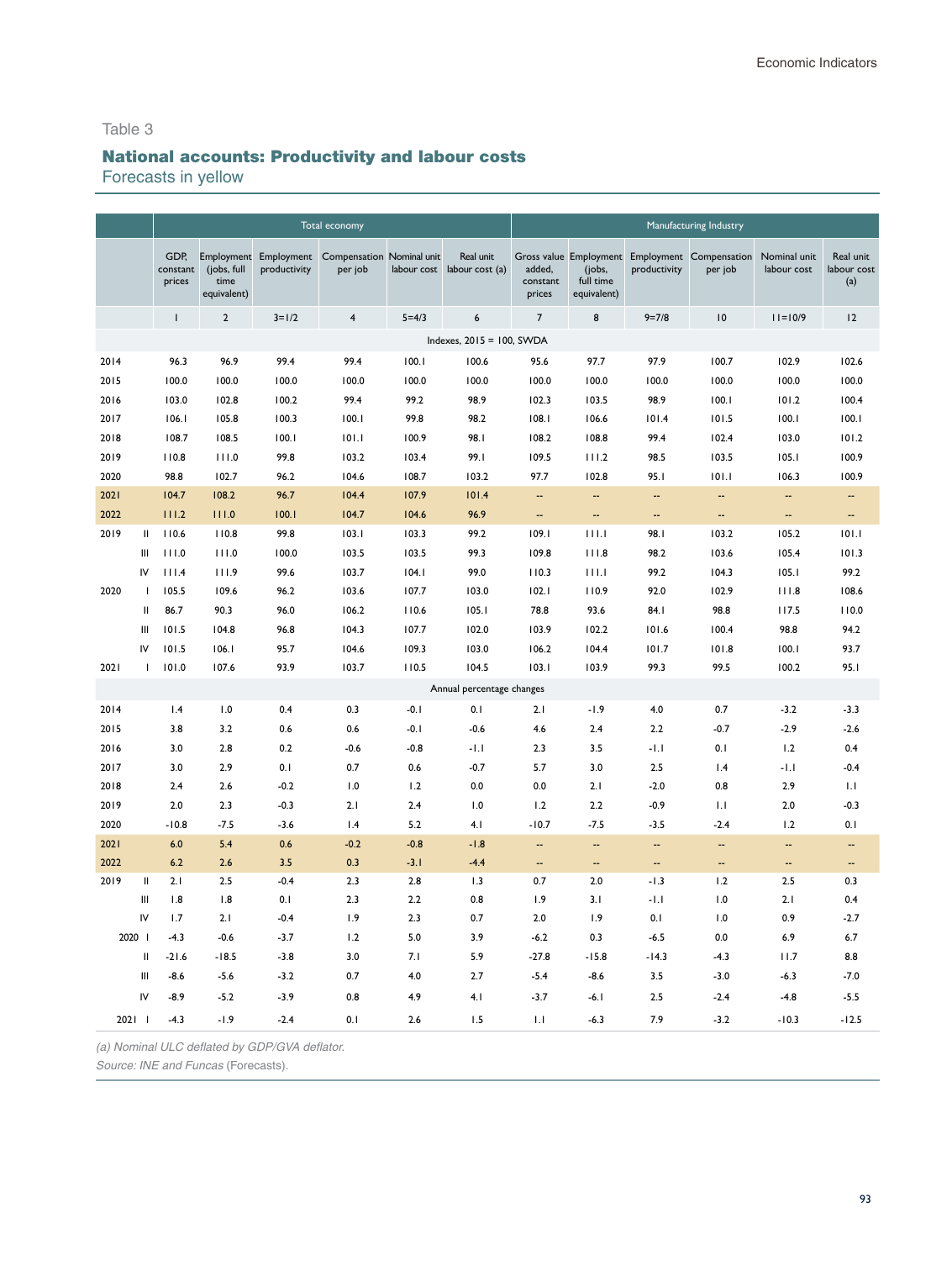

**Chart 3.1 - Nominal ULC, total economy**

Index, 2000=100

**Chart 3.2 - Real ULC, total economy**

Index, 2000=100

*(1) Nominal ULC deflated by GDP deflator.*

# **Chart 3.3 - Nominal ULC, manufacturing industry** Index, 2000=100



#### **Chart 3.4 - Real ULC, manufacturing industry**

Index, 2000=100



*(1) Nominal ULC deflated by manufacturing GVA deflator.*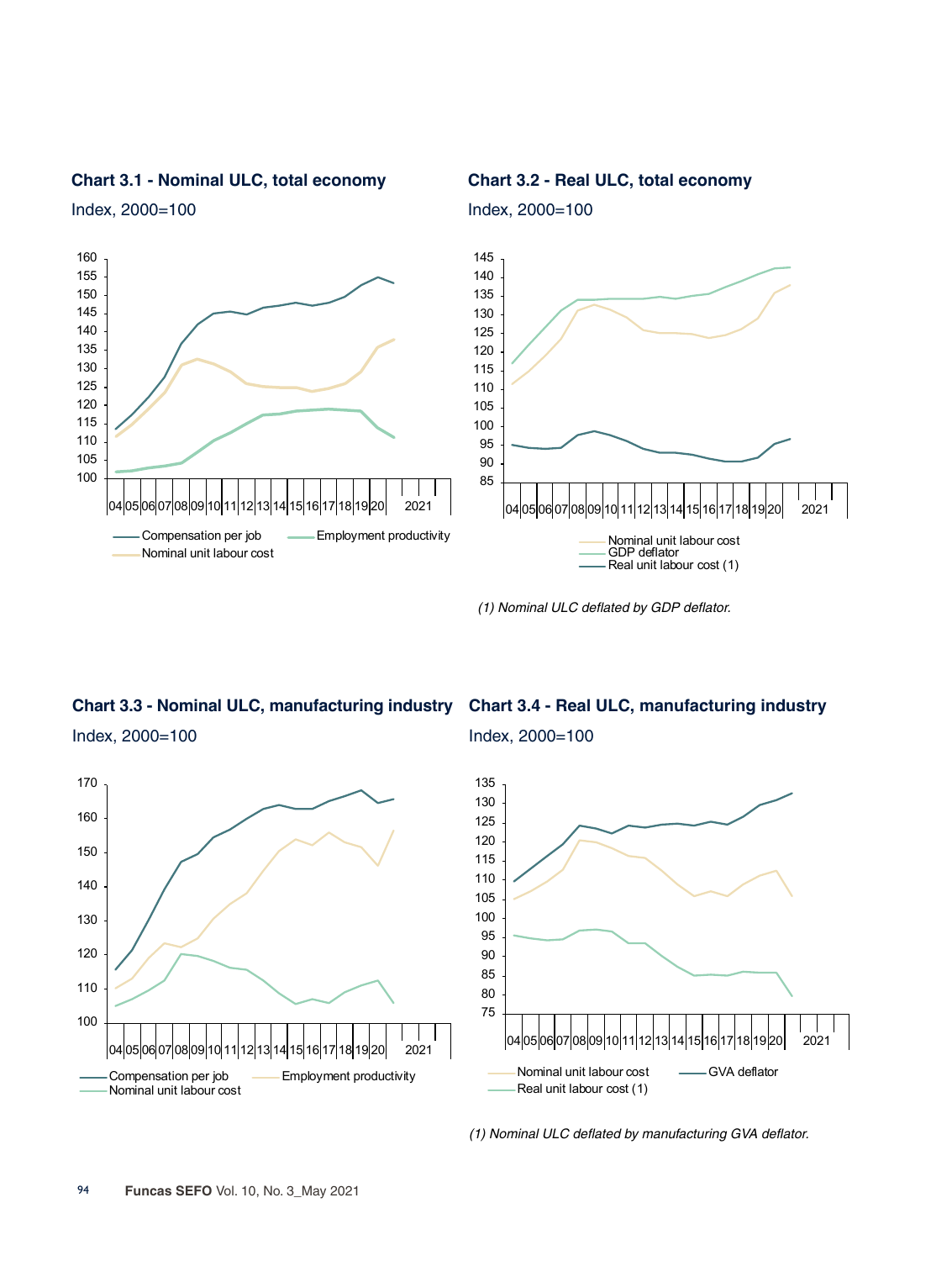# National accounts: National income, distribution and disposition

Forecasts in yellow

|      |                | Gross<br>domestic<br>product | Compen-<br>sation of<br>employees | Gross<br>operating<br>surplus | Gross national<br>disposable<br>income         | Final national<br>consum-<br>ption | Gross<br>national saving<br>(a) | Gross capital<br>formation | Compen-<br>sation of<br>employees | <b>Gross</b><br>operating<br>surplus |                              | Saving rate Investment<br>rate | Current<br>account<br>balance | <b>Net</b><br>lending or<br>borrowing |
|------|----------------|------------------------------|-----------------------------------|-------------------------------|------------------------------------------------|------------------------------------|---------------------------------|----------------------------|-----------------------------------|--------------------------------------|------------------------------|--------------------------------|-------------------------------|---------------------------------------|
|      |                |                              |                                   |                               | EUR Billions, 4-quarter cumulated transactions |                                    |                                 |                            |                                   |                                      | Percentage of GDP            |                                |                               |                                       |
| 2014 |                | 1,032.2                      | 473.5                             | 455.4                         | 1,017.7                                        | 815.4                              | 202.3                           | 184.8                      | 45.9                              | 44.I                                 | 19.6                         | 17.9                           | 1.7                           | 2.1                                   |
| 2015 |                | 1,077.6                      | 492.9                             | 472.6                         | 1,066.7                                        | 840.1                              | 226.5                           | 204.7                      | 45.7                              | 43.9                                 | 21.0                         | 19.0                           | 2.0                           | 2.7                                   |
| 2016 |                | 1,113.8                      | 503.7                             | 495.8                         | 1,104.8                                        | 860.5                              | 244.3                           | 208.9                      | 45.2                              | 44.5                                 | 21.9                         | 18.8                           | 3.2                           | 3.4                                   |
| 2017 |                | 1,161.9                      | 523.7                             | 518.4                         | 1,152.2                                        | 894.4                              | 257.7                           | 225.5                      | 45.1                              | 44.6                                 | 22.2                         | 19.4                           | 2.8                           | 3.0                                   |
| 2018 |                | 1,204.2                      | 544.9                             | 533.2                         | 1,194.7                                        | 925.0                              | 269.7                           | 246.5                      | 45.2                              | 44.3                                 | 22.4                         | 20.5                           | 1.9                           | 2.4                                   |
| 2019 |                | 1,244.8                      | 571.0                             | 546.4                         | 1,233.7                                        | 948.7                              | 285.0                           | 258.6                      | 45.9                              | 43.9                                 | 22.9                         | 20.8                           | 2.1                           | 2.5                                   |
| 2020 |                | 1,121.7                      | 540.1                             | 480.4                         | 1,112.4                                        | 875.5                              | 236.9                           | 229.5                      | 48.2                              | 42.8                                 | 21.1                         | 20.5                           | 0.7                           | 1.1                                   |
| 2021 |                | 1,200.7                      | 569.2                             | 515.6                         | 1,196.8                                        | 942.2                              | 254.5                           | 247.5                      | 47.4                              | 42.9                                 | 21.2                         | 20.6                           | 0.6                           | 1.5                                   |
| 2022 |                | 1,291.9                      | 580.8                             | 586.3                         | 1,290.6                                        | 1,001.0                            | 289.6                           | 272.6                      | 45.0                              | 45.4                                 | 22.4                         | 21.1                           | 1.3                           | 2.8                                   |
| 2019 | Ш              | 1,225.0                      | 558.7                             | 538.8                         | 1,215.3                                        | 937.2                              | 278.1                           | 255.0                      | 45.6                              | 44.0                                 | 22.7                         | 20.8                           | 1.9                           | 2.4                                   |
|      | $\mathbf{III}$ | 1,234.7                      | 564.9                             | 542.I                         | 1,224.3                                        | 942.9                              | 281.4                           | 257.8                      | 45.7                              | 43.9                                 | 22.8                         | 20.9                           | 1.9                           | 2.4                                   |
|      | IV             | 1,244.8                      | 571.0                             | 546.4                         | 1,233.7                                        | 948.7                              | 285.0                           | 258.6                      | 45.9                              | 43.9                                 | 22.9                         | 20.8                           | 2.1                           | 2.5                                   |
| 2020 | I.             | 1,234.8                      | 573.6                             | 536.5                         | 1,225.6                                        | 942.9                              | 282.8                           | 256.4                      | 46.4                              | 43.5                                 | 22.9                         | 20.8                           | 2.1                           | 2.6                                   |
|      | Ш              | 1.170.4                      | 553.7                             | 506.9                         | 1,161.7                                        | 902.7                              | 259.0                           | 241.1                      | 47.3                              | 43.3                                 | 22.1                         | 20.6                           | 1.5                           | 1.9                                   |
|      | Ш              | 1,147.5                      | 546.7                             | 496.5                         | 1,138.8                                        | 889.3                              | 249.4                           | 235.7                      | 47.6                              | 43.3                                 | 21.7                         | 20.5                           | 1.2                           | 1.4                                   |
|      | IV             | 1,121.7                      | 540.I                             | 480.4                         | 1,112.4                                        | 875.5                              | 236.9                           | 229.5                      | 48.2                              | 42.8                                 | 21.1                         | 20.5                           | 0.7                           | 1.1                                   |
| 2021 | $\mathbf{I}$   | 1,112.0                      | 535.9                             | 478.I                         | $\overline{\phantom{a}}$                       | 873.4                              | $\overline{\phantom{a}}$        | 225.3                      | 48.2                              | 43.0                                 | $\overline{\phantom{a}}$     | 20.3                           | $\overline{\phantom{a}}$      | $\overline{\phantom{a}}$              |
|      |                |                              |                                   |                               | Annual percentage changes                      |                                    |                                 |                            |                                   |                                      | Difference from one year ago |                                |                               |                                       |
| 2014 |                | 1.2                          | 1.3                               | 0.1                           | 1.7                                            | 1.3                                | 3.0                             | 5.2                        | 0.1                               | $-0.5$                               | 0.3                          | 0.7                            | $-0.3$                        | $-0.5$                                |
| 2015 |                | 4.4                          | 4.1                               | 3.8                           | 4.8                                            | 3.0                                | 12.0                            | 10.8                       | $-0.1$                            | $-0.3$                               | 1.4                          | 1.1                            | 0.3                           | 0.5                                   |
| 2016 |                | 3.4                          | 2.2                               | 4.9                           | 3.6                                            | 2.4                                | 7.8                             | 2.0                        | $-0.5$                            | 0.7                                  | 0.9                          | $-0.2$                         | 1.1                           | 0.7                                   |
| 2017 |                | 4.3                          | 4.0                               | 4.6                           | 4.3                                            | 3.9                                | 5.5                             | 8.0                        | $-0.2$                            | 0.1                                  | 0.3                          | 0.7                            | $-0.4$                        | $-0.4$                                |
| 2018 |                | 3.6                          | 4.0                               | 2.8                           | 3.7                                            | 3.4                                | 4.6                             | 9.3                        | 0.2                               | $-0.3$                               | 0.2                          | 1.1                            | $-0.8$                        | $-0.6$                                |
| 2019 |                | 3.4                          | 4.8                               | 2.5                           | 3.3                                            | 2.6                                | 5.7                             | 4.9                        | 0.6                               | $-0.4$                               | 0.5                          | 0.3                            | 0.2                           | 0.0                                   |
| 2020 |                | $-9.9$                       | $-5.4$                            | $-12.1$                       | $-9.8$                                         | $-7.7$                             | $-16.9$                         | $-11.2$                    | 2.3                               | $-1.1$                               | $-1.8$                       | $-0.3$                         | $-1.5$                        | $-1.4$                                |
| 2021 |                | 7.0                          | 5.4                               | 7.3                           | 7.6                                            | 7.6                                | 7.5                             | 7.9                        | $-0.8$                            | 0.1                                  | 0.1                          | 0.1                            | $-0.1$                        | 0.4                                   |
| 2022 |                | 7.6                          | 2.0                               | 13.7                          | 7.8                                            | 6.2                                | 13.8                            | 10.1                       | $-2.4$                            | 2.5                                  | 1.2                          | 0.5                            | 0.7                           | 1.3                                   |
| 2019 | $\sf II$       | 3.5                          | 4.7                               | 2.3                           | 3.5                                            | 3.1                                | 5.2                             | 8.2                        | 0.5                               | $-0.5$                               | 0.4                          | 0.9                            | $-0.5$                        | $-0.3$                                |
|      | Ш              | 3.4                          | 4.8                               | 2.2                           | 3.4                                            | 2.7                                | 5.9                             | 7.2                        | 0.6                               | $-0.5$                               | 0.5                          | 0.7                            | $-0.2$                        | $-0.1$                                |
|      | IV             | 3.4                          | 4.8                               | 2.5                           | 3.3                                            | 2.6                                | 5.7                             | 4.9                        | 0.6                               | $-0.4$                               | 0.5                          | 0.3                            | 0.2                           | 0.0                                   |
| 2020 | $\mathbf{I}$   | 1.7                          | 4.0                               | 0.2                           | 1.7                                            | 1.3                                | 3.2                             | 1.5                        | 1.0                               | $-0.6$                               | 0.3                          | 0.0                            | 0.4                           | 0.3                                   |
|      | Ш              | $-4.5$                       | $-0.9$                            | $-5.9$                        | $-4.4$                                         | $-3.7$                             | $-6.8$                          | $-5.5$                     | 1.7                               | $-0.7$                               | $-0.6$                       | $-0.2$                         | $-0.3$                        | $-0.5$                                |
|      | Ш              | $-7.1$                       | $-3.2$                            | $-8.4$                        | $-7.0$                                         | $-5.7$                             | $-11.4$                         | $-8.6$                     | 1.9                               | $-0.6$                               | $-1.1$                       | $-0.3$                         | $-0.7$                        | $-1.0$                                |
|      | IV             | $-9.9$                       | $-5.4$                            | $-12.1$                       | $-9.8$                                         | $-7.7$                             | $-16.9$                         | $-11.2$                    | 2.3                               | $-1.1$                               | $-1.8$                       | $-0.3$                         | $-1.5$                        | $-1.4$                                |
| 2021 | $\overline{1}$ | $-9.9$                       | $-6.6$                            | $-10.9$                       |                                                | $-7.4$                             |                                 | $-12.1$                    | 1.7                               | $-0.5$                               | Ξ.                           | $-0.5$                         | $\overline{\phantom{a}}$      |                                       |

*(a) Including change in net equity in pension funds reserves.*

*Source: INE* and Funcas (Forecasts).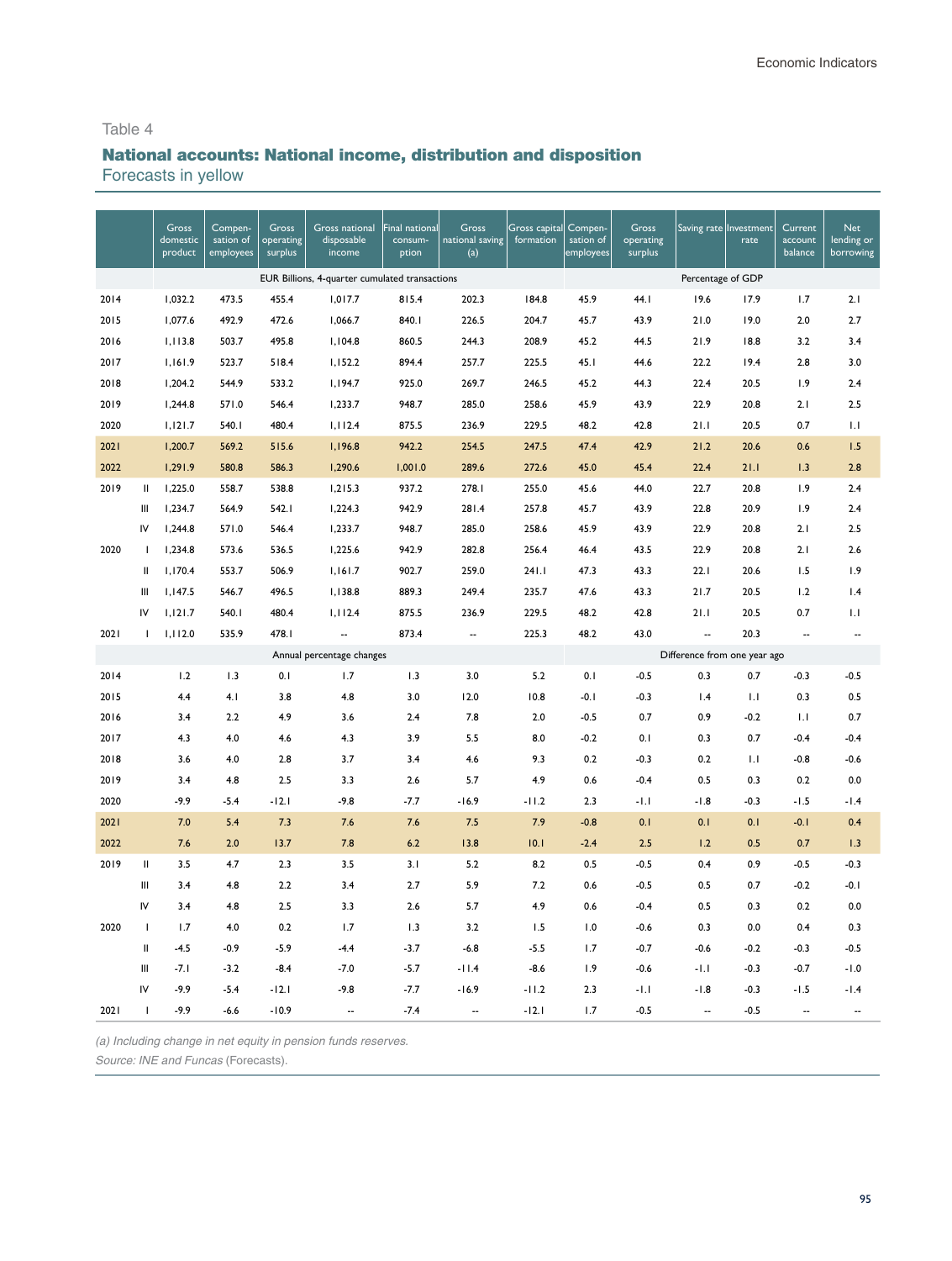## **Chart 4.1 - National income, consumption and saving**



#### EUR Billions, 4-quarter cumulated

### **Chart 4.2 - National income, consumption and saving rate**

Annual percentage change and percentage of GDP, 4-quarter moving averages



# **Chart 4.3 - Components of National Income**  Percentage of GDP, 4-quarter moving averages



# **Chart 4.4 - Saving, Investment and Current Account Balance**

Percentage of GDP, 4-quarter moving averages

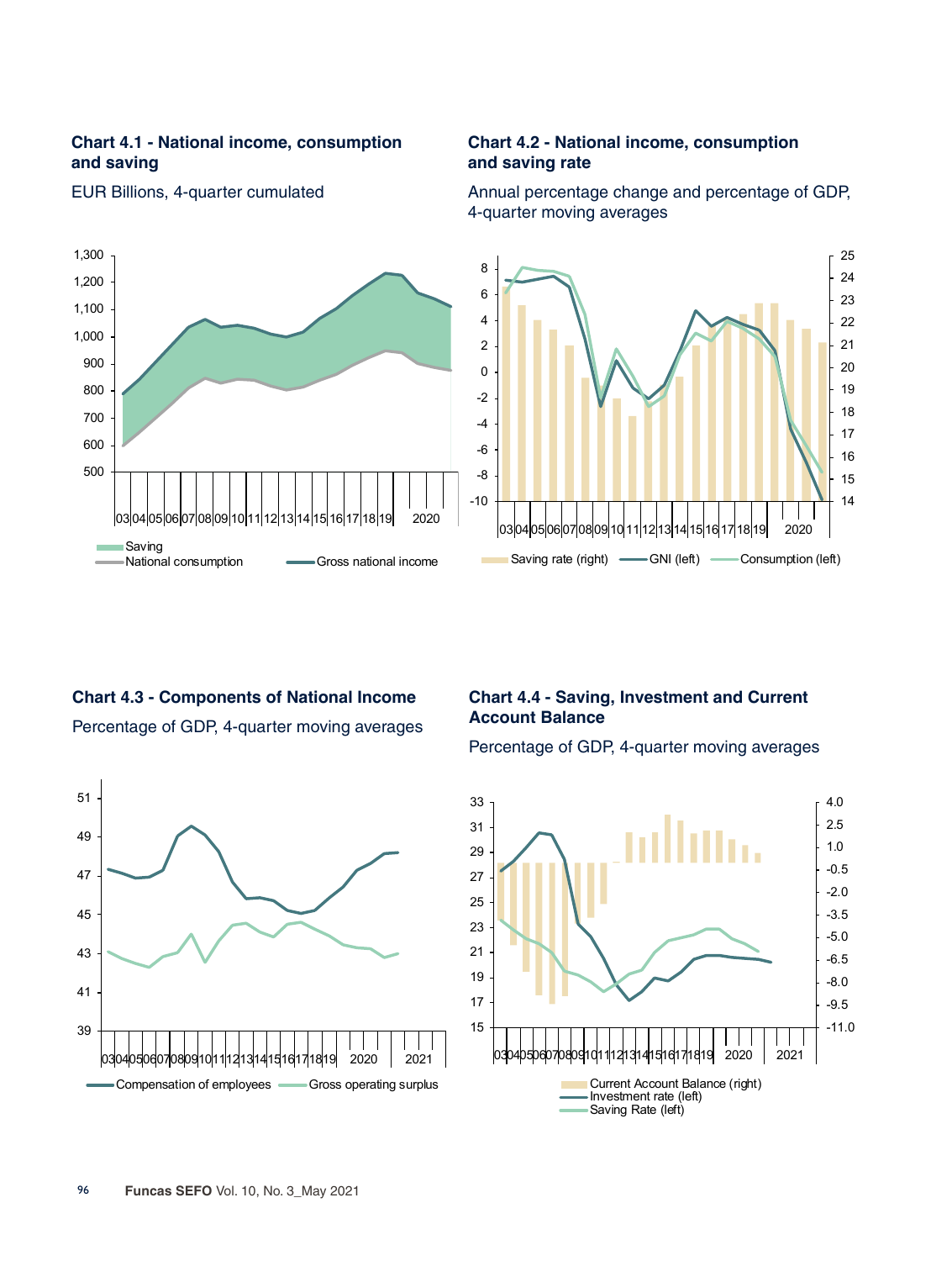# National accounts: Household and non-financial corporations accounts

Forecasts in yellow

|                 |                 |                                        |                                            |                 | Households                                   |                      |                              |                             |                               |                                                 |                               | Non-financial corporations |                              |                                                        |
|-----------------|-----------------|----------------------------------------|--------------------------------------------|-----------------|----------------------------------------------|----------------------|------------------------------|-----------------------------|-------------------------------|-------------------------------------------------|-------------------------------|----------------------------|------------------------------|--------------------------------------------------------|
|                 |                 | Gross<br>disposable<br>income<br>(GDI) | Final con-<br>sumption<br>expen-<br>diture | Gross<br>saving | Gross capital<br>formation                   | Saving rate          | Gross capital<br>formation   | Net lending<br>or borrowing | Gross<br>operating<br>surplus | Gross saving                                    | Gross<br>capital<br>formation |                            | formation                    | Saving rate  Gross capital Net lending or<br>borrowing |
|                 |                 |                                        |                                            |                 | EUR Billions, 4-quarter cumulated operations | Percentage<br>of GDI | Percentage of GDP            |                             |                               | EUR Billions, 4-quarter cumulated<br>operations |                               |                            | Percentage of GDP            |                                                        |
| 2014            |                 | 656.2                                  | 612.7                                      | 41.5            | 30.2                                         | 6.3                  | 2.9                          | 1.0                         | 228.7                         | 171.7                                           | 127.7                         | 16.6                       | 12.4                         | 4.7                                                    |
| 2015            |                 | 682.2                                  | 630.2                                      | 49.0            | 30.5                                         | 7.2                  | 2.8                          | 1.7                         | 241.0                         | 185.1                                           | 140.4                         | 17.2                       | 13.0                         | 4.4                                                    |
| 2016            |                 | 700.6                                  | 648.3                                      | 49.2            | 31.8                                         | 7.0                  | 2.9                          | 1.4                         | 255.3                         | 196.2                                           | 149.2                         | 17.6                       | 13.4                         | 4.4                                                    |
| 2017            |                 | 722.9                                  | 678.I                                      | 41.8            | 36.8                                         | 5.8                  | 3.2                          | 0.2                         | 267.0                         | 200.7                                           | 160.6                         | 17.3                       | 13.8                         | 3.6                                                    |
| 2018            |                 | 744.9                                  | 700.3                                      | 41.8            | 40.9                                         | 5.6                  | 3.4                          | $-0.1$                      | 272.9                         | 201.2                                           | 177.1                         | 16.7                       | 14.7                         | 2.2                                                    |
| 2019            |                 | 764.6                                  | 713.8                                      | 48.0            | 42.5                                         | 6.3                  | 3.4                          | 0.3                         | 281.6                         | 218.2                                           | 187.5                         | 17.5                       | 15.1                         | 2.7                                                    |
| 2020            |                 | 739.6                                  | 628.2                                      | 108.8           | 35.7                                         | 14.7                 | 3.2                          | 6.5                         | 230.6                         | 181.4                                           | 159.1                         | 16.2                       | 14.2                         | 2.4                                                    |
| 2021            |                 | 774.7                                  | 680.8                                      | 91.3            | 35.6                                         | 11.8                 | 3.0                          | 4.5                         | 252.5                         | 194.7                                           | 174.5                         | 16.2                       | 14.5                         | 2.3                                                    |
| 2022            |                 | 802.9                                  | 730.3                                      | 70.1            | 36.5                                         | 8.7                  | 2.8                          | 2.4                         | 286.0                         | 221.0                                           | 197.3                         | 17.1                       | 15.3                         | 3.0                                                    |
| 2019            | $\mathbf{I}$    | 749.6                                  | 704.2                                      | 42.9            | 42.0                                         | 5.7                  | 3.5                          | $-0.1$                      | 274.4                         | 204.0                                           | 180.6                         | 16.8                       | 14.8                         | 2.2                                                    |
|                 | Ш               | 756.9                                  | 706.8                                      | 47.9            | 42.2                                         | 6.3                  | 3.4                          | 0.3                         | 276.9                         | 207.7                                           | 184.2                         | 16.9                       | 15.0                         | 2.2                                                    |
|                 | Ш               | 760.7                                  | 710.6                                      | 47.1            | 42.7                                         | 6.2                  | 3.5                          | 0.2                         | 278.I                         | 210.2                                           | 185.1                         | 17.0                       | 15.0                         | 2.3                                                    |
|                 | IV              | 764.6                                  | 713.8                                      | 48.0            | 42.5                                         | 6.3                  | 3.4                          | 0.3                         | 281.6                         | 218.2                                           | 187.5                         | 17.5                       | 15.1                         | 2.7                                                    |
| 2020            | -1              | 767.8                                  | 703.9                                      | 61.2            | 41.6                                         | 8.0                  | 3.4                          | 1.4                         | 271.5                         | 207.4                                           | 183.7                         | 16.8                       | 14.9                         | 2.1                                                    |
|                 | Ш               | 748.7                                  | 662.1                                      | 84.I            | 37.3                                         | 11.2                 | 3.2                          | 3.9                         | 250.I                         | 198.5                                           | 171.6                         | 16.9                       | 14.6                         | 2.4                                                    |
|                 | Ш               | 746.7                                  | 648.5                                      | 95.2            | 37.1                                         | 12.8                 | 3.2                          | 4.9                         | 241.8                         | 188.4                                           | 165.5                         | 16.4                       | 14.4                         | 2.1                                                    |
|                 | IV              | 739.6                                  | 628.2                                      | 108.8           | 35.7                                         | 14.7                 | 3.2                          | 6.5                         | 230.6                         | 181.4                                           | 159.1                         | 16.2                       | 14.2                         | 2.4                                                    |
|                 |                 |                                        | Annual percentage changes                  |                 |                                              |                      | Difference from one year ago |                             |                               | Annual percentage changes                       |                               |                            | Difference from one year ago |                                                        |
| 2014            |                 | 0.0                                    | 1.8                                        | $-19.8$         | $-2.7$                                       | $-1.6$               | $-0.1$                       | $-1.0$                      | 0.0                           | 2.5                                             | 11.3                          | 0.2                        | IJ                           | $-0.6$                                                 |
| 2015            |                 | 4.0                                    | 2.9                                        | 18.1            | 1.1                                          | 0.9                  | -0.1                         | 0.7                         | 5.4                           | 7.8                                             | 10.0                          | 0.5                        | 0.7                          | $-0.3$                                                 |
| 2016            |                 | 2.7                                    | 2.9                                        | 0.5             | 4.2                                          | $-0.2$               | 0.0                          | $-0.3$                      | 5.9                           | 6.0                                             | 6.2                           | 0.4                        | 0.4                          | 0.0                                                    |
| 2017            |                 | 3.2                                    | 4.6                                        | $-15.2$         | 15.7                                         | -1.3                 | 0.3                          | $-1.2$                      | 4.6                           | 2.3                                             | 7.7                           | $-0.3$                     | 0.4                          | $-0.8$                                                 |
| 2018            |                 | 3.0                                    | 3.3                                        | 0.1             | 11.2                                         | $-0.2$               | 0.2                          | $-0.3$                      | 2.2                           | 0.3                                             | 10.2                          | $-0.6$                     | 0.9                          | -1.4                                                   |
| 2019            |                 | 2.6                                    | 1.9                                        | 14.9            | 3.8                                          | 0.7                  | 0.0                          | 0.4                         | 3.2                           | 8.4                                             | 5.9                           | 0.8                        | 0.4                          | 0.5                                                    |
| 2020            |                 | $-3.3$                                 | $-12.0$                                    | 126.6           | $-16.0$                                      | 8.4                  | $-0.2$                       | 6.3                         | $-18.1$                       | $-16.9$                                         | $-15.1$                       | $-1.4$                     | $-0.9$                       | $-0.3$                                                 |
| 2021            |                 | 4.7                                    | 8.4                                        | $-16.1$         | $-0.3$                                       | $-2.9$               | $-0.2$                       | $-2.0$                      | 9.5                           | 7.3                                             | 9.6                           | 0.0                        | 0.3                          | $-0.1$                                                 |
| 2022            |                 | 3.6                                    | 7.3                                        | $-23.2$         | 2.8                                          | $-3.1$               | $-0.1$                       | $-2.0$                      | 13.3                          | 13.5                                            | 13.1                          | 0.9                        | 0.7                          | 0.7                                                    |
| 2019            | $\overline{1}$  | 2.9                                    | 2.9                                        | 4.7             | 15.3                                         | 0.1                  | 0.3                          | $-0.3$                      | 1.9                           | 0.6                                             | 9.5                           | $-0.5$                     | 0.8                          | $-1.2$                                                 |
|                 | Ш               | 3.3                                    | 2.5                                        | 18.6            | 12.3                                         | 0.8                  | 0.3                          | 0.3                         | 2.0                           | 1.0                                             | 9.5                           | $-0.5$                     | 0.8                          | $-1.2$                                                 |
|                 | Ш               | 3.0                                    | 2.2                                        | 17.9            | 10.7                                         | 0.8                  | 0.2                          | 0.3                         | $2.0\,$                       | 3.0                                             | $6.2\,$                       | $-0.1$                     | 0.4                          | $-0.4$                                                 |
|                 | IV              | 2.6                                    | 1.9                                        | 14.9            | 3.8                                          | 0.7                  | 0.0                          | 0.4                         | 3.2                           | 8.4                                             | 5.9                           | 0.8                        | 0.4                          | 0.5                                                    |
| 2020            | $\mathbf{I}$    | 2.4                                    | 0.0                                        | 42.8            | $-0.9$                                       | 2.3                  | $-0.1$                       | 1.6                         | $-1.1$                        | 1.6                                             | 1.7                           | $0.0\,$                    | 0.0                          | $-0.1$                                                 |
|                 | Ш               | $-1.1$                                 | $-6.3$                                     | 75.6            | $-11.6$                                      | 4.9                  | $-0.3$                       | 3.6                         | $-9.7$                        | $-4.4$                                          | $-6.8$                        | 0.0                        | $-0.4$                       | 0.3                                                    |
|                 | Ш               | $-1.8$                                 | $-8.7$                                     | 102.2           | $-13.1$                                      | 6.6                  | $-0.2$                       | 4.8                         | $-13.1$                       | $-10.4$                                         | $-10.6$                       | $-0.6$                     | $-0.6$                       | $-0.2$                                                 |
|                 | IV              | $-3.3$                                 | $-12.0$                                    | 126.6           | $-16.0$                                      | 8.4                  | $-0.2$                       | 6.3                         | $-18.1$                       | $-16.9$                                         | $-15.1$                       | $-1.4$                     | $-0.9$                       | $-0.3$                                                 |
| S <sub>Ol</sub> | $\alpha$ · INIE | ndEul                                  | e (Forecaste)                              |                 |                                              |                      |                              |                             |                               |                                                 |                               |                            |                              |                                                        |

Source: INE and *Funcas* (Forecasts).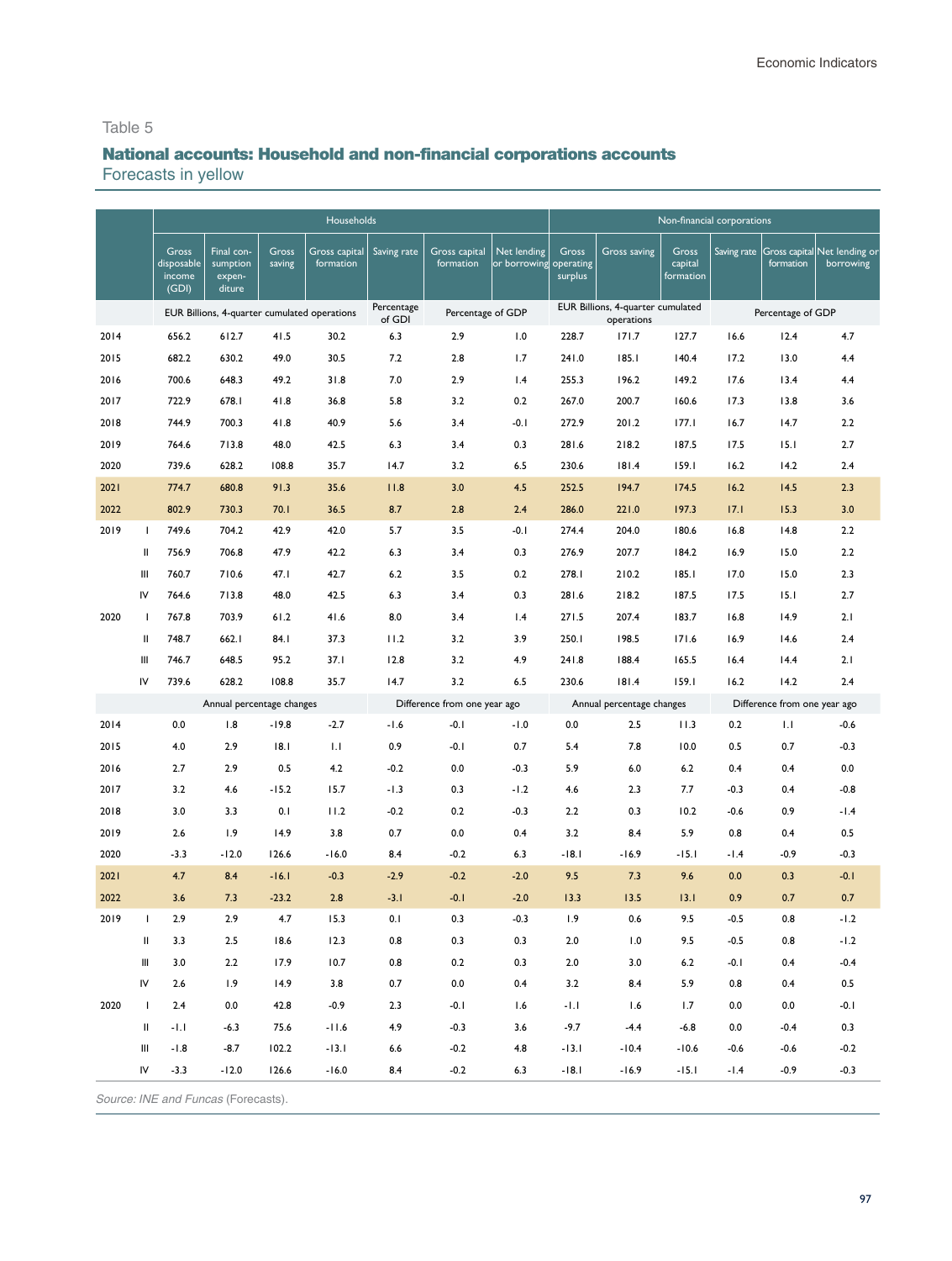**Chart 5.1 - Households: Net lending or borrowing**



Percentage of GDP, 4-quarter moving averages

#### **Chart 5.2 - Non-financial corporations: Net lending or borrowing**

Percentage of GDP, 4-quarter moving averages

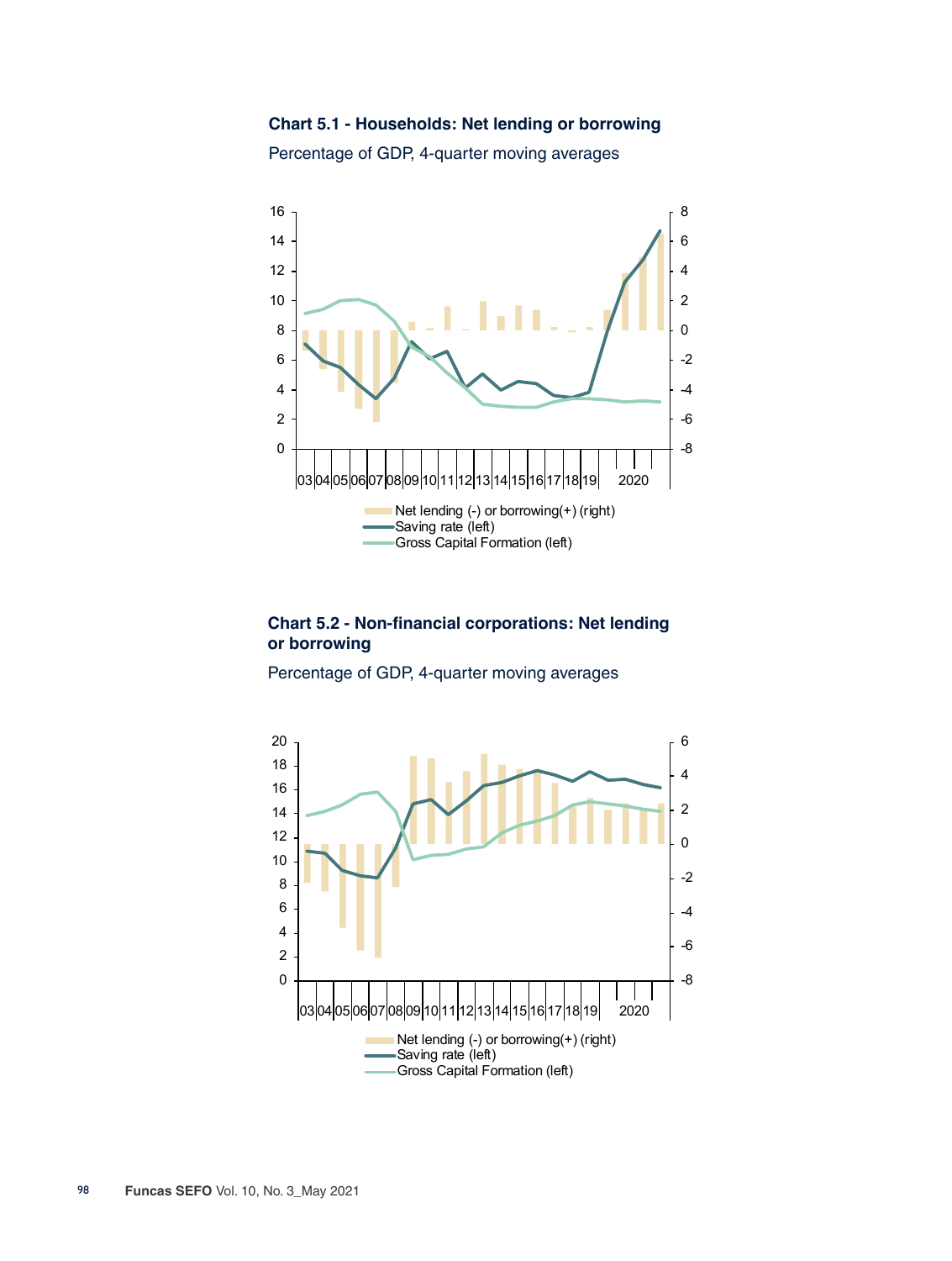# National accounts: Public revenue, expenditure and deficit Forecasts in yellow

|      |              |                                            |                                  | Non financial revenue        |                                 |                     |                                                   |                                    |           | Non financial expenditures                               |                                                                   |                           |                          | <b>Net</b><br>$lending(+)/$ | <b>Net</b><br>lending $(\overline{+)}/$                                             |
|------|--------------|--------------------------------------------|----------------------------------|------------------------------|---------------------------------|---------------------|---------------------------------------------------|------------------------------------|-----------|----------------------------------------------------------|-------------------------------------------------------------------|---------------------------|--------------------------|-----------------------------|-------------------------------------------------------------------------------------|
|      |              | Taxes on<br>produc-<br>tion and<br>imports | Taxes on<br>income and<br>wealth | Social<br>contribu-<br>tions | Capital<br>and other<br>revenue | Total               | Compen-<br>sation of<br>employees                 | Interme-<br>diate con-<br>sumption | Interests | Social<br>benefits<br>and social<br>transfers in<br>kind | Gross capital<br>formation<br>and other<br>capital<br>expenditure | Other<br>expendi-<br>ture | Total                    | net<br>borrowing(-)         | net borrowing<br>(-) excluding<br>financial<br>entities<br>bail-out<br>expenditures |
|      |              | $\mathbf{I}$                               | $\overline{2}$                   | 3                            | $\overline{\mathbf{4}}$         | $5 = 1 + 2 + 3 + 4$ | 6                                                 | $\overline{7}$                     | 8         | 9                                                        | 10                                                                | $\mathbf{H}$              | $12=6+7+8$<br>$+9+10+11$ | $13 = 5 - 12$               | 4                                                                                   |
|      |              |                                            |                                  |                              |                                 |                     | EUR Billions, 4-quarter cumulated operations      |                                    |           |                                                          |                                                                   |                           |                          |                             |                                                                                     |
| 2014 |              | 118.5                                      | 104.4                            | 129.0                        | 52.7                            | 404.6               | 115.0                                             | 56.3                               | 35.5      | 198.5                                                    | 32.4                                                              | 28.0                      | 465.7                    | $-61.1$                     | $-59.7$                                                                             |
| 2015 |              | 126.4                                      | 107.1                            | 131.5                        | 52.1                            | 417.2               | 119.2                                             | 59.0                               | 32.4      | 198.6                                                    | 35.4                                                              | 28.3                      | 473.0                    | $-55.8$                     | $-55.2$                                                                             |
| 2016 |              | 128.9                                      | 110.0                            | 135.6                        | 50.3                            | 424.8               | 121.5                                             | 58.7                               | 30.7      | 203.0                                                    | 30.4                                                              | 28.4                      | 472.7                    | $-48.0$                     | $-45.6$                                                                             |
| 2017 |              | 135.1                                      | 116.9                            | 142.4                        | 49.I                            | 443.5               | 123.5                                             | 59.9                               | 29.3      | 207.4                                                    | 30.6                                                              | 28.0                      | 478.7                    | $-35.1$                     | $-34.6$                                                                             |
| 2018 |              | 141.2                                      | 127.3                            | 149.5                        | 53.8                            | 471.7               | 127.6                                             | 62.1                               | 29.3      | 216.6                                                    | 36.4                                                              | 29.6                      | 501.6                    | $-29.9$                     | $-29.8$                                                                             |
| 2019 |              | 142.8                                      | 129.2                            | 160.7                        | 55.1                            | 487.8               | 134.5                                             | 64.5                               | 28.4      | 229.6                                                    | 34.8                                                              | 31.6                      | 523.4                    | $-35.6$                     | $-35.6$                                                                             |
| 2020 |              | 126.0                                      | 125.3                            | 161.9                        | 50.2                            | 463.3               | 140.5                                             | 66.6                               | 25.2      | 261.7                                                    | 50.9                                                              | 41.5                      | 586.4                    | $-123.1$                    | $-113.2$                                                                            |
| 2021 |              | 135.8                                      | 130.3                            | 163.1                        | 63.6                            | 492.8               | 146.1                                             | 70.8                               | 26.7      | 258.9                                                    | 45.6                                                              | 44.I                      | 592.I                    | $-99.3$                     | $-99.3$                                                                             |
| 2022 |              | 144.9                                      | 135.6                            | 160.4                        | 76.7                            | 517.6               | 149.3                                             | 73.8                               | 28.0      | 262.6                                                    | 52.8                                                              | 37.1                      | 603.6                    | $-86.0$                     | $-86.0$                                                                             |
| 2019 | $\mathbf{L}$ | 142.5                                      | 127.1                            | 152.5                        | 55.0                            | 477.I               | 129.4                                             | 62.9                               | 28.9      | 219.5                                                    | 36.4                                                              | 30.5                      | 507.4                    | $-30.3$                     | $-30.5$                                                                             |
|      | Ш            | 142.4                                      | 129.0                            | 155.3                        | 55.2                            | 481.8               | 131.7                                             | 63.2                               | 29.3      | 224.0                                                    | 36.3                                                              | 31.1                      | 515.7                    | $-33.9$                     | $-33.8$                                                                             |
|      | Ш            | 143.2                                      | 130.8                            | 158.0                        | 55.8                            | 487.8               | 132.9                                             | 63.7                               | 28.8      | 226.0                                                    | 37.3                                                              | 32.1                      | 520.8                    | $-33.0$                     | $-32.9$                                                                             |
|      | IV           | 142.8                                      | 129.2                            | 160.7                        | 55.1                            | 487.8               | 134.5                                             | 64.5                               | 28.4      | 229.6                                                    | 34.8                                                              | 31.6                      | 523.4                    | $-35.6$                     | $-35.6$                                                                             |
| 2020 | $\mathbf{I}$ | 141.7                                      | 130.6                            | 161.6                        | 55.8                            | 489.7               | 135.6                                             | 65.4                               | 27.9      | 234.2                                                    | 37.0                                                              | 32.2                      | 532.3                    | $-42.6$                     | $-42.6$                                                                             |
|      | $\mathbf{I}$ | 131.6                                      | 126.6                            | 161.4                        | 53.1                            | 472.8               | 136.8                                             | 65.6                               | 26.6      | 250.4                                                    | 37.1                                                              | 37.5                      | 553.9                    | $-81.1$                     | $-81.1$                                                                             |
|      | Ш            | 128.1                                      | 126.7                            | 161.4                        | 51.8                            | 468.0               | 138.3                                             | 65.9                               | 26.0      | 255.6                                                    | 37.1                                                              | 38.8                      | 561.7                    | $-93.7$                     | $-93.7$                                                                             |
|      | IV           | 126.0                                      | 125.3                            | 161.9                        | 50.2                            | 463.3               | 140.5                                             | 66.6                               | 25.2      | 261.7                                                    | 50.9                                                              | 41.5                      | 586.4                    | $-123.1$                    | $-113.2$                                                                            |
|      |              |                                            |                                  |                              |                                 |                     | Percentage of GDP, 4-quarter cumulated operations |                                    |           |                                                          |                                                                   |                           |                          |                             |                                                                                     |
| 2014 |              | 11.5                                       | 10.1                             | 12.5                         | 5.1                             | 39.2                | 11.1                                              | 5.5                                | 3.4       | 19.2                                                     | 3.1                                                               | 2.7                       | 45.I                     | $-5.9$                      | $-5.8$                                                                              |
| 2015 |              | 11.7                                       | 9.9                              | 12.2                         | 4.8                             | 38.7                | 11.1                                              | 5.5                                | 3.0       | 18.4                                                     | 3.3                                                               | 2.6                       | 43.9                     | $-5.2$                      | $-5.1$                                                                              |
| 2016 |              | 11.6                                       | 9.9                              | 12.2                         | 4.5                             | 38.1                | 10.9                                              | 5.3                                | 2.8       | 18.2                                                     | 2.7                                                               | 2.6                       | 42.4                     | $-4.3$                      | -4. I                                                                               |
| 2017 |              | 11.6                                       | 10.1                             | 12.3                         | 4.2                             | 38.2                | 10.6                                              | 5.2                                | 2.5       | 17.9                                                     | 2.6                                                               | 2.4                       | 41.2                     | $-3.0$                      | $-3.0$                                                                              |
| 2018 |              | 11.7                                       | 10.6                             | 12.4                         | 4.5                             | 39.2                | 10.6                                              | 5.2                                | 2.4       | 18.0                                                     | 3.0                                                               | 2.5                       | 41.7                     | $-2.5$                      | $-2.5$                                                                              |
| 2019 |              | 11.5                                       | 10.4                             | 12.9                         | 4.4                             | 39.2                | 10.8                                              | 5.2                                | 2.3       | 18.4                                                     | 2.8                                                               | 2.5                       | 42.1                     | $-2.9$                      | $-2.9$                                                                              |
| 2020 |              | 11.2                                       | 11.2                             | 14.4                         | 4.5                             | 41.3                | 12.5                                              | 5.9                                | 2.2       | 23.3                                                     | 4.5                                                               | 3.7                       | 52.3                     | $-11.0$                     | $-10.1$                                                                             |
| 2021 |              | 11.3                                       | 10.9                             | 13.6                         | 5.3                             | 41.0                | 12.2                                              | 5.9                                | 2.2       | 21.6                                                     | 3.8                                                               | 3.7                       | 49.3                     | $-8.3$                      | $-8.3$                                                                              |
| 2022 |              | 11.2                                       | 10.5                             | 12.4                         | 5.9                             | 40.1                | 11.6                                              | 5.7                                | 2.2       | 20.3                                                     | 4.1                                                               | 2.9                       | 46.7                     | $-6.7$                      | $-6.7$                                                                              |
| 2019 | <sup>1</sup> | 11.7                                       | 10.5                             | 12.5                         | 4.5                             | 39.2                | 10.6                                              | 5.2                                | 2.4       | 18.0                                                     | 3.0                                                               | 2.5                       | 41.7                     | $-2.5$                      | $-2.5$                                                                              |
|      | Ш            | 11.6                                       | 10.5                             | 12.7                         | 4.5                             | 39.3                | 10.7                                              | 5.2                                | 2.4       | 18.3                                                     | 3.0                                                               | 2.5                       | 42.0                     | $-2.8$                      | $-2.8$                                                                              |
|      | Ш            | 11.6                                       | 10.6                             | 12.8                         | 4.5                             | 39.5                | 10.8                                              | 5.2                                | 2.3       | 18.3                                                     | 3.0                                                               | 2.6                       | 42.2                     | $-2.7$                      | $-2.7$                                                                              |
|      | IV           | 11.5                                       | 10.4                             | 12.9                         | 4.4                             | 39.2                | 10.8                                              | 5.2                                | 2.3       | 18.4                                                     | $2.8\,$                                                           | 2.5                       | 42.1                     | $-2.9$                      | $-2.9$                                                                              |
| 2020 | $\mathbf{I}$ | 11.5                                       | 10.6                             | 13.1                         | 4.5                             | 39.6                | 11.0                                              | 5.3                                | 2.3       | 18.9                                                     | 3.0                                                               | 2.6                       | 43.1                     | $-3.4$                      | $-3.4$                                                                              |
|      | Ш            | 11.2                                       | 10.8                             | 13.8                         | 4.5                             | 40.4                | 11.7                                              | 5.6                                | 2.3       | $21.4$                                                   | 3.2                                                               | 3.2                       | 47.3                     | $-6.9$                      | $-6.9$                                                                              |
|      | Ш            | 11.2                                       | 11.0                             | 4.1                          | 4.5                             | 40.8                | 12.1                                              | 5.7                                | 2.3       | 22.3                                                     | 3.2                                                               | 3.4                       | 48.9                     | $-8.2$                      | $-8.2$                                                                              |
|      | IV           | 11.2                                       | 11.2                             | 14.4                         | 4.5                             | 41.3                | 12.5                                              | 5.9                                | 2.2       | 23.3                                                     | 4.5                                                               | 3.7                       | 52.3                     | $-11.0$                     | $-10.1$                                                                             |

Source: IGAE *and Funcas* (Forecasts).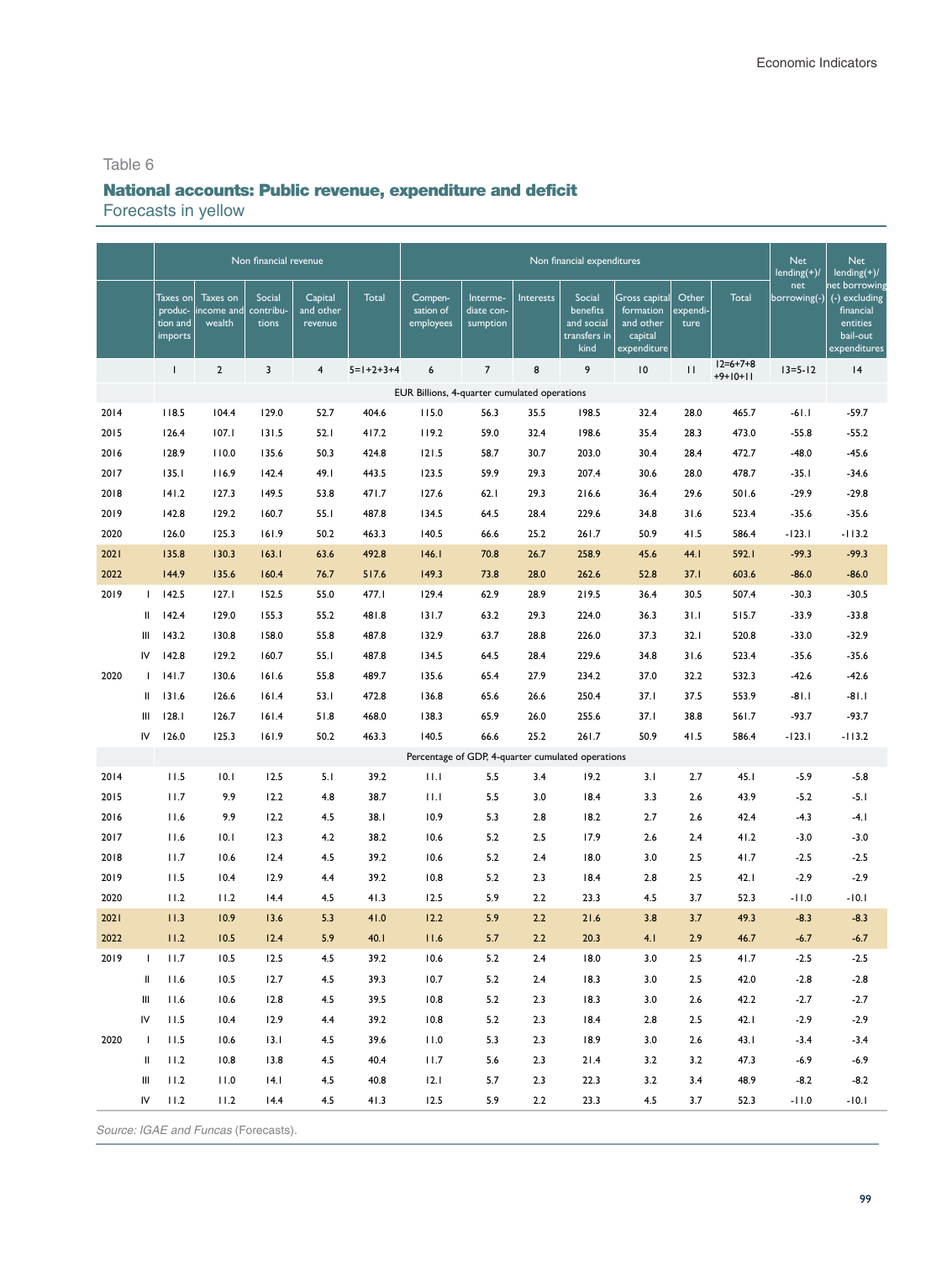## **Chart 6.1 - Public sector: Revenue, expenditure and deficit (a)**



Percentage of GDP, 4-quarter moving averages

*(a) Excluding financial entities bail-out expenditures.*

# **Chart 6.2 - Public sector: Main expenditures**

Percentage of GDP, 4-quarter moving averages

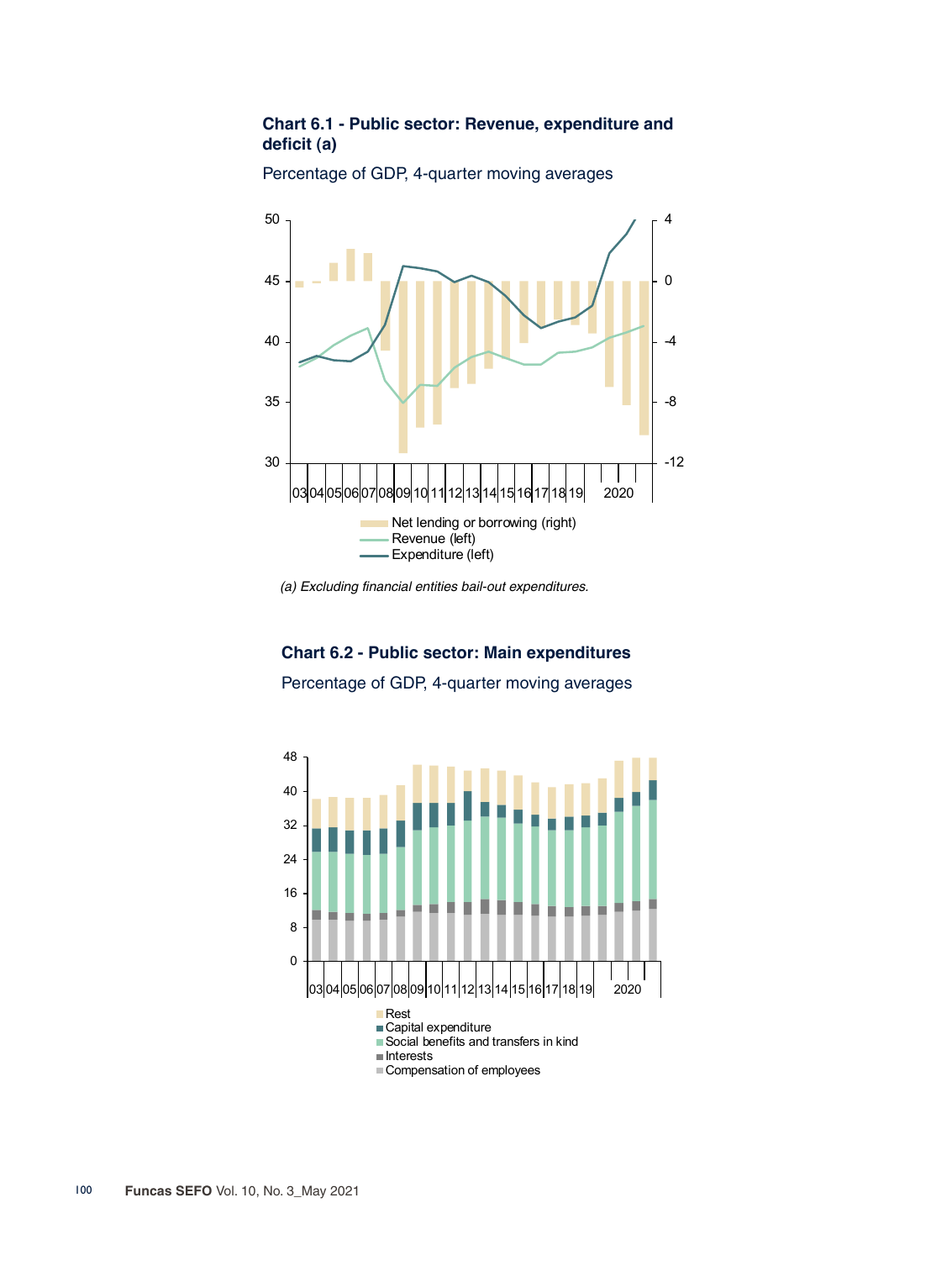# Table 7 Public sector balances, by level of Government

Forecasts in yellow

|      |                                                                                                                                  |                          |                                                   | Net lending (+)/ net borrowing (-) (a) |                          |                            |                          |                          | <b>Debt</b>                 |                          |                                           |
|------|----------------------------------------------------------------------------------------------------------------------------------|--------------------------|---------------------------------------------------|----------------------------------------|--------------------------|----------------------------|--------------------------|--------------------------|-----------------------------|--------------------------|-------------------------------------------|
|      |                                                                                                                                  | Central<br>Government    | Regional<br>Governments                           | Local<br>Governments                   | <b>Social Security</b>   | <b>TOTAL</b><br>Government | Central<br>Government    | Regional<br>Governments  | Local<br>Governments        | <b>Social Security</b>   | <b>Total Government</b><br>(consolidated) |
|      |                                                                                                                                  |                          | EUR Billions, 4-quarter cumulated operations      |                                        |                          |                            |                          |                          | EUR Billions, end of period |                          |                                           |
| 2014 |                                                                                                                                  | $-35.9$                  | $-18.7$                                           | 5.5                                    | $-10.6$                  | $-59.7$                    | 901.4                    | 237.9                    | 38.3                        | 17.2                     | 1,039.4                                   |
| 2015 |                                                                                                                                  | $-28.2$                  | $-18.9$                                           | 4.6                                    | $-12.9$                  | $-55.2$                    | 939.3                    | 263.3                    | 35.1                        | 17.2                     | 1,070.1                                   |
| 2016 |                                                                                                                                  | $-25.7$                  | $-9.5$                                            | 7.0                                    | $-17.4$                  | $-45.6$                    | 968.4                    | 277.0                    | 32.2                        | 17.2                     | 1,104.6                                   |
| 2017 |                                                                                                                                  | $-20.6$                  | $-4.2$                                            | 6.9                                    | $-16.8$                  | $-34.6$                    | 1,011.5                  | 288.I                    | 29.0                        | 27.4                     | 1,145.1                                   |
| 2018 |                                                                                                                                  | $-15.7$                  | $-3.3$                                            | 6.5                                    | $-17.3$                  | $-29.8$                    | 1,047.3                  | 293.4                    | 25.8                        | 41.2                     | 1,173.4                                   |
| 2019 |                                                                                                                                  | $-16.4$                  | $-7.1$                                            | 3.7                                    | $-15.9$                  | $-35.6$                    | 1,061.2                  | 295.I                    | 23.2                        | 55.0                     | 1,188.8                                   |
| 2020 |                                                                                                                                  | $-84.1$                  | $-2.3$                                            | 2.9                                    | $-29.7$                  | $-113.2$                   | 1,206.8                  | 303.6                    | 21.9                        | 85.4                     | 1,345.6                                   |
| 2021 |                                                                                                                                  | $\overline{\phantom{a}}$ | $\overline{\phantom{a}}$                          | --                                     | $\overline{\phantom{a}}$ | $-99.3$                    | $\overline{\phantom{a}}$ | $\overline{\phantom{a}}$ | $\overline{\phantom{a}}$    | $\overline{\phantom{a}}$ | 1,442.9                                   |
| 2022 |                                                                                                                                  | $\overline{\phantom{a}}$ | 4                                                 | $\overline{\phantom{a}}$               | $\overline{\phantom{a}}$ | $-86.0$                    | --                       | --                       | $\overline{\phantom{a}}$    | н,                       | 1,527.4                                   |
| 2019 | $\mathbf{I}$                                                                                                                     | $-17.8$                  | $-3.3$                                            | 5.9                                    | $-15.3$                  | $-30.5$                    | 1,066.0                  | 296.9                    | 26.0                        | 43.1                     | 1,196.7                                   |
|      | Ш                                                                                                                                | $-17.2$                  | $-4.1$                                            | 5.8                                    | $-18.3$                  | $-33.8$                    | 1,072.0                  | 300.6                    | 26.2                        | 48.7                     | 1,207.4                                   |
|      | Ш                                                                                                                                | $-11.4$                  | $-8.5$                                            | 4.8                                    | $-17.7$                  | $-32.9$                    | 1,070.3                  | 298.I                    | 25.2                        | 52.4                     | 1,203.8                                   |
|      | IV                                                                                                                               | $-16.4$                  | $-7.1$                                            | 3.7                                    | $-15.9$                  | $-35.6$                    | 1,061.2                  | 295.1                    | 23.2                        | 55.0                     | 1,188.8                                   |
| 2020 | Τ.                                                                                                                               | $-15.8$                  | $-8.1$                                            | 3.6                                    | $-22.3$                  | $-42.6$                    | 1,094.9                  | 298.3                    | 22.9                        | 55.0                     | 1,224.5                                   |
|      | Ш                                                                                                                                | $-54.8$                  | $-6.3$                                            | 2.2                                    | $-22.2$                  | $-81.1$                    | 1,159.2                  | 305.7                    | 25.0                        | 68.9                     | 1,291.0                                   |
|      | Ш                                                                                                                                | $-64.7$                  | $-1.6$                                            | 3.3                                    | $-30.7$                  | $-93.7$                    | 1,177.7                  | 301.9                    | 23.7                        | 74.9                     | 1,308.2                                   |
|      | IV                                                                                                                               | $-84.1$                  | $-2.3$                                            | 2.9                                    | $-29.7$                  | $-113.2$                   | 1,206.8                  | 303.6                    | 21.9                        | 85.4                     | 1,345.6                                   |
|      |                                                                                                                                  |                          | Percentage of GDP, 4-quarter cumulated operations |                                        |                          |                            |                          |                          | Percentage of GDP           |                          |                                           |
| 2014 |                                                                                                                                  | $-3.5$                   | $-1.8$                                            | 0.5                                    | $-1.0$                   | $-5.8$                     | 87.3                     | 23.1                     | 3.7                         | 1.7                      | 100.7                                     |
| 2015 |                                                                                                                                  | $-2.6$                   | $-1.8$                                            | 0.4                                    | $-1.2$                   | $-5.1$                     | 87.2                     | 24.4                     | 3.3                         | 1.6                      | 99.3                                      |
| 2016 |                                                                                                                                  | $-2.3$                   | $-0.9$                                            | 0.6                                    | $-1.6$                   | $-4.1$                     | 86.9                     | 24.9                     | 2.9                         | 1.5                      | 99.2                                      |
| 2017 |                                                                                                                                  | $-1.8$                   | $-0.4$                                            | 0.6                                    | $-1.4$                   | $-3.0$                     | 87.I                     | 24.8                     | 2.5                         | 2.4                      | 98.6                                      |
| 2018 |                                                                                                                                  | $-1.3$                   | $-0.3$                                            | 0.5                                    | $-1.4$                   | $-2.5$                     | 87.0                     | 24.4                     | 2.1                         | 3.4                      | 97.4                                      |
| 2019 |                                                                                                                                  | $-1.3$                   | $-0.6$                                            | 0.3                                    | $-1.3$                   | $-2.9$                     | 85.3                     | 23.7                     | 1.9                         | 4.4                      | 95.5                                      |
| 2020 |                                                                                                                                  | $-7.5$                   | $-0.2$                                            | 0.3                                    | $-2.6$                   | $-10.1$                    | 107.6                    | 27.1                     | 2.0                         | 7.6                      | 120.0                                     |
| 2021 |                                                                                                                                  |                          | н.                                                | Ξ.                                     | --                       | $-8.3$                     | --                       | ц,                       | Ξ.                          | --                       | 120.2                                     |
| 2022 |                                                                                                                                  | $\overline{\phantom{a}}$ | н.                                                | $\overline{\phantom{a}}$               | $\overline{\phantom{a}}$ | $-6.7$                     | $\overline{\phantom{a}}$ | --                       | $\overline{\phantom{a}}$    | $\overline{\phantom{a}}$ | 118.2                                     |
| 2019 | $\mathbf{I}$                                                                                                                     | $-1.5$                   | $-0.3$                                            | 0.5                                    | $-1.3$                   | $-2.5$                     | 87.8                     | 24.4                     | 2.1                         | 3.5                      | 98.5                                      |
|      | $\mathop{  }% \text{log}(p_{\theta} \mathcal{M})=\mathop{  }\sum_{i=1}^{n}p_{\theta}^{i}\mathop{  }\sum_{j=1}^{n}p_{\theta}^{i}$ | $-1.4$                   | $-0.3$                                            | 0.5                                    | $-1.5$                   | $-2.8$                     | 87.5                     | 24.5                     | 2.1                         | 4.0                      | 98.6                                      |
|      | Ш                                                                                                                                | $-0.9$                   | $-0.7$                                            | 0.4                                    | $-1.4$                   | $-2.7$                     | 86.7                     | 24.1                     | 2.0                         | 4.2                      | 97.5                                      |
|      | IV                                                                                                                               | $-1.3$                   | $-0.6$                                            | 0.3                                    | $-1.3$                   | $-2.9$                     | 85.3                     | 23.7                     | 1.9                         | 4.4                      | 95.5                                      |
| 2020 | -1                                                                                                                               | $-1.3$                   | $-0.7$                                            | 0.3                                    | $-1.8$                   | $-3.4$                     | 88.7                     | 24.2                     | 1.9                         | 4.5                      | 99.2                                      |
|      | Ш                                                                                                                                | $-4.7$                   | $-0.5$                                            | 0.2                                    | $-1.9$                   | $-6.9$                     | 99.0                     | 26.1                     | 2.1                         | 5.9                      | 110.3                                     |
|      | Ш                                                                                                                                | $-5.6$                   | $-0.1$                                            | 0.3                                    | $-2.7$                   | $-8.2$                     | 102.6                    | 26.3                     | 2.1                         | 6.5                      | 114.0                                     |
|      | IV                                                                                                                               | $-7.5$                   | $-0.2$                                            | 0.3                                    | $-2.6$                   | $-10.1$                    | 107.6                    | 27.1                     | 2.0                         | 7.6                      | 120.0                                     |

*(a) Excluding financial entities bail-out expenditures.*

*Sources: National Statistics Institute, Bank of Spain* (Financial Accounts of the Spanish Economy), *and* Funcas (Forecasts).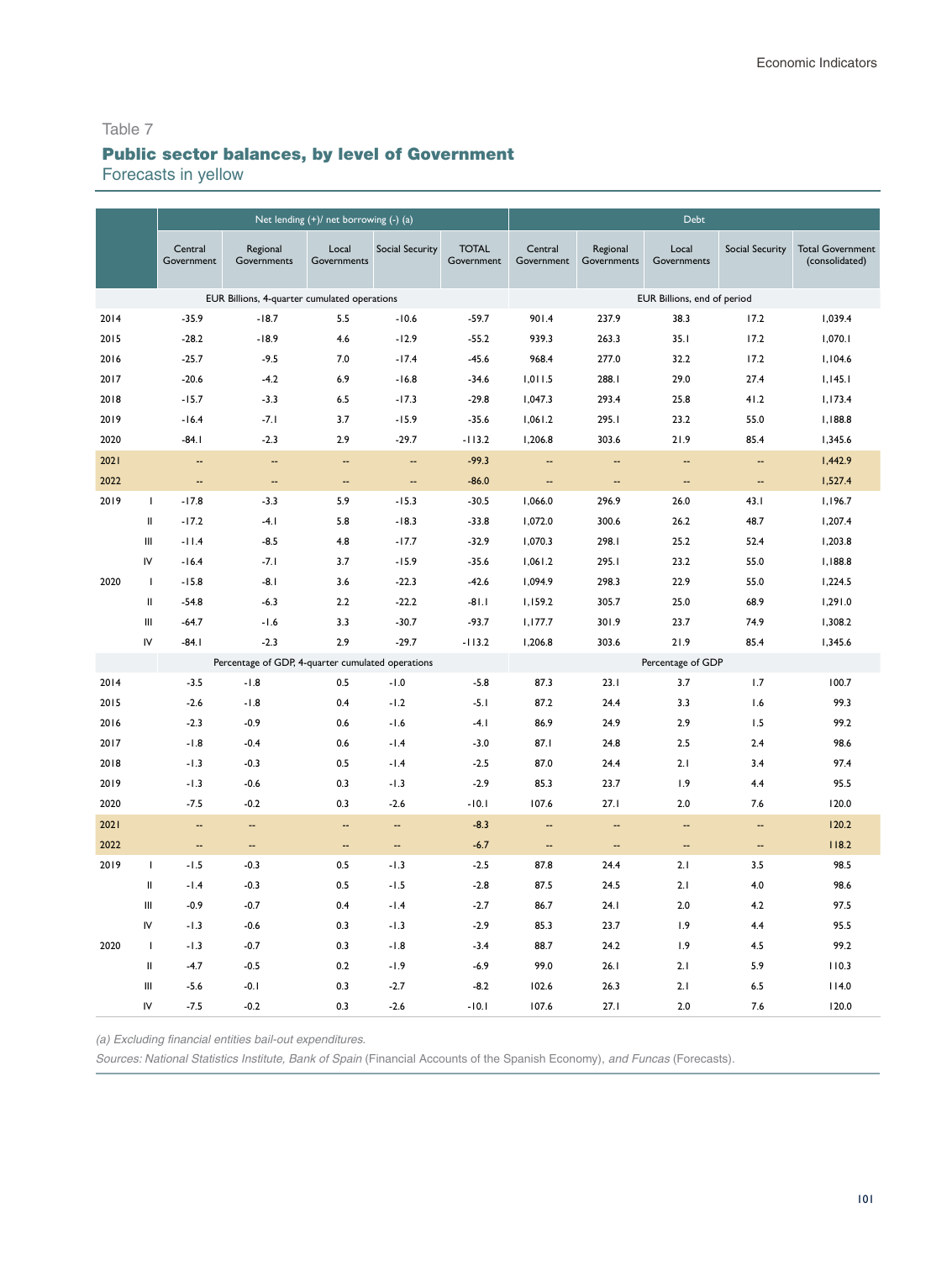#### **Chart 7.1 - Government deficit**

Percent of GDP, 4-quarter cumulated operations



**Chart 7.2 - Government debt**

Percent of GDP

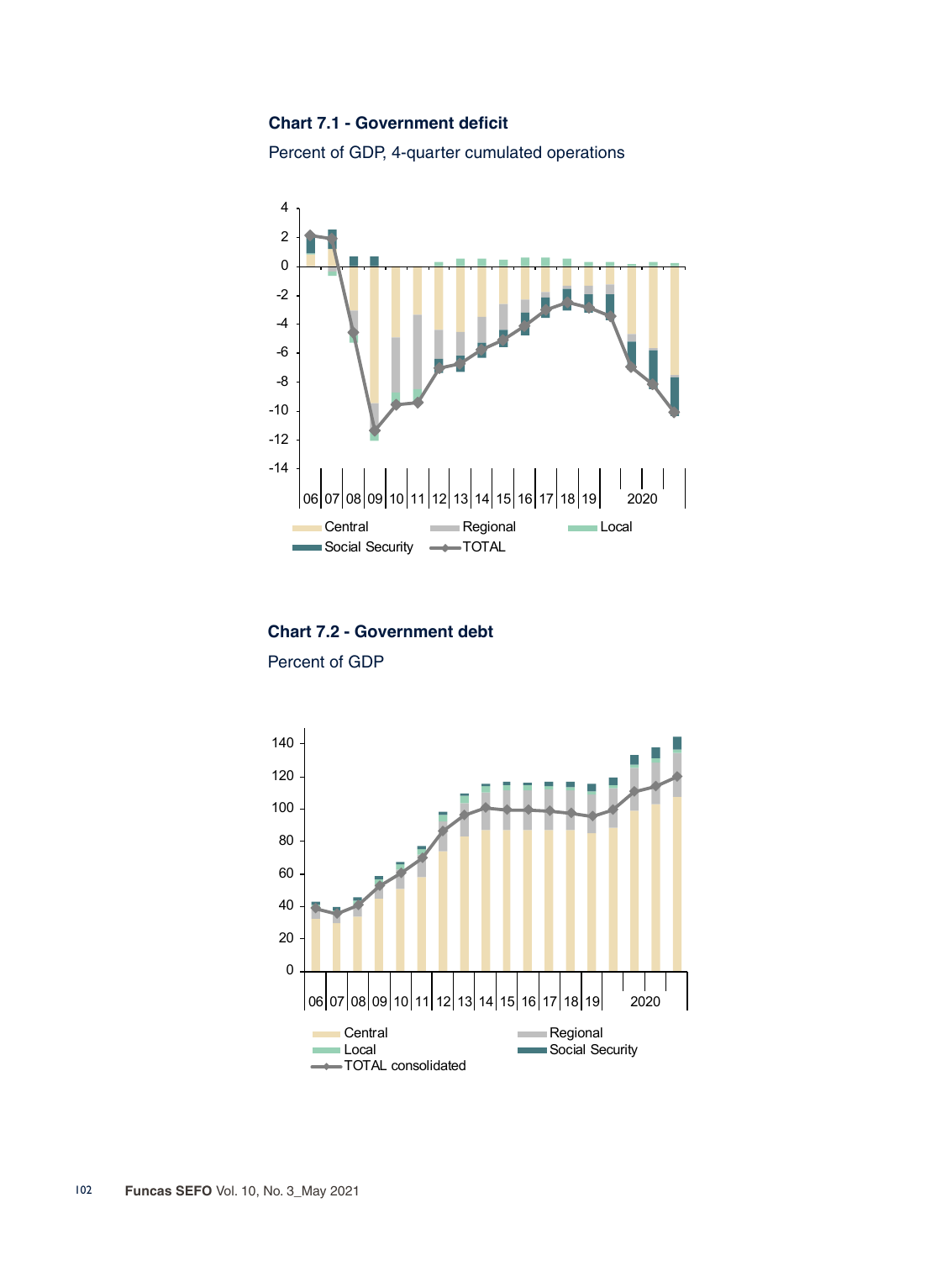#### General activity and industrial sector indicators (a)

|      |                          |                                |                               | General activity indicators              |                                                         |                                   |                           |                                            | Industrial sector indicators                  |                            |                                |
|------|--------------------------|--------------------------------|-------------------------------|------------------------------------------|---------------------------------------------------------|-----------------------------------|---------------------------|--------------------------------------------|-----------------------------------------------|----------------------------|--------------------------------|
|      |                          | Economic<br>Sentiment<br>Index | <b>Composite PMI</b><br>index | <b>Social Security</b><br>Affiliates (f) | Electricity<br>consumption<br>(temperature<br>adjusted) | Industrial<br>production<br>index | Affiliates in<br>industry | Social Security Manufacturing<br>PMI index | Industrial<br>confidence index Turnover index | Manufacturing<br>deflated  | Industrial orders              |
|      |                          | Index                          | Index                         | Thousands                                | 1,000 GWH                                               | $2015 = 100$                      | Thousands                 | Index                                      | <b>Balance</b> of<br>responses                | $2015 = 100$<br>(smoothed) | <b>Balance of</b><br>responses |
| 2013 |                          | 90.7                           | 48.3                          | 15,855.2                                 | 250.0                                                   | 95.5                              | 2,021.6                   | 48.5                                       | $-14.0$                                       | 93.2                       | $-30.7$                        |
| 2014 |                          | 100.9                          | 55.1                          | 16, 111.1                                | 249.6                                                   | 96.8                              | 2,022.8                   | 53.2                                       | $-7.1$                                        | 95.3                       | $-16.3$                        |
| 2015 |                          | 108.1                          | 56.7                          | 16,641.8                                 | 253.8                                                   | 100.0                             | 2,067.3                   | 53.6                                       | $-0.3$                                        | 100.0                      | $-5.4$                         |
| 2016 |                          | 105.9                          | 54.9                          | 17,157.5                                 | 253.8                                                   | 101.8                             | 2,124.7                   | 53.1                                       | $-2.3$                                        | 102.7                      | $-5.4$                         |
| 2017 |                          | 108.8                          | 56.2                          | 17,789.6                                 | 258.4                                                   | 105.1                             | 2,191.0                   | 54.8                                       | 1.0                                           | 107.1                      | 2.2                            |
| 2018 |                          | 108.4                          | 54.6                          | 18,364.5                                 | 259.3                                                   | 105.3                             | 2,250.9                   | 53.3                                       | $-0.1$                                        | 108.4                      | $-0.2$                         |
| 2019 |                          | 104.6                          | 52.7                          | 18,844.1                                 | 251.8                                                   | 106.1                             | 2,283.2                   | 49.I                                       | $-3.9$                                        | 108.9                      | $-5.1$                         |
| 2020 |                          | 90.2                           | 41.5                          | 18,440.5                                 | 239.5                                                   | 95.9                              | 2,239.3                   | 47.5                                       | $-14.0$                                       | 98.8                       | $-29.5$                        |
| 2021 | (b)                      | 96.9                           | 48.4                          | 18,469.4                                 | 87.5                                                    | 102.9                             | 2,234.6                   | 54.2                                       | $-4.8$                                        | 98.5                       | $-11.8$                        |
| 2019 | Ш                        | 106.2                          | 52.0                          | 18,885.3                                 | 62.1                                                    | 105.9                             | 2,286.5                   | 48.2                                       | $-3.8$                                        | 108.6                      | $-4.5$                         |
|      | I٧                       | 102.3                          | 51.9                          | 18,969.0                                 | 62.8                                                    | 104.1                             | 2,291.5                   | 47.2                                       | $-4.6$                                        | 105.3                      | $-7.3$                         |
| 2020 | T                        | 101.8                          | 43.3                          | 18,904.2                                 | 61.9                                                    | 98.7                              | 2,284.4                   | 48.2                                       | $-2.0$                                        | 99.2                       | $-7.8$                         |
|      | Ш                        | 78.5                           | 29.4                          | 17,957.3                                 | 55.2                                                    | 83.4                              | 2,201.9                   | 39.4                                       | $-27.8$                                       | 95.5                       | $-49.4$                        |
|      | Ш                        | 90.3                           | 48.5                          | 18,321.9                                 | 59.9                                                    | 100.2                             | 2,227.3                   | 51.4                                       | $-11.9$                                       | 98.9                       | $-37.7$                        |
|      | I٧                       | 90.I                           | 44.8                          | 18,592.5                                 | 61.9                                                    | 101.4                             | 2,244.1                   | 51.1                                       | $-11.0$                                       | 103.5                      | $-23.2$                        |
| 2021 | $\mathbf{I}$             | 93.8                           | 46.1                          | 18,634.2                                 | 61.6                                                    | 100.9                             | 2,245.5                   | 53.1                                       | $-7.3$                                        | 105.9                      | -14.1                          |
|      | II(b)                    | 106.0                          | 55.2                          | 18,578.6                                 | 20.5                                                    | $\cdots$                          | 2,250.1                   | 57.7                                       | 2.6                                           | $\overline{\phantom{a}}$   | $-5.1$                         |
| 2021 | Feb                      | 90.7                           | 45.1                          | 18,641.5                                 | 20.6                                                    | 100.7                             | 2,245.4                   | 52.9                                       | $-9.6$                                        | 106.3                      | $-14.7$                        |
|      | Mar                      | 96.9                           | 50.1                          | 18,590.9                                 | 20.6                                                    | 101.1                             | 2,245.5                   | 56.9                                       | $-5.7$                                        | --                         | $-10.1$                        |
|      | Apr                      | 106.0                          | 55.2                          | 18,578.6                                 | 20.7                                                    | $\overline{\phantom{a}}$          | 2,250.1                   | 57.7                                       | 2.6                                           | $\overline{\phantom{a}}$   | $-5.1$                         |
|      |                          |                                |                               |                                          |                                                         | Percentage changes (c)            |                           |                                            |                                               |                            |                                |
| 2013 |                          | $\overline{\phantom{a}}$       | $\overline{\phantom{a}}$      | $-2.9$                                   | $-2.2$                                                  | $-1.5$                            | $-4.4$                    | $\overline{\phantom{a}}$                   | $\overline{\phantom{a}}$                      | -1.9                       | $\overline{\phantom{a}}$       |
| 2014 |                          | --                             | --                            | 1.6                                      | $-0.2$                                                  | 1.3                               | 0.1                       | --                                         | --                                            | 2.3                        | $\overline{\phantom{a}}$       |
| 2015 |                          | --                             | --                            | 3.3                                      | 1.7                                                     | 3.4                               | 2.2                       | --                                         | --                                            | 4.9                        | $\overline{\phantom{a}}$       |
| 2016 |                          | $\overline{\phantom{a}}$       | $\overline{a}$                | 3.1                                      | 0.0                                                     | 1.8                               | 2.8                       | ٠.                                         | $\overline{\phantom{a}}$                      | 2.8                        | $\overline{\phantom{a}}$       |
| 2017 |                          | $\overline{\phantom{a}}$       | --                            | 3.7                                      | 1.8                                                     | 3.2                               | 3.1                       | ٠.                                         | $\overline{\phantom{a}}$                      | 4.3                        | $\overline{\phantom{a}}$       |
| 2018 |                          | $\overline{\phantom{a}}$       | --                            | 3.2                                      | 0.3                                                     | 0.2                               | 2.7                       | --                                         | --                                            | 1.2                        | $\overline{\phantom{a}}$       |
| 2019 |                          | --                             | --                            | 2.6                                      | $-2.9$                                                  | 0.7                               | 1.4                       | --                                         | --                                            | 0.5                        | $\overline{\phantom{a}}$       |
| 2020 |                          | $\overline{\phantom{a}}$       | $\overline{\phantom{a}}$      | $-2.1$                                   | $-4.9$                                                  | $-9.6$                            | $-1.9$                    | --                                         | $\overline{\phantom{a}}$                      | $-9.3$                     | $\overline{\phantom{a}}$       |
| 2021 | (d)                      | $\overline{\phantom{a}}$       | $\overline{\phantom{a}}$      | $-0.3$                                   | 2.8                                                     | 2.6                               | $-0.8$                    | --                                         | $\overline{\phantom{a}}$                      | $-5.0$                     | --                             |
| 2019 | Ш                        | --                             | --                            | 0.4                                      | $-1.7$                                                  | $-2.5$                            | 0.2                       | --                                         | --                                            | $-0.8$                     |                                |
|      | IV                       | $\overline{\phantom{a}}$       | ٠.                            | 0.4                                      | 1.1                                                     | $-1.7$                            | 0.2                       | --                                         | ٠.                                            | $-3.1$                     |                                |
| 2020 | $\mathbf{I}$             | $\overline{\phantom{a}}$       | $\overline{\phantom{a}}$      | $-0.3$                                   | $-1.4$                                                  | $-5.1$                            | $-0.3$                    | ٠.                                         | $\overline{\phantom{a}}$                      | $-5.8$                     | $\overline{\phantom{a}}$       |
|      | Ш                        |                                |                               | $-5.0$                                   | -10.9                                                   | $-15.5$                           | $-3.6$                    |                                            |                                               | $-3.7$                     |                                |
|      | Ш                        |                                |                               | $2.0$                                    | 8.5                                                     | 20.2                              | 1.2                       |                                            |                                               | 3.6                        |                                |
|      | IV                       |                                |                               | 1.5                                      | 3.4                                                     | 1.2                               | 0.8                       |                                            |                                               | 4.6                        |                                |
| 2021 | $\overline{\phantom{a}}$ |                                |                               | 0.2                                      | $-0.5$                                                  | $-0.6$                            | 0.1                       |                                            |                                               | 2.3                        |                                |
|      | II(e)                    |                                |                               | $-0.3$                                   | $-0.1$                                                  | $\overline{\phantom{a}}$          | 0.2                       |                                            |                                               | ۰.                         |                                |
| 2021 | Feb                      |                                |                               | $-0.2$                                   | $-2.8$                                                  | $-0.1$                            | 0.0                       |                                            |                                               | 0.7                        |                                |
|      | Mar                      |                                |                               | $-0.3$                                   | 0.9                                                     | 0.4                               | 0.0                       |                                            |                                               |                            |                                |
|      | Apr                      |                                |                               | $-0.1$                                   | 0.2                                                     | $\overline{\phantom{a}}$          | 0.2                       |                                            |                                               |                            |                                |

*(a) Seasonally adjusted, except for annual data. (b) Period with available data. (c) Percent change from the previous quarter for quarterly data, from the previous month for monthly data, unless otherwise indicated. (d) Growth of available period over the same period of the previous year. (e) Growth of the average of available months over the monthly average of the previous quarter. (f) Excluding domestic service workers and nonprofessional caregivers.*

Sources: European Commision, Markit Economics Ltd., M. of Labour, M. of Industry, National Statistics Institute, REE and Funcas.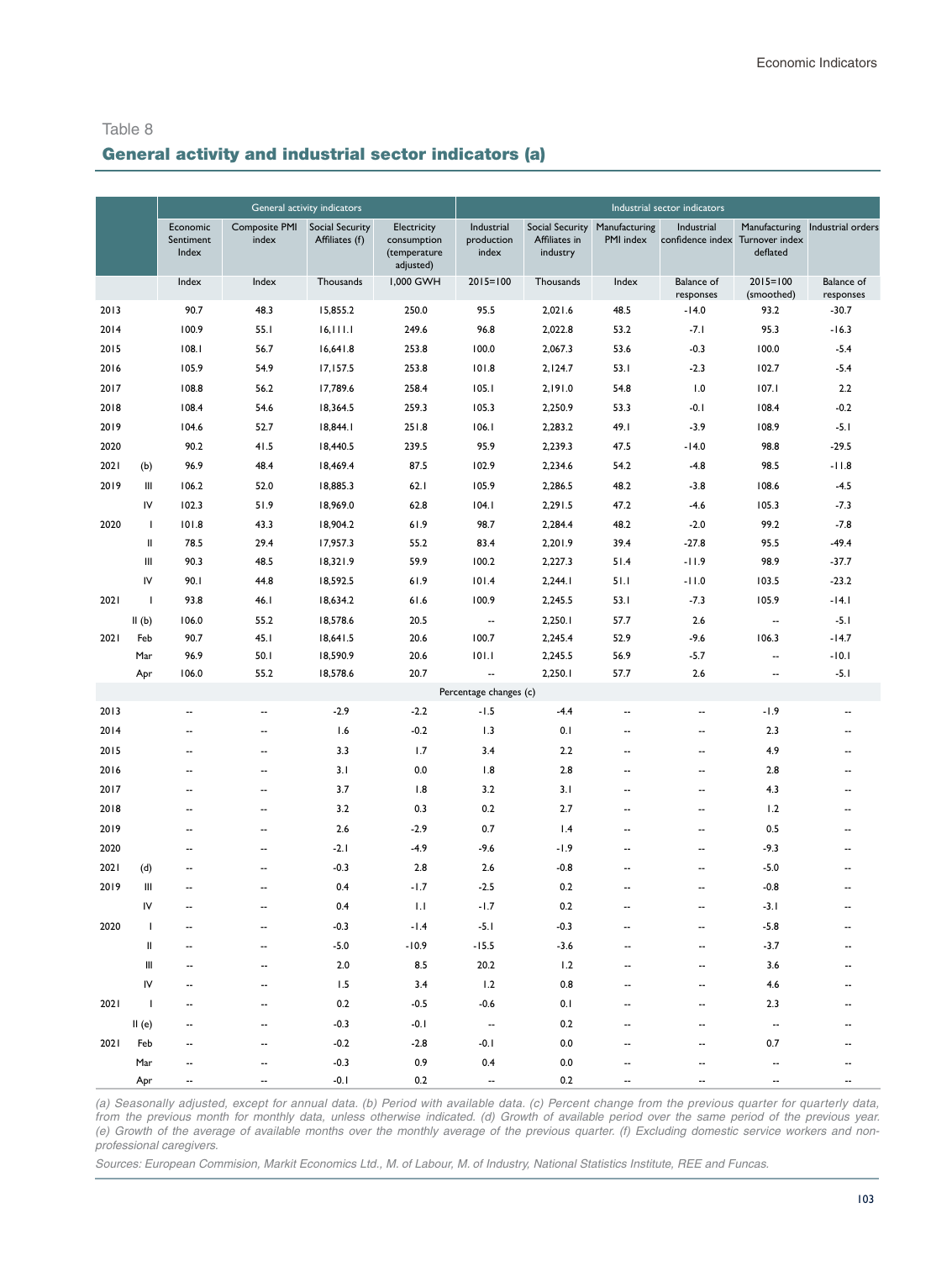

Annual percentage changes



**Chart 8.2 - General activity indicators (II)**

Index



**Chart 8.3 - Industrial sector indicators (I)** Annual percentage changes



**Chart 8.4 - Industrial sector indicators (II)** Index

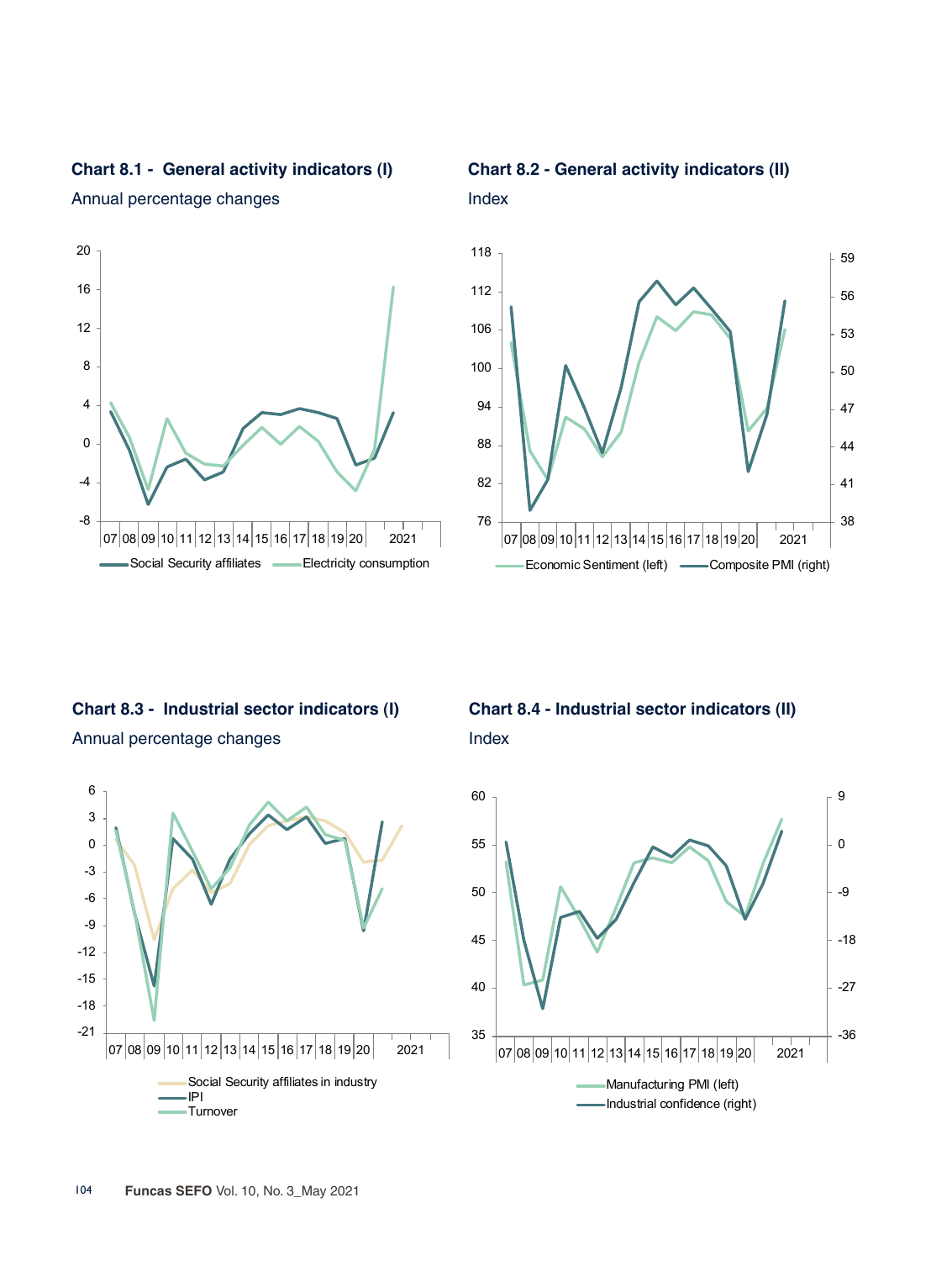#### Construction and services sector indicators (a)

|         |                          |                               |                                                  | <b>Construction indicators</b> |                                   |                          |                               |                            | Service sector indicators |                           |                       |                                |
|---------|--------------------------|-------------------------------|--------------------------------------------------|--------------------------------|-----------------------------------|--------------------------|-------------------------------|----------------------------|---------------------------|---------------------------|-----------------------|--------------------------------|
|         |                          | Social Security               | Industrial                                       | Construction                   | Official                          | Housing                  | <b>Social Security</b>        | Turnover                   | Services PMI              | Hotel                     | Passenger air         | Services                       |
|         |                          | Affiliates in<br>construction | production<br>index<br>construction<br>materials | confidence<br>index            | tenders (f)                       | permits (f)              | Affiliates in<br>services (g) | index<br>(nominal)         | index                     | overnight stays transport |                       | confidence<br>index            |
|         |                          | Thousands                     | $2015 = 100$<br>(smoothed)                       | <b>Balance</b> of<br>responses | <b>EUR Billions</b><br>(smoothed) | Million $m2$             | Thousands                     | $2015 = 100$<br>(smoothed) | Index                     | Million<br>(smoothed)     | Million<br>(smoothed) | <b>Balance</b> of<br>responses |
| 2013    |                          | 996.8                         | 93.6                                             | $-55.6$                        | 9.2                               | 6.8                      | 11,727.9                      | 92.9                       | 48.3                      | 286.0                     | 186.5                 | $-15.3$                        |
| 2014    |                          | 980.3                         | 92.8                                             | $-41.4$                        | 13.1                              | 6.9                      | 11,995.5                      | 95.3                       | 55.2                      | 295.3                     | 194.9                 | 9.9                            |
| 2015    |                          | 1,026.7                       | 100.0                                            | $-25.3$                        | 9.4                               | 9.9                      | 12,432.3                      | 100.0                      | 57.3                      | 308.2                     | 206.6                 | 19.4                           |
| 2016    |                          | 1,053.9                       | 102.6                                            | $-39.6$                        | 9.2                               | 12.7                     | 12,851.6                      | 104.1                      | 55.0                      | 331.2                     | 229.4                 | 17.8                           |
| 2017    |                          | 1,118.8                       | 111.5                                            | $-26.9$                        | 12.7                              | 15.9                     | 13,338.2                      | 111.0                      | 56.4                      | 340.6                     | 248.4                 | 22.5                           |
| 2018    |                          | 1,194.1                       | 114.2                                            | $-4.6$                         | 16.6                              | 19.8                     | 13,781.3                      | 117.5                      | 54.8                      | 340.0                     | 262.9                 | 21.7                           |
| 2019    |                          | 1,254.9                       | 124.8                                            | $-7.0$                         | 18.3                              | 20.0                     | 14,169.1                      | 122.2                      | 53.9                      | 343.0                     | 276.9                 | 13.9                           |
| 2020    |                          | 1,233.1                       | 110.6                                            | $-18.4$                        | 14.3                              | 16.1                     | 13,849.2                      | 102.9                      | 40.3                      | 91.6                      | 75.6                  | $-26.2$                        |
| 2021(b) |                          | 1,256.5                       | 117.3                                            | $-8.9$                         | 4.0                               | 2.9                      | 13,844.3                      | 99.1                       | 46.9                      | 8.3                       | 11.8                  | $-18.2$                        |
| 2019    | Ш                        | 1,258.7                       | 123.7                                            | $-7.4$                         | 4.4                               | 4.8                      | 14,208.3                      | 122.7                      | 53.5                      | 86.6                      | 69.7                  | 14.2                           |
|         | IV                       | 1,265.1                       | 118.9                                            | $-12.4$                        | 3.9                               | 4.5                      | 14,287.9                      | 118.2                      | 53.6                      | 76.5                      | 62.4                  | 11.0                           |
| 2020    | $\mathbf{I}$             | 1,253.7                       | 111.1                                            | $-8.6$                         | 3.4                               | 4.7                      | 14,250.7                      | 108.4                      | 42.5                      | 53.0                      | 44.3                  | 7.8                            |
|         | Ш                        | 1,166.6                       | 107.5                                            | $-26.3$                        | 3.2                               | 3.3                      | 13,470.8                      | 100.3                      | 28.4                      | 27.2                      | 23.1                  | $-47.1$                        |
|         | Ш                        | 1,250.3                       | 112.1                                            | $-24.3$                        | 3.4                               | 3.9                      | 13,728.1                      | 101.2                      | 47.3                      | 15.0                      | 13.0                  | $-35.9$                        |
|         | IV                       | 1,263.5                       | 117.2                                            | $-14.4$                        | 4.0                               | 4.2                      | 13,958.9                      | 105.5                      | 43.0                      | 11.2                      | 10.4                  | $-29.4$                        |
| 2021    | $\mathbf{I}$             | 1,261.4                       | 121.1                                            | $-11.8$                        | 4.5                               | 4.4                      | 14,000.3                      | 109.1                      | 44.3                      | 10.2                      | 10.0                  | $-25.5$                        |
|         | II(b)                    | 1,273.8                       | $\overline{\phantom{a}}$                         | $-0.1$                         | $\overline{\phantom{a}}$          | $\overline{\phantom{a}}$ | 13,933.9                      | --                         | 54.6                      | $\overline{\phantom{a}}$  | 3.3                   | 3.7                            |
| 2021    | Feb                      | 1,259.9                       | 121.1                                            | $-15.2$                        | 1.5                               | 1.5                      | 13,998.4                      | 109.8                      | 43.1                      | 3.4                       | 3.3                   | $-29.4$                        |
|         | Mar                      | 1,265.0                       | 122.4                                            | $-6.9$                         | 1.5                               | $\overline{\phantom{a}}$ | 13,959.4                      | --                         | 48.I                      | 3.4                       | 3.3                   | $-19.5$                        |
|         | Apr                      | 1,273.8                       | --                                               | $-0.1$                         | $\overline{\phantom{a}}$          | $\cdots$                 | 13,933.9                      | --                         | 54.6                      | $\overline{\phantom{a}}$  | 3.3                   | 3.7                            |
|         |                          |                               |                                                  |                                |                                   | Percentage changes (c)   |                               |                            |                           |                           |                       |                                |
| 2013    |                          | $-12.2$                       | $-7.5$                                           | ٠.                             | 23.2                              | $-20.3$                  | $-1.5$                        | $-2.0$                     | --                        | 1.9                       | $-3.5$                | $\overline{\phantom{a}}$       |
| 2014    |                          | $-1.7$                        | $-0.9$                                           | ۰.                             | 42.6                              | 2.2                      | 2.3                           | 2.6                        | ۰.                        | 3.2                       | 4.6                   | $\overline{\phantom{a}}$       |
| 2015    |                          | 4.7                           | 7.8                                              | --                             | $-28.2$                           | 42.6                     | 3.6                           | 4.9                        | --                        | 4.4                       | 6.0                   | $\overline{\phantom{a}}$       |
| 2016    |                          | 2.6                           | 2.6                                              | --                             | $-1.7$                            | 29.0                     | 3.4                           | 4.1                        | --                        | 7.4                       | 11.0                  | $\overline{\phantom{a}}$       |
| 2017    |                          | 6.2                           | 8.7                                              | --                             | 37.1                              | 24.8                     | 3.8                           | 6.6                        | --                        | 2.8                       | 8.3                   | $\overline{\phantom{a}}$       |
| 2018    |                          | 6.7                           | 2.5                                              | $\overline{\phantom{a}}$       | 30.8                              | 24.5                     | 3.3                           | 5.8                        | ۰.                        | $-0.2$                    | 5.8                   | $\overline{\phantom{a}}$       |
| 2019    |                          | 5.1                           | 9.2                                              | $\overline{\phantom{a}}$       | 10.4                              | 1.3                      | 2.8                           | 4.0                        | ۰.                        | 0.9                       | 5.3                   | $\overline{\phantom{a}}$       |
| 2020    |                          | $-1.7$                        | $-11.3$                                          | --                             | $-21.9$                           | $-19.8$                  | $-2.3$                        | $-15.8$                    | --                        | $-73.3$                   | $-72.7$               | $\overline{\phantom{a}}$       |
| 2021(d) |                          | 3.6                           | 5.8                                              | $\overline{\phantom{a}}$       | 18.9                              | $-15.0$                  | $-0.6$                        | $-12.8$                    | ۰.                        | $-80.2$                   | $-71.8$               | $\overline{\phantom{a}}$       |
| 2019    | Ш                        | 0.6                           | $-1.0$                                           | --                             | 0.2                               | $-3.4$                   | 0.5                           | $-0.3$                     | --                        | $-2.3$                    | $-1.2$                |                                |
|         | IV                       | 0.5                           | $-3.9$                                           | $\overline{\phantom{a}}$       | $-20.3$                           | $-8.8$                   | 0.6                           | $-3.7$                     | ۰.                        | $-11.7$                   | $-10.4$               | --                             |
| 2020    | $\overline{1}$           | $-0.9$                        | $-6.6$                                           | --                             | $-32.1$                           | $-10.5$                  | $-0.3$                        | $-8.2$                     | --                        | $-30.7$                   | $-29.1$               | --                             |
|         | Ш                        | $-7.0$                        | $-3.2$                                           | --                             | $-33.7$                           | $-39.4$                  | $-5.5$                        | $-7.5$                     | Ξ.                        | $-48.8$                   | $-47.9$               |                                |
|         | Ш                        | 7.2                           | 4.3                                              |                                | $-22.1$                           | $-18.9$                  | 1.9                           | 0.9                        |                           | $-44.8$                   | $-43.8$               |                                |
|         | IV                       | $1.1\,$                       | $4.5\,$                                          |                                | $2.4$                             | $-7.8$                   | 1.7                           | 4.2                        |                           | $-25.4$                   | $-19.7$               |                                |
| 2021    | $\overline{\phantom{0}}$ | $-0.2$                        | 3.4                                              | --                             | 30.6                              | $-15.0$                  | 0.3                           | 3.4                        |                           | $-8.5$                    | $-4.2$                |                                |
|         | II(e)                    | 1.0                           |                                                  | --                             | $\overline{\phantom{a}}$          | $\overline{\phantom{a}}$ | $-0.5$                        | --                         |                           | $\overline{\phantom{a}}$  | $-1.1$                |                                |
| 2021    | Feb                      | 0.1                           | 1.1                                              | --                             | 31.1                              | $-15.7$                  | $-0.3$                        | 1.3                        |                           | $-1.4$                    | $-0.8$                |                                |
|         | Mar                      | 0.4                           | $\mathsf{L}\mathsf{I}$                           |                                | 40.3                              | $\overline{\phantom{a}}$ | $-0.3$                        |                            |                           | $-1.0$                    | $-0.5$                |                                |
|         | Apr                      | 0.7                           |                                                  |                                | $\overline{\phantom{a}}$          |                          | $-0.2$                        |                            |                           | $\overline{\phantom{a}}$  | $-0.5$                |                                |

*(a) Seasonally adjusted, except for annual data and (f). (b) Period with available data. (c) Percent change from the previous quarter for quarterly*  data, from the previous month for monthly data, unless otherwise indicated. (d) Growth of available period over the same period of the previous year. *(e) Growth of the average of available months over the monthly average of the previous quarter. (f) Percent changes are over the same period of the previous year. (g) Excluding domestic service workers and non-professional caregivers.*

Sources: European Commision, Markit Economics Ltd., M. of Labour, M. of Public Works, National Statistics Institute, AENA, OFICEMEN, SEOPAN and Funcas.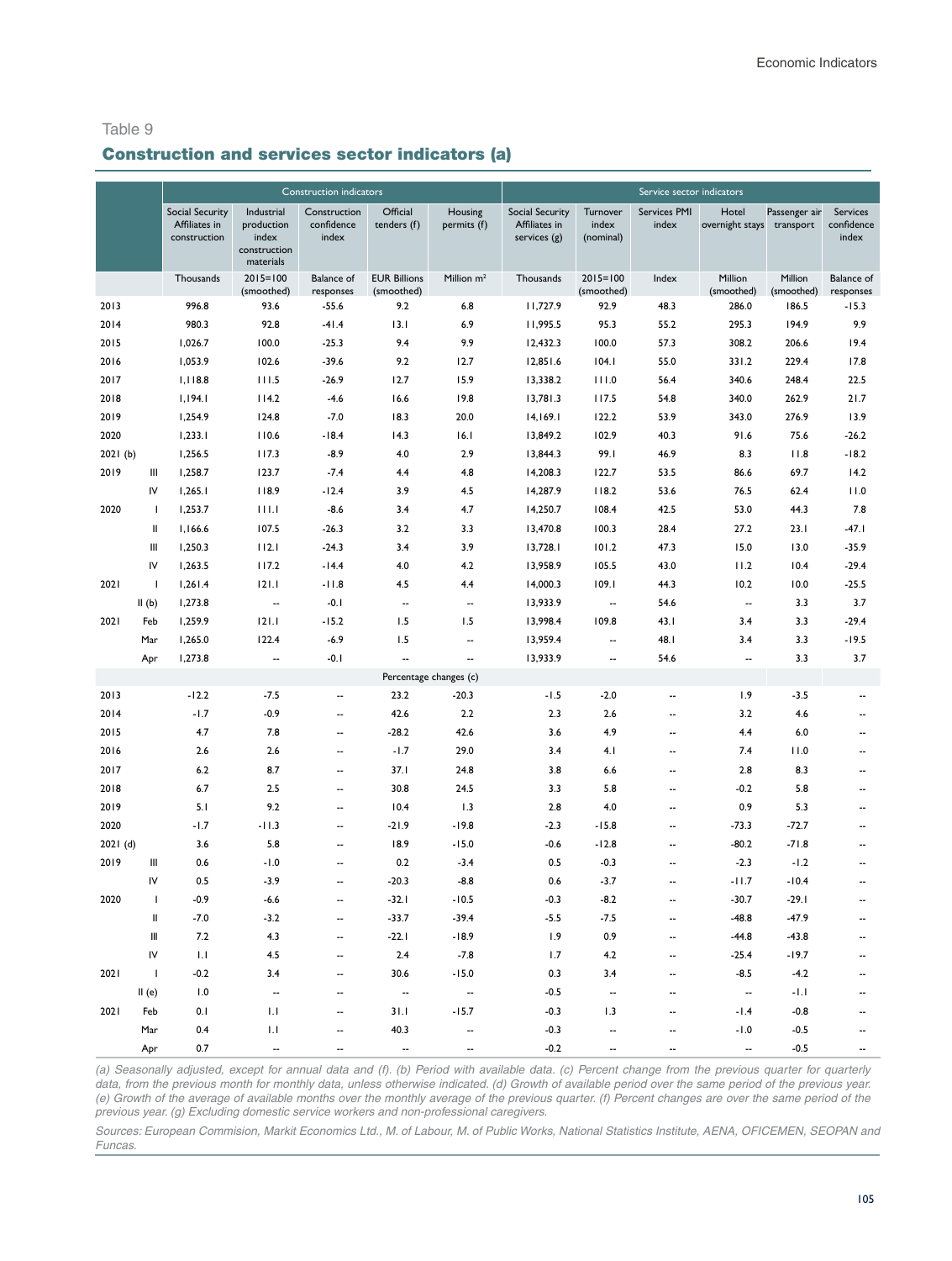**Chart 9.1 - Construction indicators (I)**



Annual percentage changes



Annual percentage changes and index

**Chart 9.3 - Services indicators (I)**





**Chart 9.4 - Services indicators (II)**

Index

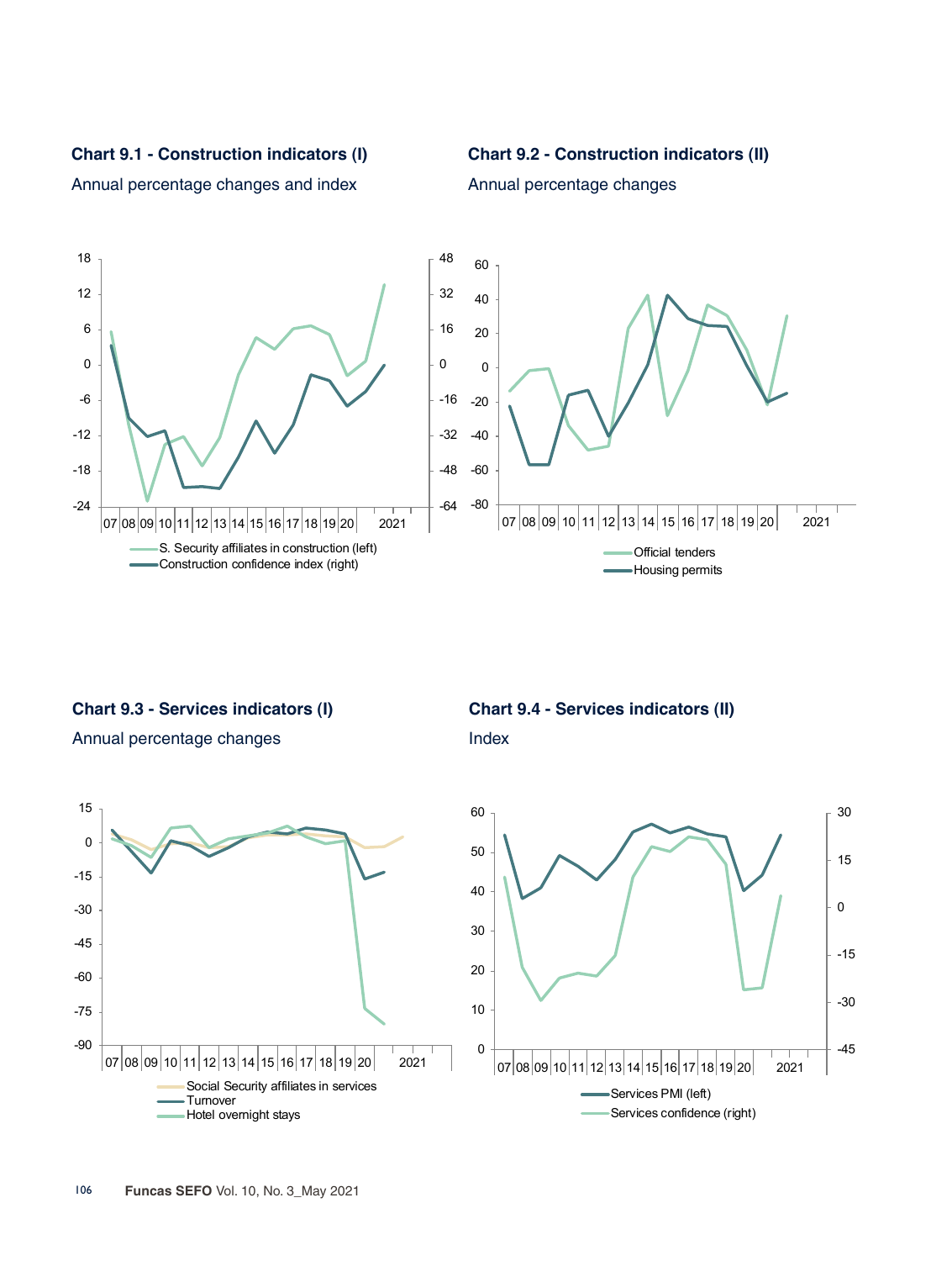## Consumption and investment indicators (a)

|         |                                                                                                                                                                                                                                                                                                                                                                                                                                                    |                            |                         | Consumption indicators         |                                                   |                                            |                                 | Investment in equipment indicators |                                                        |
|---------|----------------------------------------------------------------------------------------------------------------------------------------------------------------------------------------------------------------------------------------------------------------------------------------------------------------------------------------------------------------------------------------------------------------------------------------------------|----------------------------|-------------------------|--------------------------------|---------------------------------------------------|--------------------------------------------|---------------------------------|------------------------------------|--------------------------------------------------------|
|         |                                                                                                                                                                                                                                                                                                                                                                                                                                                    | Retail sales deflated      | Car registrations       | Consumer<br>confidence index   | Hotel overnight<br>stays by residents<br>in Spain | Industrial orders<br>for consumer<br>goods | Cargo vehicles<br>registrations | for investment<br>goods            | Industrial orders Imports of capital<br>goods (volume) |
|         |                                                                                                                                                                                                                                                                                                                                                                                                                                                    | $2015 = 100$<br>(smoothed) | Thousands<br>(smoothed) | <b>Balance</b> of<br>responses | Million (smoothed)                                | <b>Balance</b> of<br>responses             | Thousands (smoothed)            | Balance of<br>responses            | $2005 = 100$<br>(smoothed)                             |
| 2013    |                                                                                                                                                                                                                                                                                                                                                                                                                                                    | 95.0                       | 742.3                   | $-28.1$                        | 100.6                                             | $-21.8$                                    | 107.6                           | $-33.5$                            | 68.9                                                   |
| 2014    |                                                                                                                                                                                                                                                                                                                                                                                                                                                    | 96.0                       | 890.1                   | $-14.5$                        | 104.7                                             | $-9.1$                                     | 137.5                           | $-16.5$                            | 81.6                                                   |
| 2015    |                                                                                                                                                                                                                                                                                                                                                                                                                                                    | 100.0                      | 1,094.0                 | $-4.7$                         | 110.3                                             | $-3.1$                                     | 180.3                           | 0.2                                | 93.3                                                   |
| 2016    |                                                                                                                                                                                                                                                                                                                                                                                                                                                    | 103.9                      | 1,230.1                 | $-6.3$                         | 114.2                                             | $-1.4$                                     | 191.3                           | $-0.2$                             | 97.2                                                   |
| 2017    |                                                                                                                                                                                                                                                                                                                                                                                                                                                    | 104.7                      | 1,341.6                 | $-3.4$                         | 115.8                                             | 2.2                                        | 207.6                           | 4.9                                | 103.3                                                  |
| 2018    |                                                                                                                                                                                                                                                                                                                                                                                                                                                    | 105.4                      | 1,424.0                 | $-4.2$                         | 116.5                                             | $-5.6$                                     | 230.0                           | 12.4                               | 105.4                                                  |
| 2019    |                                                                                                                                                                                                                                                                                                                                                                                                                                                    | 107.9                      | 1,375.6                 | $-6.3$                         | 119.6                                             | $-2.9$                                     | 220.9                           | 8.8                                | 105.6                                                  |
| 2020    |                                                                                                                                                                                                                                                                                                                                                                                                                                                    | 100.4                      | 939.1                   | $-22.8$                        | 50.7                                              | $-25.3$                                    | 170.8                           | $-22.7$                            | 100.0                                                  |
| 2021(b) |                                                                                                                                                                                                                                                                                                                                                                                                                                                    | 96.8                       | 824.8                   | $-19.5$                        | 2.0                                               | $-17.5$                                    | 176.1                           | $-8.6$                             | 99.4                                                   |
| 2019    | $\mathsf{III}$                                                                                                                                                                                                                                                                                                                                                                                                                                     | 108.0                      | 335.7                   | $-5.8$                         | 30.0                                              | $-6.2$                                     | 53.6                            | 6.8                                | 105.0                                                  |
|         | IV                                                                                                                                                                                                                                                                                                                                                                                                                                                 | 105.5                      | 304.5                   | $-10.5$                        | 27.0                                              | $-2.8$                                     | 48.4                            | 1.2                                | 99.7                                                   |
| 2020    | $\mathbf{I}$                                                                                                                                                                                                                                                                                                                                                                                                                                       | 100.5                      | 246.9                   | $-10.3$                        | 20.1                                              | $-3.8$                                     | 41.1                            | $-11.4$                            | 94.4                                                   |
|         | $\mathsf{II}$                                                                                                                                                                                                                                                                                                                                                                                                                                      | 97.8                       | 216.0                   | $-27.9$                        | 13.1                                              | $-41.5$                                    | 38.6                            | $-41.0$                            | 94.0                                                   |
|         | Ш                                                                                                                                                                                                                                                                                                                                                                                                                                                  | 100.4                      | 240.8                   | $-26.9$                        | 10.9                                              | $-32.7$                                    | 43.9                            | $-28.9$                            | 100.7                                                  |
|         | IV                                                                                                                                                                                                                                                                                                                                                                                                                                                 | 102.9                      | 256.3                   | $-26.3$                        | 9.9                                               | $-23.1$                                    | 49.3                            | $-9.6$                             | 107.7                                                  |
| 2021    | $\mathsf I$                                                                                                                                                                                                                                                                                                                                                                                                                                        | 104.1                      | 242.1                   | $-22.1$                        | 8.7                                               | $-18.0$                                    | 52.8                            | $-13.7$                            | 112.1                                                  |
|         | II(b)                                                                                                                                                                                                                                                                                                                                                                                                                                              | --                         | --                      | $-11.6$                        | $\overline{\phantom{a}}$                          | $-16.0$                                    | $\overline{\phantom{a}}$        | 6.7                                | --                                                     |
| 2021    | Feb                                                                                                                                                                                                                                                                                                                                                                                                                                                | 104.1                      | 80.7                    | $-25.2$                        | 2.9                                               | $-16.8$                                    | 17.6                            | $-10.1$                            | 113.0                                                  |
|         | Mar                                                                                                                                                                                                                                                                                                                                                                                                                                                | 104.5                      | 78.4                    | $-17.4$                        | 2.8                                               | $-17.6$                                    | 17.9                            | $-4.0$                             | Ξ.                                                     |
|         | Apr                                                                                                                                                                                                                                                                                                                                                                                                                                                | $\overline{\phantom{a}}$   | $\sim$                  | $-11.6$                        | $\ddot{\phantom{a}}$                              | $-16.0$                                    | $\sim$                          | 6.7                                | $\sim$                                                 |
|         |                                                                                                                                                                                                                                                                                                                                                                                                                                                    |                            |                         |                                | Percentage changes (c)                            |                                            |                                 |                                    |                                                        |
| 2013    |                                                                                                                                                                                                                                                                                                                                                                                                                                                    | $-3.8$                     | 4.5                     | ۰.                             | $-1.4$                                            | -−                                         | $-0.1$                          | --                                 | 13.7                                                   |
| 2014    |                                                                                                                                                                                                                                                                                                                                                                                                                                                    | 1.1                        | 19.9                    | $\overline{\phantom{a}}$       | 4.1                                               | $\overline{\phantom{a}}$                   | 27.8                            | $\overline{\phantom{a}}$           | 18.4                                                   |
| 2015    |                                                                                                                                                                                                                                                                                                                                                                                                                                                    | 4.2                        | 22.9                    | $\sim$                         | 5.3                                               | $\overline{a}$                             | 31.1                            | $\overline{a}$                     | 14.4                                                   |
| 2016    |                                                                                                                                                                                                                                                                                                                                                                                                                                                    | 3.9                        | 12.4                    | $\sim$                         | 3.6                                               | $\overline{\phantom{a}}$                   | 6.1                             | $\ddotsc$                          | 4.1                                                    |
| 2017    |                                                                                                                                                                                                                                                                                                                                                                                                                                                    | 0.8                        | 9.1                     | $\overline{\phantom{a}}$       | 1.4                                               | ۰.                                         | 8.5                             | $\overline{a}$                     | 6.4                                                    |
| 2018    |                                                                                                                                                                                                                                                                                                                                                                                                                                                    | 0.7                        | 6.1                     |                                | 0.6                                               |                                            | 10.8                            | --                                 | 2.0                                                    |
| 2019    |                                                                                                                                                                                                                                                                                                                                                                                                                                                    | 2.3                        | $-3.4$                  | --                             | 2.7                                               | --                                         | $-4.0$                          | --                                 | 0.2                                                    |
| 2020    |                                                                                                                                                                                                                                                                                                                                                                                                                                                    | $-6.9$                     | $-31.7$                 | $\sim$                         | $-57.6$                                           | $\overline{a}$                             | $-22.6$                         | $\overline{a}$                     | $-5.3$                                                 |
| 2021(d) |                                                                                                                                                                                                                                                                                                                                                                                                                                                    | $-1.2$                     | $-14.5$                 | Ξ.                             | $-62.3$                                           | Ξ.                                         | 21.9                            | L.                                 | 2.3                                                    |
| 2019    | $\sf II$                                                                                                                                                                                                                                                                                                                                                                                                                                           | 0.8                        | $-0.3$                  | $\overline{\phantom{a}}$       | 1.3                                               | ۰.                                         | $-2.2$                          | ٠.                                 | 3.0                                                    |
|         | Ш                                                                                                                                                                                                                                                                                                                                                                                                                                                  | $-0.1$                     | $-2.9$                  | ٠.                             | $-1.8$                                            | ۰.                                         | $-5.2$                          | ٠.                                 | $-8.3$                                                 |
|         | IV                                                                                                                                                                                                                                                                                                                                                                                                                                                 | $-2.3$                     | $-9.3$                  | $\overline{\phantom{a}}$       | $-10.1$                                           | --                                         | $-9.7$                          | --                                 | $-18.7$                                                |
| 2020    | $\overline{\phantom{a}}$                                                                                                                                                                                                                                                                                                                                                                                                                           | $-4.7$                     | $-18.9$                 | $\sim$                         | $-25.5$                                           | $\overline{a}$                             | $-15.0$                         | $\overline{\phantom{a}}$           | $-19.9$                                                |
|         | $\mathop{  }% \text{log}(p)\leq\mathop{  }(\mathop{  })\text{log}(p)\leq\mathop{  }(\mathop{  })\text{log}(p)\leq\mathop{  }(\mathop{  })\text{log}(p)\leq\mathop{  }(\mathop{  })\text{log}(p)\leq\mathop{  }(\mathop{  })\text{log}(p)\leq\mathop{  }(\mathop{  })\text{log}(p)\leq\mathop{  }(\mathop{  })\text{log}(p)\leq\mathop{  }(\mathop{  })\text{log}(p)\leq\mathop{  }(\mathop{  })\text{log}(p)\leq\mathop{  }(\mathop{  })\text{log$ | $-2.7$                     | $-12.5$                 | Ξ.                             | $-35.1$                                           | Ξ.                                         | $-6.3$                          | Ξ.                                 | $-1.4$                                                 |
|         | $\ensuremath{\mathsf{III}}\xspace$                                                                                                                                                                                                                                                                                                                                                                                                                 | 2.6                        | 11.5                    | Ξ.                             | $-16.4$                                           | Ξ.                                         | 13.9                            | Ξ.                                 | 31.4                                                   |
|         | IV                                                                                                                                                                                                                                                                                                                                                                                                                                                 | 2.5                        | 6.4                     |                                | $-9.6$                                            | ٠.                                         | 12.3                            | -−                                 | 30.9                                                   |
| 2021    | (e)                                                                                                                                                                                                                                                                                                                                                                                                                                                | 1.2                        | $-5.5$                  | --                             | $-12.0$                                           | --                                         | 7.0                             | --                                 | 17.6                                                   |
| 2021    | Jan                                                                                                                                                                                                                                                                                                                                                                                                                                                | 0.3                        | $-2.3$                  | $\overline{\phantom{a}}$       | $-4.2$                                            | --                                         | 2.1                             | $\overline{a}$                     | 1.5                                                    |
|         | Feb                                                                                                                                                                                                                                                                                                                                                                                                                                                | 0.4                        | $-2.8$                  | $\overline{\phantom{a}}$       | $-4.2$                                            | $\overline{\phantom{a}}$                   | 2.0                             | $\overline{a}$                     | 1.5                                                    |
|         | Mar                                                                                                                                                                                                                                                                                                                                                                                                                                                | 0.4                        | $-2.9$                  | $\overline{\phantom{a}}$       | $-4.1$                                            | $\overline{\phantom{a}}$                   | 1.9                             | $\overline{\phantom{a}}$           | $\ddot{\phantom{a}}$                                   |

*(a) Seasonally adjusted, except for annual data. (b) Period with available data. (c) Percent change from the previous quarter for quarterly data, from the previous month for monthly data, unless otherwise indicated. (d) Growth of available period over the same period of the previous year. (e) Growth of the average of available months over the monthly average of the previous quarter.* 

*Sources: European Commision, M. of Economy, M. of Industry, National Statistics Institute, DGT, ANFAC and Funcas.*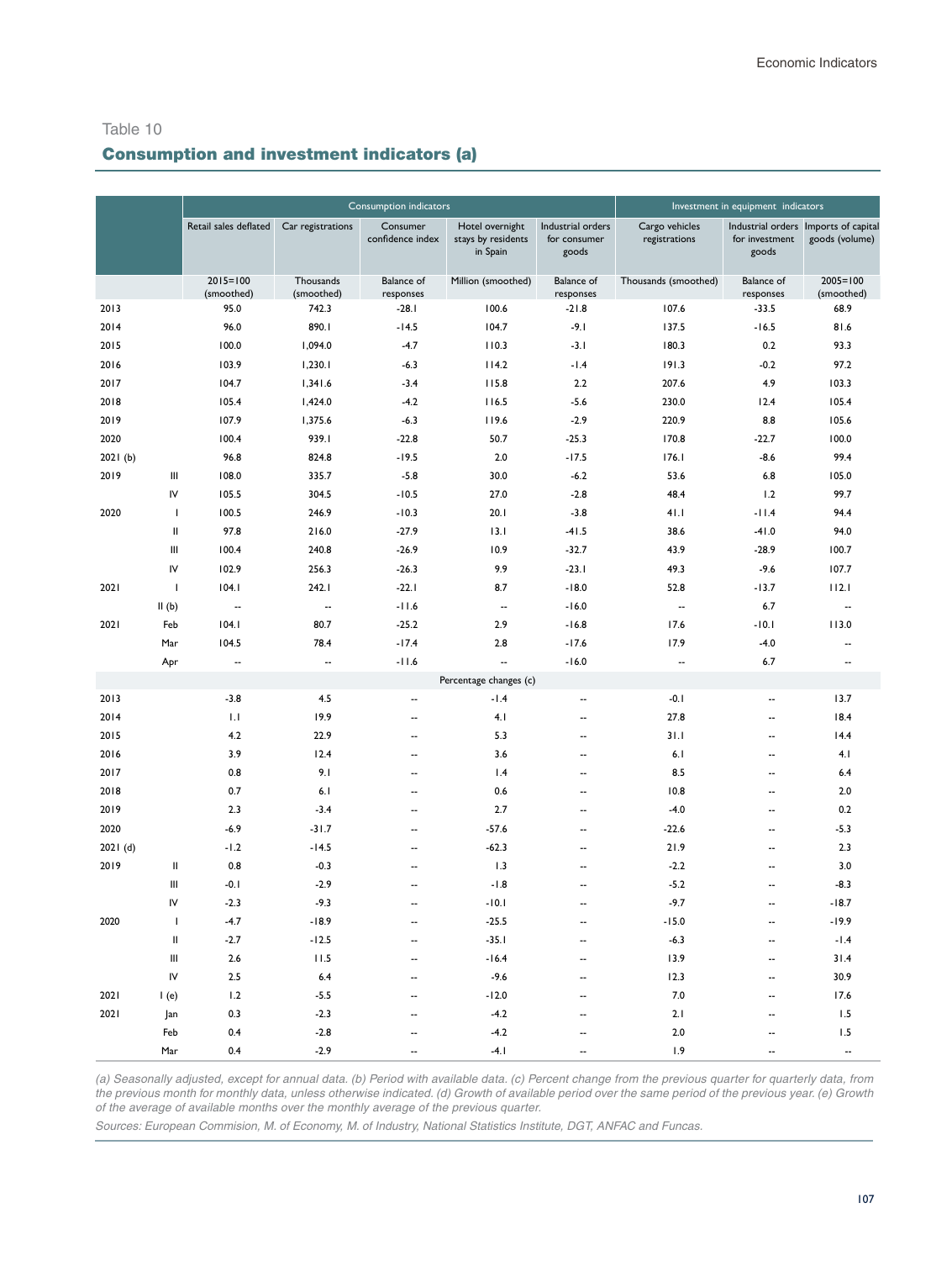#### **Chart 10.1 - Consumption indicators**

Annual percentage changes and balance of responses



**Chart 10.2 - Investment indicators**

Annual percentage changes and balance of responses

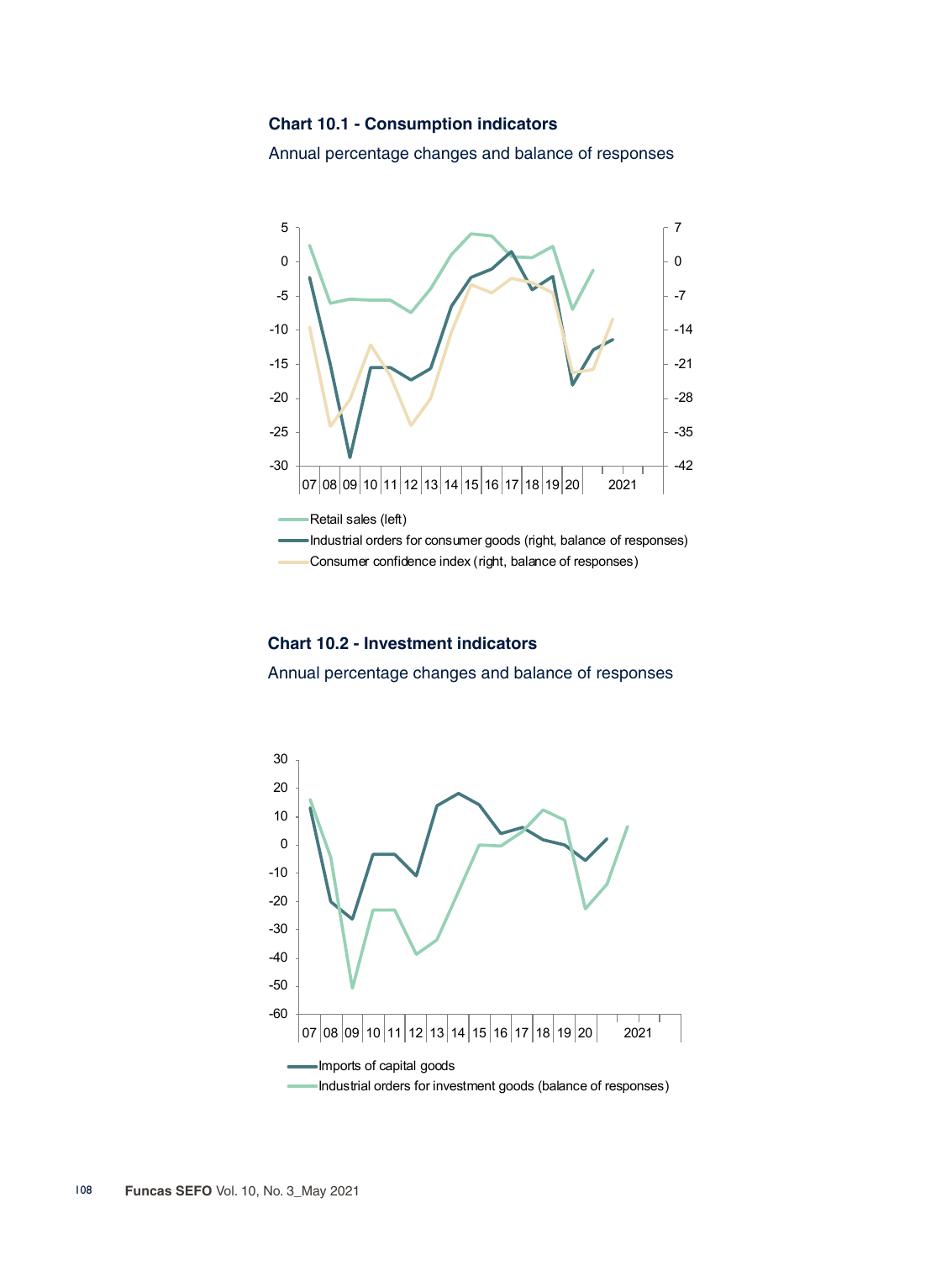#### Table 11a

### Labour market (I)

Forecasts in yellow

|      |                                    |                          |          |                          |                |                                 |         |                          | Participation                       | Employment                  |                              | Unemployment rate (c) |                          |                          |
|------|------------------------------------|--------------------------|----------|--------------------------|----------------|---------------------------------|---------|--------------------------|-------------------------------------|-----------------------------|------------------------------|-----------------------|--------------------------|--------------------------|
|      |                                    | Population<br>aged 16 or |          | Labour force             |                | Employment                      |         | Unemployment             | rate aged 16 or $\vert$<br>more (a) | rate aged 16 or<br>more (b) | Total                        | <b>Aged 16-24</b>     | Spanish                  | Foreign                  |
|      |                                    | more                     | Original | Seasonally<br>adjusted   | Original       | Seasonally Original<br>adjusted |         | Seasonally<br>adjusted   |                                     |                             | Seasonally adjusted          |                       |                          |                          |
|      |                                    | $\mathbf{I}$             | $2=4+6$  | $3 = 5 + 7$              | $\overline{4}$ | 5                               | 6       | $\overline{7}$           | 8                                   | 9                           | $10=7/3$                     | $\mathbf{H}$          | 12                       | 3                        |
|      |                                    |                          |          | Million                  |                |                                 |         |                          |                                     |                             | Percentage                   |                       |                          |                          |
| 2014 |                                    | 38.5                     | 23.0     | $\overline{\phantom{a}}$ | 17.3           | $\overline{\phantom{a}}$        | 5.6     | $\overline{\phantom{a}}$ | 59.6                                | 45.0                        | 24.4                         | 53.2                  | 23.0                     | 34.5                     |
| 2015 |                                    | 38.5                     | 22.9     | $\overline{\phantom{a}}$ | 17.9           | $\overline{\phantom{a}}$        | 5.1     | --                       | 59.5                                | 46.4                        | 22.1                         | 48.3                  | 20.9                     | 30.5                     |
| 2016 |                                    | 38.5                     | 22.8     | $\overline{\phantom{a}}$ | 18.3           | $\overline{\phantom{a}}$        | 4.5     | --                       | 59.2                                | 47.6                        | 19.6                         | 44.4                  | 18.7                     | 26.6                     |
| 2017 |                                    | 38.7                     | 22.7     | $\sim$                   | 18.8           | $\overline{\phantom{a}}$        | 3.9     | $\overline{\phantom{a}}$ | 58.8                                | 48.7                        | 17.2                         | 38.6                  | 16.3                     | 23.8                     |
| 2018 |                                    | 38.9                     | 22.8     | $\overline{\phantom{a}}$ | 19.3           | $\overline{\phantom{a}}$        | 3.5     | $\ddotsc$                | 58.6                                | 49.7                        | 15.3                         | 34.4                  | 14.3                     | 21.9                     |
| 2019 |                                    | 39.3                     | 23.0     | $\overline{\phantom{a}}$ | 19.8           | $\overline{\phantom{a}}$        | 3.2     | $\overline{\phantom{a}}$ | 58.6                                | 50.4                        | 4.1                          | 32.6                  | 13.2                     | 20.1                     |
| 2020 |                                    | 39.6                     | 22.7     | μ.                       | 19.2           | $\overline{\phantom{a}}$        | 3.5     |                          | 57.4                                | 48.5                        | 15.5                         | 38.3                  | 4.1                      | 24.6                     |
| 2021 |                                    | 39.8                     | 23.1     | $\overline{\phantom{a}}$ | 19.4           | $\sim$                          | 3.7     | Ξ.                       | 58.1                                | 48.9                        | 15.9                         | --                    | --                       | $\overline{\phantom{a}}$ |
| 2022 |                                    | 40.1                     | 23.4     | $\overline{\phantom{a}}$ | 19.8           | $\sim$                          | 3.6     | --                       | 58.4                                | 49.5                        | 15.3                         | --                    | $\overline{\phantom{a}}$ | $\overline{\phantom{a}}$ |
| 2019 | $\mathbf{I}$                       | 39.2                     | 23.0     | 23.0                     | 19.8           | 19.7                            | 3.2     | 3.3                      | 58.7                                | 50.3                        | 14.0                         | 33.2                  | 13.1                     | 20.3                     |
|      | Ш                                  | 39.3                     | 23.1     | 23.1                     | 19.9           | 19.8                            | 3.2     | 3.3                      | 58.6                                | 50.2                        | 13.9                         | 31.7                  | 13.1                     | 19.3                     |
|      | IV                                 | 39.4                     | 23.2     | 23.1                     | 20.0           | 19.9                            | 3.2     | 3.2                      | 58.7                                | 50.6                        | 13.8                         | 30.5                  | 12.8                     | 20.0                     |
| 2020 | $\overline{\phantom{a}}$           | 39.5                     | 23.0     | 23.1                     | 19.7           | 19.9                            | 3.3     | 3.2                      | 58.4                                | 50.3                        | 14.4                         | 33.0                  | 13.3                     | 21.2                     |
|      | $\mathsf{I}$                       | 39.6                     | 22.0     | 21.9                     | 18.6           | 18.5                            | 3.4     | 3.4                      | 55.5                                | 46.9                        | 15.3                         | 39.6                  | 13.9                     | 24.9                     |
|      | $\begin{array}{c} \Pi \end{array}$ | 39.6                     | 22.9     | 22.9                     | 19.2           | 19.1                            | 3.7     | 3.8                      | 57.7                                | 48.I                        | 16.3                         | 40.4                  | 14.8                     | 25.7                     |
|      | IV                                 | 39.6                     | 23.1     | 23.0                     | 19.3           | 19.3                            | 3.7     | 3.7                      | 58.1                                | 48.7                        | 16.1                         | 40.1                  | 14.5                     | 26.6                     |
| 2021 | H                                  | 39.6                     | 22.9     | 23.0                     | 19.2           | 19.4                            | 3.7     | 3.5                      | 57.9                                | 49.0                        | 16.0                         | 39.5                  | 14.4                     | 26.2                     |
|      |                                    |                          |          | Percentage changes (d)   |                |                                 |         |                          |                                     |                             | Difference from one year ago |                       |                          |                          |
| 2014 |                                    | $-0.3$                   | $-1.0$   | $\overline{\phantom{a}}$ | 1.2            | $\overline{\phantom{a}}$        | $-7.3$  | μ.                       | $-0.4$                              | 0.7                         | $-1.7$                       | $-2.3$                | $-1.4$                   | $-2.5$                   |
| 2015 |                                    | 0.0                      | $-0.1$   | $\overline{\phantom{a}}$ | 3.0            | Ξ.                              | $-9.9$  | Ξ.                       | $-0.1$                              | 1.4                         | $-2.4$                       | $-4.9$                | $-2.1$                   | $-4.0$                   |
| 2016 |                                    | 0.1                      | $-0.4$   | $\overline{\phantom{a}}$ | 2.7            | $\overline{\phantom{a}}$        | $-11.4$ | $\ddotsc$                | $-0.3$                              | 1.2                         | $-2.4$                       | $-3.9$                | $-2.2$                   | $-3.8$                   |
| 2017 |                                    | 0.3                      | $-0.4$   | $\overline{\phantom{a}}$ | 2.6            | $\sim$                          | $-12.6$ | $\overline{\phantom{a}}$ | $-0.4$                              | $\mathsf{L}$                | $-2.4$                       | $-5.9$                | $-2.4$                   | $-2.8$                   |
| 2018 |                                    | 0.6                      | 0.3      | $\overline{\phantom{a}}$ | 2.7            | $\overline{\phantom{a}}$        | $-11.2$ | $\overline{\phantom{a}}$ | $-0.2$                              | 1.0                         | $-2.0$                       | $-4.2$                | $-2.0$                   | $-1.9$                   |
| 2019 |                                    | 1.0                      | 1.0      | $\overline{\phantom{a}}$ | 2.3            | $\overline{\phantom{a}}$        | $-6.6$  | $\ddotsc$                | 0.0                                 | 0.7                         | $-1.2$                       | $-1.8$                | $-1.1$                   | $-1.8$                   |
| 2020 |                                    | 0.8                      | $-1.3$   | $\overline{\phantom{a}}$ | $-2.9$         | $\overline{\phantom{a}}$        | 8.7     | $\overline{\phantom{a}}$ | $-1.2$                              | $-1.9$                      | 1.4                          | 5.7                   | 0.9                      | 4.5                      |
| 2021 |                                    | 0.5                      | 1.6      | --                       | 1.2            | Ξ.                              | 3.9     | Ξ.                       | 0.6                                 | 0.3                         | 0.3                          | --                    | Ξ.                       | н.                       |
| 2022 |                                    | 0.7                      | 1.3      | $\overline{\phantom{a}}$ | 2.0            | $\overline{a}$                  | $-2.5$  | Ξ.                       | 0.3                                 | 0.6                         | $-0.6$                       | --                    | --                       | $\overline{\phantom{a}}$ |
| 2019 | $\mathbf{I}$                       | 1.0                      | 0.9      | 0.4                      | 2.4            | 0.3                             | $-7.4$  | 0.5                      | $-0.1$                              | 0.7                         | $-1.3$                       | $-1.5$                | $-1.3$                   | $-1.7$                   |
|      | Ш                                  | 1.1                      | 1.0      | 0.2                      | 1.8            | 0.1                             | $-3.4$  | 1.1                      | 0.0                                 | 0.4                         | $-0.6$                       | $-1.3$                | $-0.6$                   | $-1.3$                   |
|      | IV                                 | 1.0                      | 1.3      | 0.4                      | 2.1            | 0.9                             | $-3.4$  | $-3.0$                   | 0.1                                 | 0.5                         | $-0.7$                       | $-3.0$                | $-0.7$                   | $-0.8$                   |
| 2020 | $\overline{\phantom{a}}$           | 1.0                      | 0.7      | $-0.2$                   | 1.1            | $-0.3$                          | $-1.2$  | 0.3                      | $-0.2$                              | 0.0                         | $-0.3$                       | $-2.0$                | $-0.4$                   | 0.4                      |
|      | Ш                                  | 0.9                      | $-4.6$   | $-5.0$                   | $-6.0$         | $-6.7$                          | 4.3     | 6.1                      | $-3.2$                              | $-3.5$                      | 1.3                          | 6.5                   | 0.8                      | 4.7                      |
|      | Ш                                  | 0.7                      | $-0.8$   | 4.2                      | $-3.5$         | 2.8                             | 15.8    | 11.8                     | $-0.9$                              | $-2.1$                      | 2.3                          | 8.8                   | 1.7                      | 6.3                      |
|      | IV                                 | 0.5                      | $-0.4$   | 0.8                      | $-3.1$         | 1.3                             | 16.5    | $-2.2$                   | $-0.6$                              | $-1.8$                      | 2.3                          | 9.6                   | 1.6                      | 6.6                      |
| 2021 | $\overline{1}$                     | 0.3                      | $-0.6$   | $-0.3$                   | $-2.4$         | 0.5                             | 10.3    | $-4.7$                   | $-0.5$                              | $-1.3$                      | 1.6                          | 6.5                   | 1.1                      | 5.0                      |

*(a) Labour force aged 16 or more over population aged 16 or more. (b) Employed aged 16 or more over population aged 16 or more. (c) Unemployed in each group over labour force in that group. (d) Annual percentage changes for original data; quarterly percentage changes for S.A. data. Source: INE* (Labour Force Survey) *and Funcas*.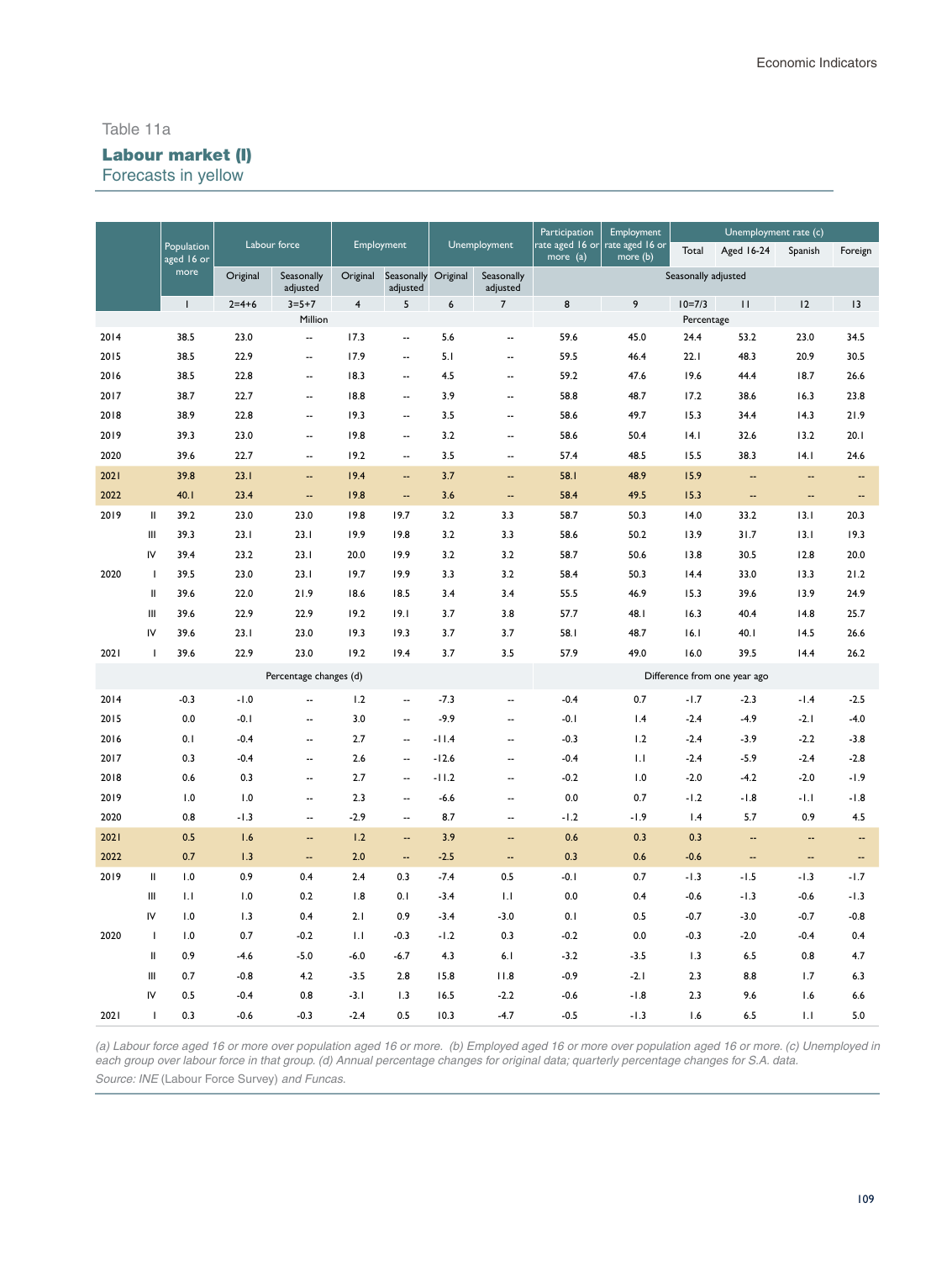## **Chart 11a.1 - Labour force, employment and unemployment, SA**

Annual growth rates and percentage of active population



**Chart 11a.2 - Unemployment rates, S.A.**

Percentage

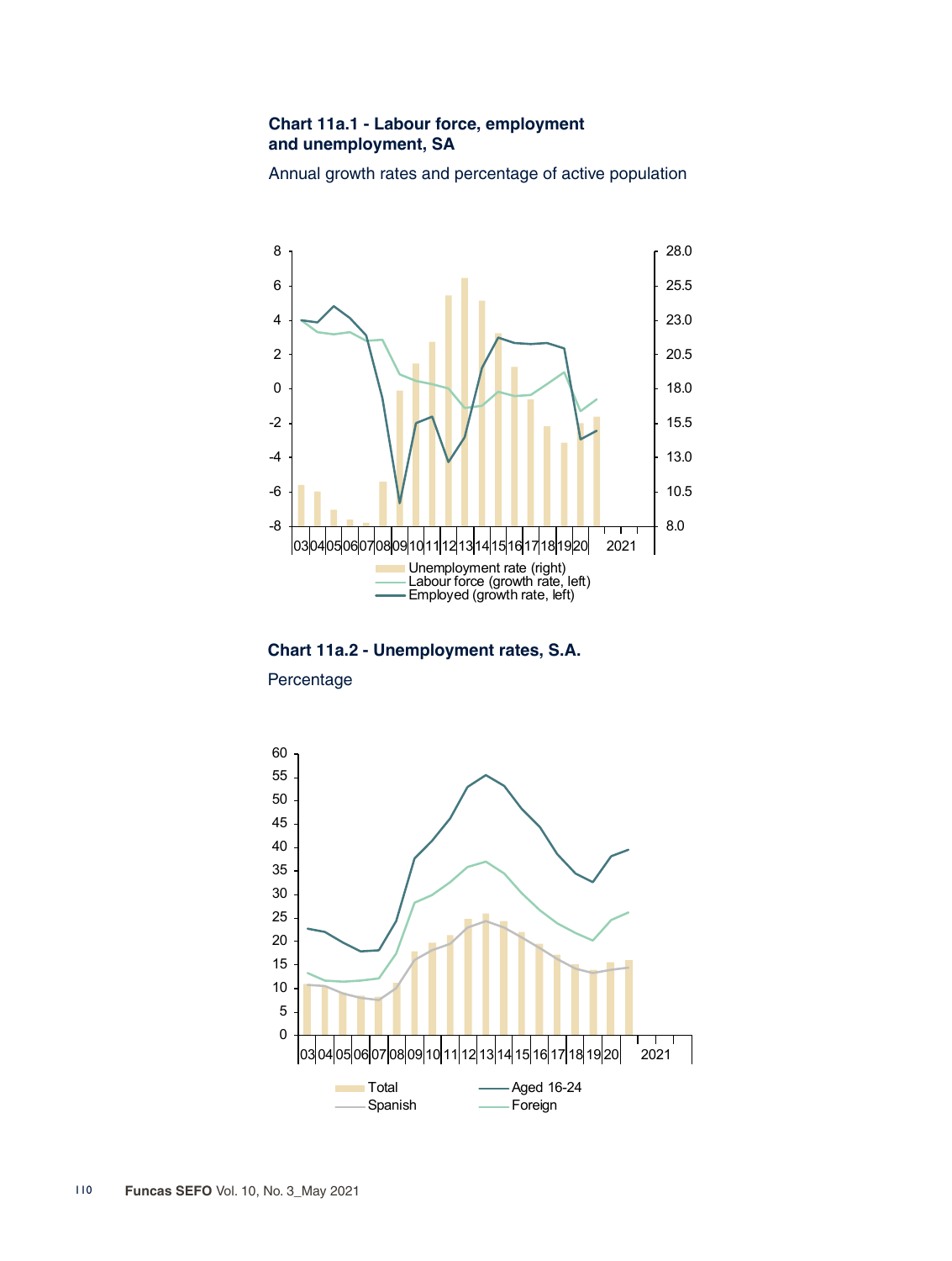#### Table 11b

# Labour market (II)

|          |               |             |            | Employed by sector        |                         |             |                |                         | Employed by professional situation  |               |                           |              | Employed by duration of the working-day |
|----------|---------------|-------------|------------|---------------------------|-------------------------|-------------|----------------|-------------------------|-------------------------------------|---------------|---------------------------|--------------|-----------------------------------------|
|          |               |             |            |                           |                         |             |                | Employees               |                                     |               |                           |              |                                         |
|          |               |             |            |                           |                         |             |                | By type of contract     |                                     |               |                           |              | Part-time                               |
|          |               | Agriculture | Industry   | Construction              | Services                | Total       | Tempo-<br>rary | Indefinite              | Temporary<br>employment<br>rate (a) | Self employed | Full-time                 | Part-time    | employment<br>rate (b)                  |
|          |               | I           | $\sqrt{2}$ | 3                         | $\overline{\mathbf{4}}$ | $5 = 6 + 7$ | 6              | $\overline{7}$          | $8 = 6/5$                           | 9             | 10                        | $\mathbf{H}$ | 12                                      |
|          |               |             |            |                           |                         |             |                | Million (original data) |                                     |               |                           |              |                                         |
| 2014     |               | 0.74        | 2.38       | 0.99                      | 13.23                   | 14.29       | 3.43           | 10.86                   | 24.0                                | 3.06          | 14.59                     | 2.76         | 15.91                                   |
| 2015     |               | 0.74        | 2.48       | 1.07                      | 13.57                   | 14.77       | 3.71           | 11.06                   | 25.1                                | 3.09          | 15.05                     | 2.81         | 15.74                                   |
| 2016     |               | 0.77        | 2.52       | 1.07                      | 13.97                   | 15.23       | 3.97           | 11.26                   | 26.1                                | 3.11          | 15.55                     | 2.79         | 15.21                                   |
| 2017     |               | 0.82        | 2.65       | 1.13                      | 14.23                   | 15.72       | 4.19           | 11.52                   | 26.7                                | 3.11          | 16.01                     | 2.82         | 14.97                                   |
| 2018     |               | 0.81        | 2.71       | 1.22                      | 14.59                   | 16.23       | 4.35           | 11.88                   | 26.8                                | 3.09          | 16.56                     | 2.76         | 14.31                                   |
| 2019     |               | 0.80        | 2.76       | 1.28                      | 14.94                   | 16.67       | 4.38           | 12.29                   | 26.3                                | 3.11          | 16.95                     | 2.83         | 14.30                                   |
| 2020     |               | 0.77        | 2.70       | 1.24                      | 14.49                   | 16.11       | 3.88           | 12.23                   | 24.1                                | 3.09          | 16.51                     | 2.70         | 14.05                                   |
| 2021(c)  |               | 0.80        | 2.64       | 1.26                      | 14.50                   | 16.10       | 3.83           | 12.27                   | 23.8                                | 3.10          | 16.51                     | 2.70         | 14.04                                   |
| 2019     | $\mathop{  }$ | 0.81        | 2.76       | 1.28                      | 14.95                   | 16.69       | 4.40           | 12.29                   | 26.4                                | 3.12          | 16.85                     | 2.95         | 14.90                                   |
|          | Ш             | 0.75        | 2.82       | 1.27                      | 15.04                   | 16.79       | 4.48           | 12.31                   | 26.7                                | 3.08          | 17.09                     | 2.79         | 14.03                                   |
|          | IV            | 0.79        | 2.76       | 1.28                      | 15.13                   | 16.85       | 4.40           | 12.45                   | 26.1                                | 3.12          | 17.30                     | 2.67         | 13.38                                   |
| 2020     | -1            | 0.78        | 2.77       | 1.28                      | 14.85                   | 16.56       | 4.14           | 12.42                   | 25.0                                | 3.12          | 16.83                     | 2.85         | 14.47                                   |
|          | Ш             | 0.76        | 2.64       | 1.17                      | 14.03                   | 15.53       | 3.47           | 12.06                   | 22.4                                | 3.08          | 16.12                     | 2.49         | 13.36                                   |
|          | Ш             | 0.73        | 2.69       | 1.25                      | 14.51                   | 16.11       | 3.89           | 12.21                   | 24.2                                | 3.07          | 16.52                     | 2.65         | 13.84                                   |
|          | IV            | 0.78        | 2.69       | 1.28                      | 14.59                   | 16.24       | 4.00           | 12.24                   | 24.6                                | 3.10          | 16.55                     | 2.80         | 14.47                                   |
| 2021     | $\mathbf{I}$  | 0.80        | 2.64       | 1.26                      | 14.50                   | 16.10       | 3.83           | 12.27                   | 23.8                                | 3.10          | 16.51                     | 2.70         | 14.04                                   |
|          |               |             |            | Annual percentage changes |                         |             |                |                         | Difference from<br>one year ago     |               | Annual percentage changes |              | Difference from<br>one year ago         |
| 2014     |               | $-0.1$      | 1.0        | $-3.5$                    | 1.7                     | 1.5         | 5.3            | 0.4                     | 0.9                                 | $-0.4$        | 1.1                       | 1.9          | 0.1                                     |
| 2015     |               | 0.1         | 4.3        | 8.1                       | 2.6                     | 3.4         | 8.3            | 1.9                     | 1.1                                 | 1.1           | 3.2                       | 1.9          | $-0.2$                                  |
| 2016     |               | 5.1         | 1.6        | 0.0                       | 2.9                     | 3.1         | 6.8            | 1.8                     | 0.9                                 | 0.7           | 3.3                       | $-0.8$       | $-0.5$                                  |
| 2017     |               | 5.8         | 5.0        | 5.1                       | 1.9                     | 3.2         | 5.6            | 2.3                     | 0.6                                 | $-0.1$        | 2.9                       | 1.0          | $-0.2$                                  |
| 2018     |               | $-0.8$      | 2.3        | 8.3                       | 2.5                     | 3.3         | 3.8            | 3.1                     | 0.1                                 | $-0.5$        | 3.5                       | $-1.9$       | $-0.7$                                  |
| 2019     |               | $-1.9$      | 2.0        | 4.6                       | 2.4                     | 2.7         | 0.6            | 3.5                     | $-0.6$                              | 0.5           | 2.3                       | 2.3          | 0.0                                     |
| 2020     |               | $-4.0$      | $-2.3$     | $-2.6$                    | $-3.0$                  | $-3.4$      | -11.4          | $-0.5$                  | $-2.2$                              | $-0.5$        | $-2.6$                    | $-4.6$       | $-0.3$                                  |
| 2021 (d) |               | 1.7         | $-4.6$     | $-1.3$                    | $-2.3$                  | $-2.8$      | $-7.5$         | $-1.2$                  | $-1.2$                              | $-0.6$        | -1.9                      | $-5.3$       | $-0.4$                                  |
| 2019     | Ш             | $-1.6$      | 1.5        | 5.0                       | 2.5                     | 2.7         | 1.0            | 3.3                     | $-0.4$                              | 1.0           | 0.9                       | 11.9         | 1.3                                     |
|          | Ш             | $-2.9$      | 3.3        | 2.4                       | 1.7                     | 2.2         | $-0.7$         | 3.3                     | $-0.8$                              | $-0.3$        | 1.6                       | 2.8          | 0.1                                     |
|          | IV            | $-3.8$      | $2.0\,$    | 0.3                       | 2.5                     | 2.4         | $-0.5$         | 3.4                     | $-0.8$                              | 0.3           | 3.8                       | $-7.7$       | $-1.4$                                  |
| 2020     | J.            | $-6.5$      | 2.2        | $-0.3$                    | 1.4                     | 1.2         | $-2.2$         | 2.4                     | $-0.9$                              | 0.2           | 1.6                       | $-1.8$       | $-0.4$                                  |
|          | Ш             | $-5.7$      | $-4.4$     | $-8.4$                    | $-6.2$                  | $-7.0$      | $-21.1$        | -1.9                    | $-4.0$                              | $-1.2$        | -4.3                      | $-15.8$      | $-1.5$                                  |
|          | Ш             | $-2.0$      | $-4.5$     | $-1.6$                    | $-3.5$                  | $-4.1$      | $-13.0$        | $-0.8$                  | $-2.5$                              | $-0.5$        | $-3.3$                    | $-4.8$       | $-0.2$                                  |
|          | IV            | $-1.5$      | $-2.5$     | $-0.3$                    | $-3.6$                  | $-3.6$      | $-9.0$         | $-1.7$                  | $-1.5$                              | $-0.6$        | $-4.3$                    | 4.8          | 1.1                                     |
| 2021     | п             | 1.7         | $-4.6$     | $-1.3$                    | $-2.3$                  | $-2.8$      | $-7.5$         | $-1.2$                  | $-1.2$                              | $-0.6$        | -1.9                      | $-5.3$       | $-0.4$                                  |

*(a) Percentage of employees with temporary contract over total employees. (b) Percentage of part-time employed over total employed. (c) Average of available data. (d) Change of existing data over the same period last year.* 

Source: INE (Labour Force Survey).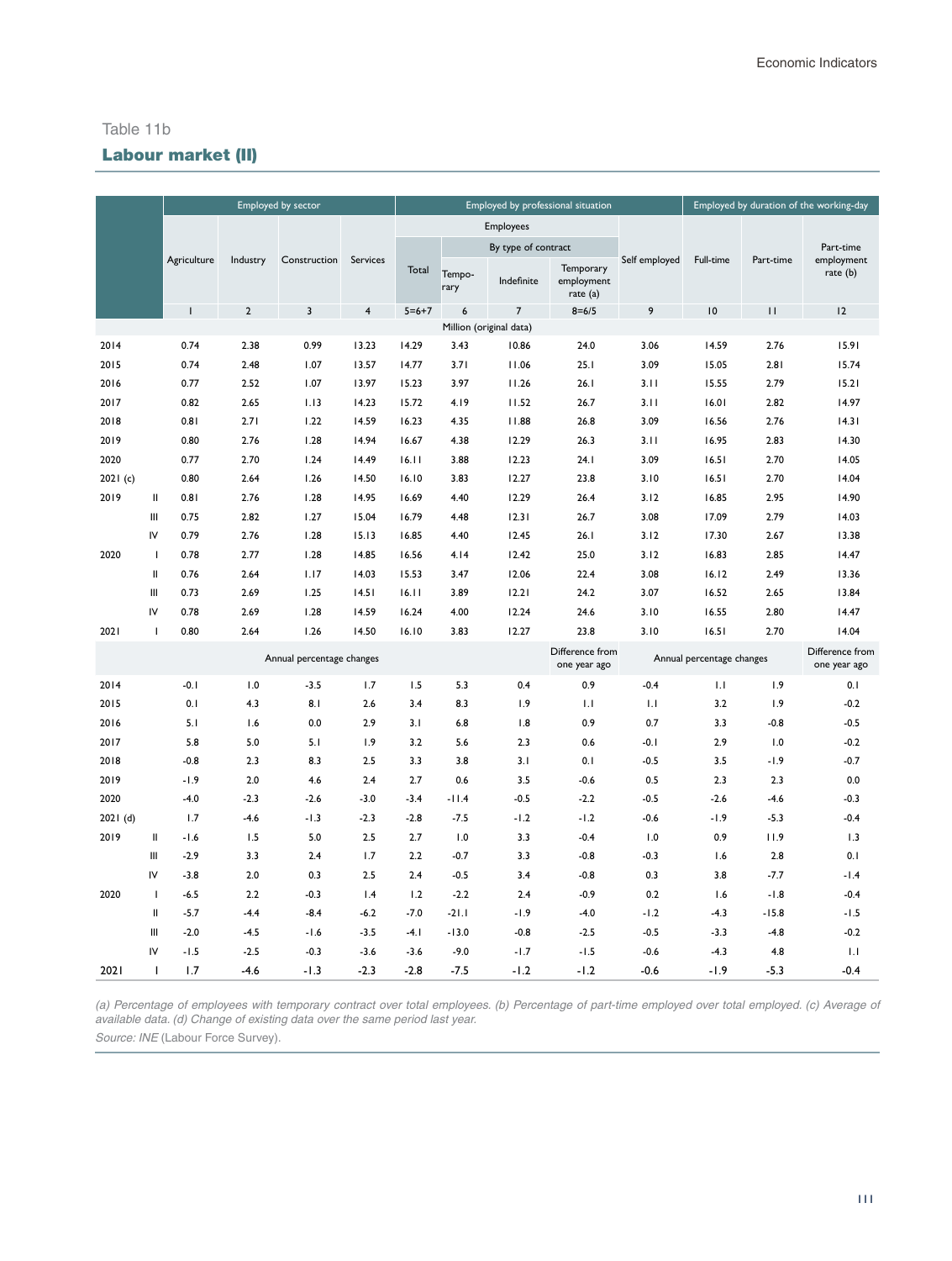## **Chart 11b.1 - Employment by sector**

Annual percentage changes



## **Chart 11b.2 - Employment by type of contract**

Annual percentage changes and percentage over total employees

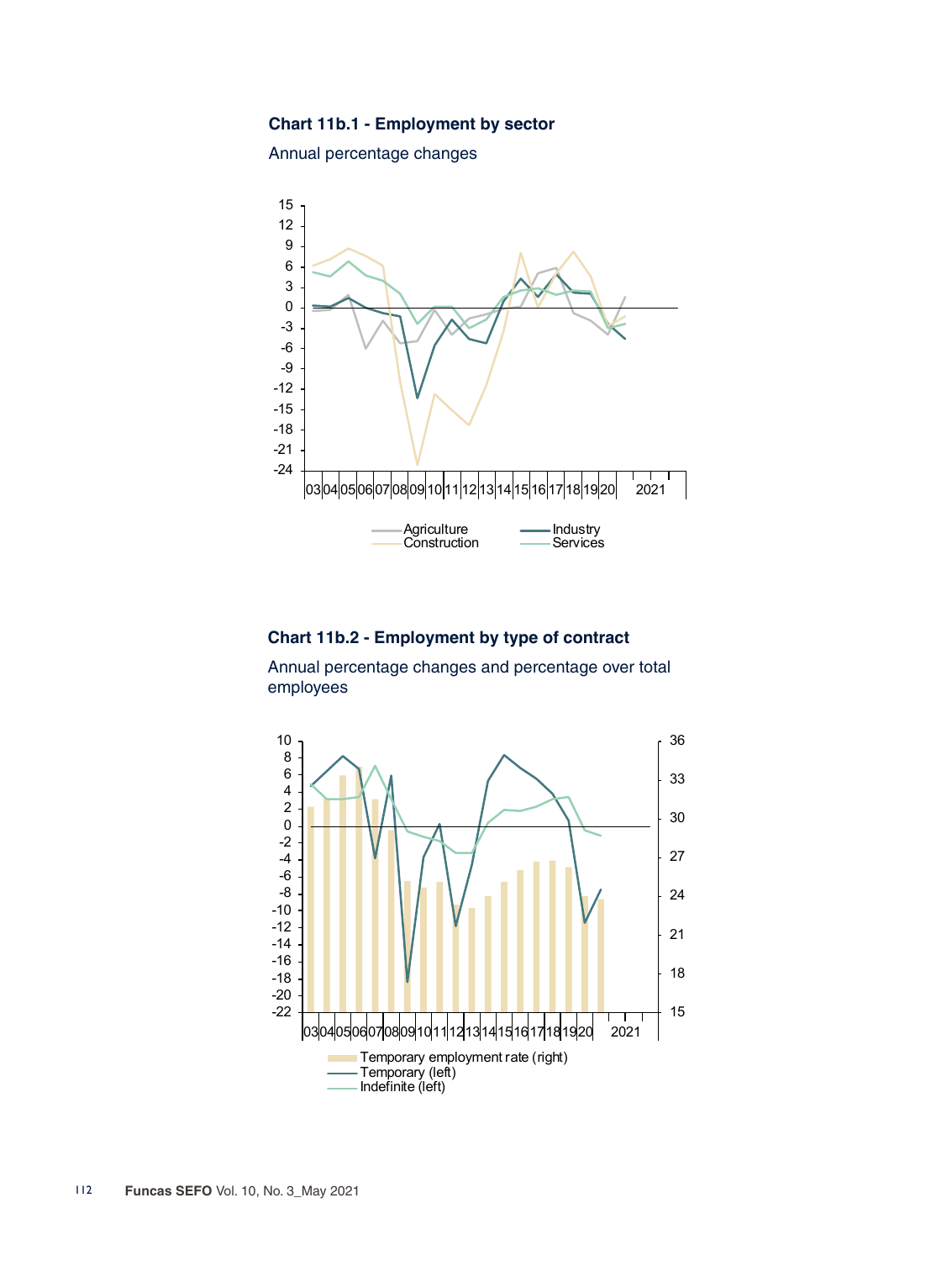# Index of Consumer Prices

Forecasts in yellow

|                    |                |                         | Total excluding<br>food and energy |         | Excluding unprocessed food and energy |                |                   |                         |                |                            |
|--------------------|----------------|-------------------------|------------------------------------|---------|---------------------------------------|----------------|-------------------|-------------------------|----------------|----------------------------|
|                    |                | Total                   |                                    | Total   | Non-energy<br>industrial goods        | Services       | Processed<br>food | <b>Jnprocessed</b> food | Energy         | Food                       |
| % of total in 2020 |                | 100.00                  | 62.46                              | 80.14   | 24.07                                 | 38.40          | 17.68             | 9.14                    | 10.72          | 26.82                      |
| 2015               |                | 100.2                   | 99.2                               | 99.2    | Indexes, $2016 = 100$<br>99.5         | 98.9           | 99.2              | 97.7                    | 109.4          | 98.7                       |
| 2016               |                | 100.0                   | 100.0                              | 100.0   | 100.0                                 | 100.0          | 100.0             | 100.0                   | 100.0          | 100.0                      |
| 2017               |                | 102.0                   | 101.1                              | 101.1   | 100.2                                 | 101.6          | 100.7             | 102.6                   | 108.0          | 101.3                      |
| 2018               |                | 103.7                   | 102.1                              | 102.0   | 100.2                                 | 103.1          |                   | 105.8                   | 114.7          |                            |
| 2019               |                | 104.4                   | 103.0                              | 102.9   | 100.4                                 |                | 101.7             |                         |                | 103.1                      |
| 2020               |                | 104.1                   | 103.6                              | 103.6   | 100.6                                 | 104.6<br>105.4 | 102.2<br>103.6    | 107.8<br>111.8          | 113.2<br>102.4 | 104.0<br>106.2             |
| 2021               |                | 106.2                   | 104.2                              | 104.3   | 101.1                                 | 106.0          | 104.5             | 113.6                   | 115.7          | 107.4                      |
| 2022               |                | 107.5                   | 105.5                              | 105.6   | 101.3                                 | 108.0          | 105.7             | 114.5                   | 117.8          | 108.5                      |
|                    |                |                         |                                    |         | Annual percentage changes             |                |                   |                         |                |                            |
| 2015               |                | $-0.5$                  | 0.5                                | 0.6     | 0.3                                   | 0.7            | 0.9               | 1.8                     | $-9.0$         | 1.2                        |
| 2016               |                | $-0.2$                  | 0.8                                | 0.8     | 0.5                                   | 1.1            | 0.8               | 2.3                     | $-8.6$         | 1.3                        |
| 2017               |                | 2.0                     | 1.1                                | 1.1     | 0.2                                   | 1.6            | 0.7               | 2.6                     | 8.0            | 1.3                        |
| 2018               |                | 1.7                     | 0.9                                | 0.9     | 0.0                                   | 1.5            | 1.0               | 3.1                     | 6.1            | 1.8                        |
| 2019               |                | 0.7                     | 1.0                                | 0.9     | 0.3                                   | 1.4            | 0.5               | 1.9                     | $-1.2$         | 0.9                        |
| 2020               |                | $-0.3$                  | 0.6                                | 0.7     | 0.2                                   | 0.8            | 1.3               | 3.7                     | $-9.6$         | 2.1                        |
| 2021               |                | 2.0                     | 0.5                                | 0.6     | 0.4                                   | 0.6            | 0.9               | 1.6                     | 13.1           | 1.1                        |
| 2022               |                | 1.3                     | 1.3                                | 1.2     | 0.2                                   | 1.9            | 1.1               | 0.8                     | 1.8            | 1.0                        |
| 2021               | Jan            | 0.5                     | 0.4                                | 0.6     | 0.3                                   | 0.5            | 1.1               | 2.5                     | $-1.8$         | 1.6                        |
|                    | Feb            | 0.0                     | 0.1                                | 0.3     | 0.2                                   | 0.1            | 0.7               | 2.6                     | $-4.2$         | 1.4                        |
|                    | Mar            | 1.3                     | 0.1                                | 0.3     | 0.3                                   | 0.0            | 0.6               | 2.6                     | 8.4            | 1.3                        |
|                    | Apr            | 2.2                     | $-0.1$                             | 0.0     | 0.4                                   | $-0.4$         | 0.3               | 0.2                     | 21.4           | 0.3                        |
|                    | May            | 2.3                     | 0.0                                | 0.1     | 0.5                                   | $-0.2$         | 0.2               | 1.2                     | 21.0           | 0.6                        |
|                    | Jun            | 2.1                     | 0.0                                | 0.1     | 0.5                                   | $-0.4$         | 0.6               | 1.8                     | 17.9           | 1.0                        |
|                    | Jul            | 2.5                     | 0.5                                | 0.6     | 0.4                                   | 0.7            | 0.9               | 2.3                     | 16.4           | 1.4                        |
|                    | Aug            | 2.6                     | 0.8                                | 0.9     | 0.4                                   | 1.0            | 1.0               | 1.7                     | 16.3           | 1.2                        |
|                    | Sep            | 2.6                     | 0.8                                | 0.9     | 0.5                                   | 1.0            | 1.2               | 1.5                     | 16.0           | 1.3                        |
|                    | Oct            | 3.0                     | 1.1                                | 1.1     | 0.5                                   | 1.4            | 1.3               | 0.7                     | 18.6           | 1.1                        |
|                    | Nov            | 2.9                     | 1.2                                | 1.2     | 0.6                                   | 1.5            | 1.4               | 1.2                     | 17.1           | 1.4                        |
|                    | Dec            | 2.6                     | 1.2                                | 1.3     | 0.6                                   | 1.5            | 1.6               | 1.1                     | 13.8           | 1.4                        |
| 2022               | Jan            | 1.6                     | 0.9                                | 1.0     | 0.2                                   | 1.3            | 1.4               | 0.2                     | 6.8            | 1.0                        |
|                    | Feb            | 2.2                     | 1.0                                | 1.1     | 0.3                                   | 1.5            | 1.4               | 0.5                     | 11.2           | 1.1                        |
|                    | Mar            | 1.4                     | 1.2                                | 1.2     | 0.2                                   | 1.8            | 1.4               | 0.1                     | 4.0            | 0.9                        |
|                    | Apr            | 1.0                     | 1.3                                | 1.3     | 0.2                                   | 2.0            | 1.3               | 0.2                     | $-0.2$         | 0.9                        |
|                    | May            | 1.2                     | 1.4                                | 1.3     | 0.2                                   | 2.1            | 1.2               | 0.3                     | 0.9            | 0.9                        |
|                    | Jun            | 1.2                     | 1.4                                | 1.3     | 0.2                                   | $2.2\,$        | 1.1               | 0.4                     | 0.2            | 0.9                        |
|                    | Jul            | 1.1 <sub>1</sub>        | $1.4$                              | 1.3     | 0.2                                   | 2.1            | 1.0               | 0.5                     | $-0.2$         | 0.8                        |
|                    | Aug            | 1.1                     | $1.4$                              | 1.3     | 0.2                                   | 2.1            | 1.0               | 0.7                     | $-0.3$         | 0.9                        |
|                    | Sep            | 1.1                     | $1.4$                              | 1.3     | 0.3                                   | $2.0\,$        | $1.0\,$           | 0.8                     | $-0.1$         | 0.9                        |
|                    | $\mathsf{Oct}$ | $\mathbf{L} \mathbf{I}$ | 1.3                                | 1.3     | 0.2                                   | $2.0$          | $1.0\,$           | 1.4                     | 0.1            | $\mathop{\rm Li}\nolimits$ |
|                    | Nov            | 1.2                     | 1.3                                | $1.2\,$ | 0.2                                   | $2.0$          | $1.0\,$           | $2.0$                   | 0.2            | 1.3                        |
|                    | <b>Dec</b>     | 1.3                     | 1.4                                | 1.3     | 0.3                                   | 2.1            | 0.9               | $2.6\,$                 | 0.3            | $1.5\,$                    |

*Source: INE and Funcas (Forecasts).*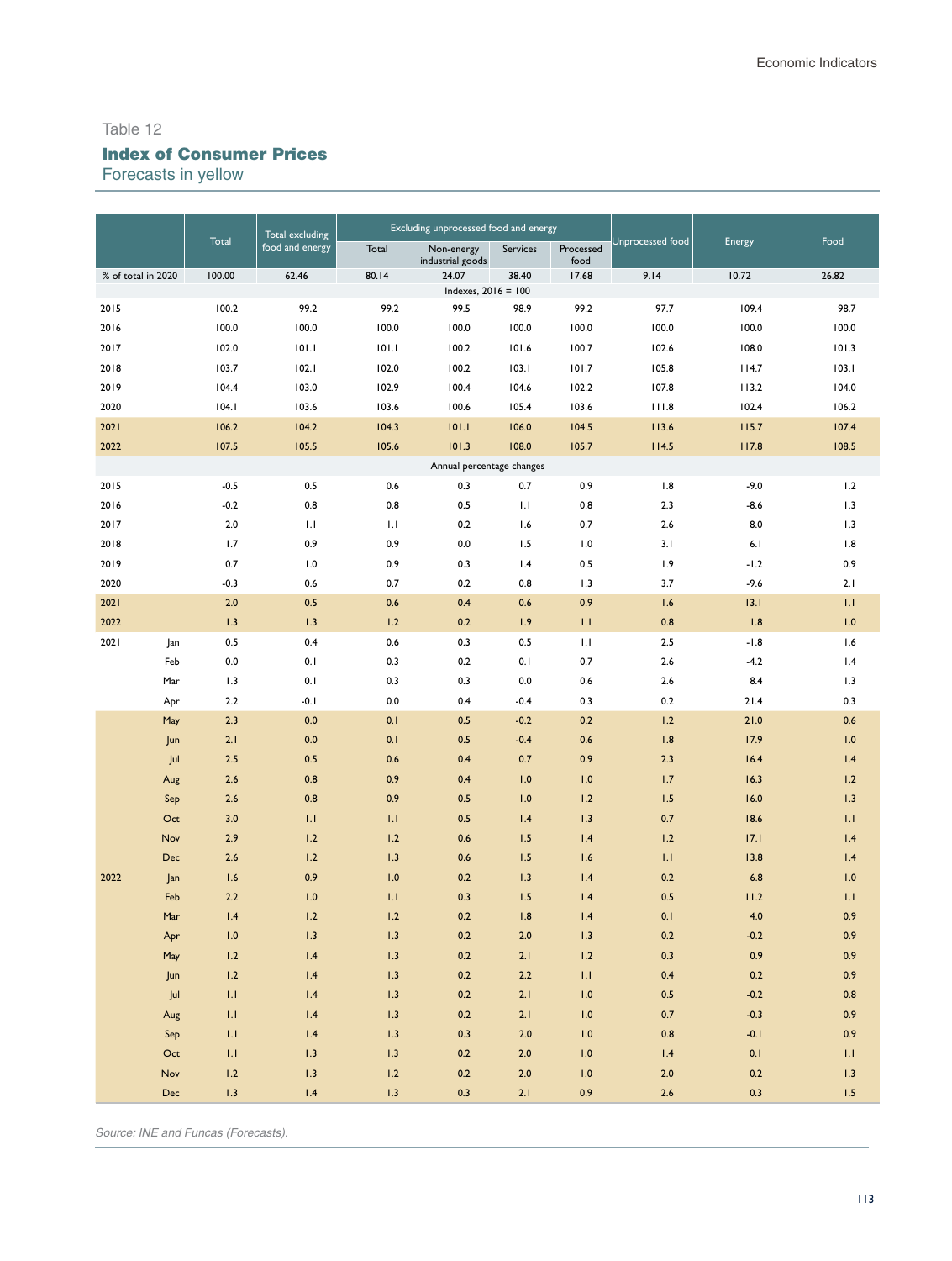# **Chart 12.1 - Inflation rate (I)**

Annual percentage changes



**Chart 12.2 - Inflation rate (II)** Annual percentage changes

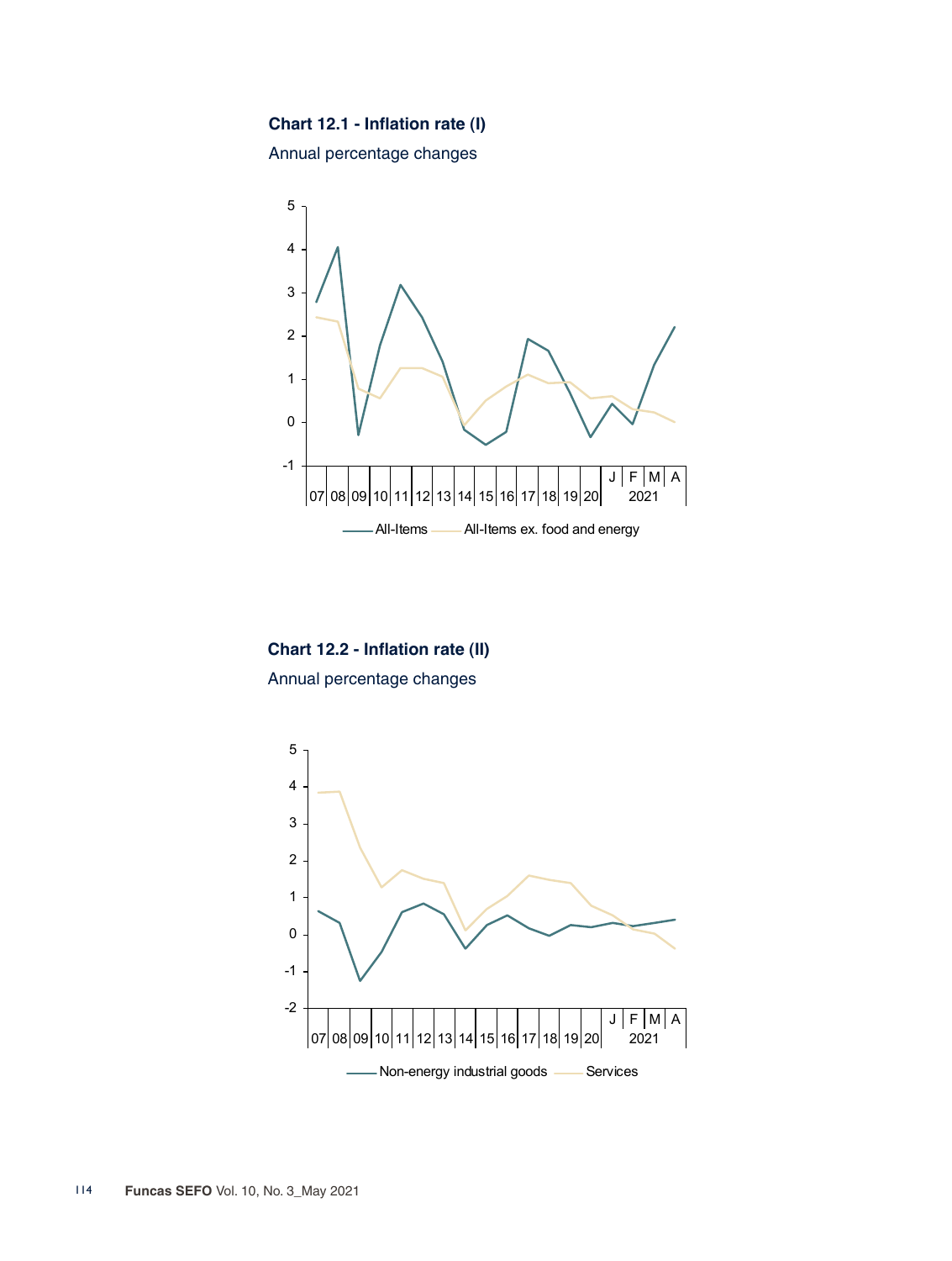# Other prices and costs indicators

|          |               |                            | Industrial producer prices |                            | Housing prices                  |                                            | Urban                                 | Labour Costs Survey                        |                                         |                          | Wage increase                            |                                       |
|----------|---------------|----------------------------|----------------------------|----------------------------|---------------------------------|--------------------------------------------|---------------------------------------|--------------------------------------------|-----------------------------------------|--------------------------|------------------------------------------|---------------------------------------|
|          |               | <b>GDP</b> deflator<br>(a) | Total                      | <b>Excluding</b><br>energy | Housing<br>Price Index<br>(INE) | $m2$ average<br>price (M.<br>Public Works) | land prices<br>$(M.$ Public<br>Works) | <b>Total labour</b><br>costs per<br>worker | Wage costs per Other cost per<br>worker | worker                   | Total labour<br>costs per hour<br>worked | agreed in<br>collective<br>bargaining |
|          |               | $2015 = 100$               | $2015 = 100$               |                            |                                 | $2007 = 100$                               |                                       |                                            | $2000 = 100$                            |                          |                                          |                                       |
| 2013     |               | 99.7                       | 103.5                      | 100.5                      | 64.3                            | 72.7                                       | 55.1                                  | 143.8                                      | 141.1                                   | 152.2                    | 155.2                                    |                                       |
| 2014     |               | 99.5                       | 102.1                      | 99.7                       | 64.5                            | 71.0                                       | 52.6                                  | 143.3                                      | 140.9                                   | 150.7                    | 155.5                                    | ٠.                                    |
| 2015     |               | 100.0                      | 100.0                      | 100.0                      | 66.8                            | 71.7                                       | 54.9                                  | 144.2                                      | 142.5                                   | 149.6                    | 156.5                                    | --                                    |
| 2016     |               | 100.3                      | 96.9                       | 99.6                       | 70.0                            | 73.1                                       | 57.8                                  | 143.6                                      | 142.1                                   | 148.3                    | 156.2                                    | ۰.                                    |
| 2017     |               | 101.6                      | 101.1                      | 101.9                      | 74.3                            | 74.8                                       | 58.2                                  | 144.0                                      | 142.3                                   | 149.1                    | 156.2                                    |                                       |
| 2018     |               | 102.8                      | 104.1                      | 103.0                      | 79.3                            | 77.4                                       | 57.3                                  | 145.4                                      | 143.8                                   | 150.6                    | 158.6                                    | ۰.                                    |
| 2019     |               | 104.3                      | 103.6                      | 103.2                      | 83.3                            | 79.8                                       | 57.7                                  | 148.7                                      | 146.4                                   | 155.7                    | 162.7                                    | ٠.                                    |
| 2020     |               | 105.4                      | 99.2                       | 103.1                      | 85.0                            | 78.9                                       | 52.3                                  | 145.4                                      | 142.6                                   | 154.1                    | 173.4                                    | ۰.                                    |
| 2021(b)  |               | 106.1                      | 104.0                      | 106.2                      | $\overline{\phantom{a}}$        | μ.                                         | Ξ.                                    | Ξ.                                         | $\overline{\phantom{a}}$                | ٠.                       | $\overline{\phantom{a}}$                 | ٠.                                    |
| 2019     | Ш             | 104.6                      | 104.3                      | 103.4                      | 83.0                            | 79.6                                       | 59.0                                  | 150.6                                      | 149.2                                   | 155.0                    | 160.5                                    |                                       |
|          | Ш             | 104.7                      | 103.3                      | 103.2                      | 84.3                            | 79.7                                       | 58.2                                  | 144.3                                      | 140.6                                   | 155.9                    | 167.0                                    | ۰.                                    |
|          | IV            | 105.7                      | 102.8                      | 103.0                      | 83.8                            | 80.4                                       | 56.5                                  | 155.7                                      | 155.4                                   | 156.6                    | 171.2                                    | --                                    |
| 2020     | T             | 105.0                      | 101.4                      | 103.5                      | 84.7                            | 79.8                                       | 58.9                                  | 145.3                                      | 141.5                                   | 156.7                    | 158.6                                    |                                       |
|          | Ш             | 105.7                      | 96.3                       | 102.6                      | 84.8                            | 78.3                                       | 50.1                                  | 138.1                                      | 135.1                                   | 147.2                    | 180.2                                    | $\overline{\phantom{a}}$              |
|          | Ш             | 106.1                      | 99.2                       | 102.8                      | 85.7                            | 78.8                                       | 49.3                                  | 142.7                                      | 139.2                                   | 153.5                    | 174.1                                    |                                       |
|          | IV            | 106.6                      | 99.9                       | 103.6                      | 85.0                            | 78.9                                       | 51.0                                  | 155.5                                      | 154.4                                   | 159.1                    | 180.5                                    | --                                    |
| 2021     | 1(b)          | 106.1                      | 104.0                      | 106.2                      | $\overline{\phantom{a}}$        | Ξ.                                         | Ξ.                                    | --                                         | $\sim$                                  | $\overline{\phantom{a}}$ | Ξ.                                       | --                                    |
| 2021     | Jan           | $\overline{\phantom{a}}$   | 104.3                      | 105.0                      |                                 | ۵.                                         | ۵.                                    | --                                         | $\overline{\phantom{a}}$                | ٠.                       | ٠.                                       |                                       |
|          | Feb           | $\overline{\phantom{a}}$   | 102.5                      | 106.2                      | --                              | ٠.                                         | ٠.                                    | --                                         |                                         | ٠.                       | $\sim$                                   | --                                    |
|          | Mar           | --                         | 105.1                      | 107.4                      | Ξ.                              | Ξ.                                         |                                       | Ξ.                                         | ٠.                                      | Ξ.                       | μ.                                       | Ξ.                                    |
|          |               |                            |                            |                            |                                 |                                            | Annual percent changes (c)            |                                            |                                         |                          |                                          |                                       |
| 2013     |               | 0.4                        | 0.6                        | 0.7                        | $-10.6$                         | $-5.8$                                     | $-15.7$                               | 0.2                                        | 0.0                                     | 0.6                      | 0.3                                      | 0.5                                   |
| 2014     |               | $-0.2$                     | $-1.3$                     | $-0.8$                     | 0.3                             | $-2.4$                                     | $-4.6$                                | $-0.3$                                     | $-0.1$                                  | $-1.0$                   | 0.2                                      | 0.5                                   |
| 2015     |               | 0.5                        | $-2.1$                     | 0.3                        | 3.6                             | 1.1                                        | 4.3                                   | 0.6                                        | 1.1                                     | $-0.7$                   | 0.6                                      | 0.7                                   |
| 2016     |               | 0.3                        | $-3.1$                     | $-0.4$                     | 4.7                             | 1.9                                        | 5.3                                   | $-0.4$                                     | $-0.3$                                  | $-0.8$                   | $-0.2$                                   | 1.0                                   |
| 2017     |               | 1.3                        | 4.4                        | 2.3                        | 6.2                             | 2.4                                        | 0.8                                   | 0.2                                        | 0.1                                     | 0.5                      | 0.0                                      | 1.4                                   |
| 2018     |               | 1.2                        | 3.0                        | 1.1                        | 6.7                             | 3.4                                        | $-1.6$                                | 1.0                                        | 1.0                                     | 1.0                      | 1.5                                      | 1.8                                   |
| 2019     |               | 1.4                        | $-0.4$                     | 0.1                        | 5.1                             | 3.2                                        | 0.7                                   | 2.2                                        | 1.9                                     | 3.4                      | 2.6                                      | 2.3                                   |
| 2020     |               | $\overline{1}$ .           | $-4.3$                     | 0.0                        | 2.1                             | $-1.1$                                     | $-9.4$                                | $-2.2$                                     | $-2.6$                                  | $-1.0$                   | 6.5                                      | 1.9                                   |
| 2021 (d) |               | 1.0                        | 2.6                        | 2.6                        | $\overline{\phantom{a}}$        | $\overline{\phantom{a}}$                   | $\overline{\phantom{a}}$              | --                                         | $\ddotsc$                               | $\overline{\phantom{a}}$ | $\overline{\phantom{a}}$                 | 1.6                                   |
| 2019     | $\sf II$      | 1.4                        | 0.9                        | 0.3                        | 5.3                             | 3.1                                        | 0.9                                   | 2.4                                        | 2.1                                     | 3.6                      | 3.0                                      | 2.2                                   |
|          | Ш             | 1.3                        | $-2.2$                     | 0.1                        | 4.7                             | 3.1                                        | 4.5                                   | 2.2                                        | 1.9                                     | 3.0                      | 2.3                                      | 2.3                                   |
|          | IV            | 1.6                        | $-2.3$                     | 0.0                        | 3.6                             | 2.1                                        | $-0.2$                                | 2.3                                        | 1.8                                     | 4.0                      | 2.7                                      | 2.3                                   |
| 2020     | $\mathbf{I}$  | 1.1                        | $-2.7$                     | 0.4                        | 3.2                             | 0.3                                        | 2.8                                   | 0.8                                        | 0.7                                     | 1.0                      | 4.2                                      | 2.0                                   |
|          | $\mathsf{II}$ | 1.1                        | $-7.7$                     | $-0.7$                     | 2.1                             | $-1.7$                                     | $-15.1$                               | $-8.3$                                     | $-9.4$                                  | $-5.0$                   | 12.3                                     | 2.0                                   |
|          | Ш             | 1.3                        | $-3.9$                     | $-0.4$                     | 1.7                             | $-1.1$                                     | $-15.2$                               | $-1.1$                                     | $-1.0$                                  | $-1.5$                   | 4.3                                      | 1.9                                   |
|          | IV            | 0.8                        | $-2.8$                     | 0.5                        | 1.5                             | $-1.8$                                     | $-9.7$                                | $-0.1$                                     | $-0.7$                                  | 1.6                      | 5.5                                      | 1.9                                   |
| 2021     | 1(e)          | 1.0                        | 2.6                        | 2.6                        | --                              | ٠.                                         | ٠.                                    | ٠.                                         | $\sim$                                  | ٠.                       | $\overline{\phantom{a}}$                 | 1.6                                   |
| 2021     | Feb           | $\overline{\phantom{a}}$   | 0.6                        | 2.5                        | --                              | ۵.                                         | Ξ.                                    | ٠.                                         | --                                      | --                       | $\overline{\phantom{a}}$                 | 1.5                                   |
|          | Mar           | $\overline{\phantom{a}}$   | 6.3                        | 4.0                        | ٠.                              | ۵.                                         | $\overline{\phantom{a}}$              | ż.                                         |                                         | $\overline{\phantom{a}}$ | Ξ.                                       | 1.6                                   |
|          | Apr           | $\overline{\phantom{a}}$   | $\overline{a}$             | $\overline{\phantom{a}}$   | $\overline{\phantom{a}}$        | ۵.                                         | $\overline{\phantom{a}}$              | ۵.                                         |                                         | $\overline{\phantom{a}}$ | $\overline{a}$                           | 1.6                                   |

*(a) Seasonally adjusted. (b) Period with available data. (c) Percent change from the previous quarter for quarterly data, from the previous month for monthly data, unless otherwise indicated. (d) Growth of available period over the same period of the previous year. (e) Growth of the average of available months over the monthly average of the previous quarter.*

*Sources: M. of Public Works, M. of Labour and INE (National Statistics Institute).*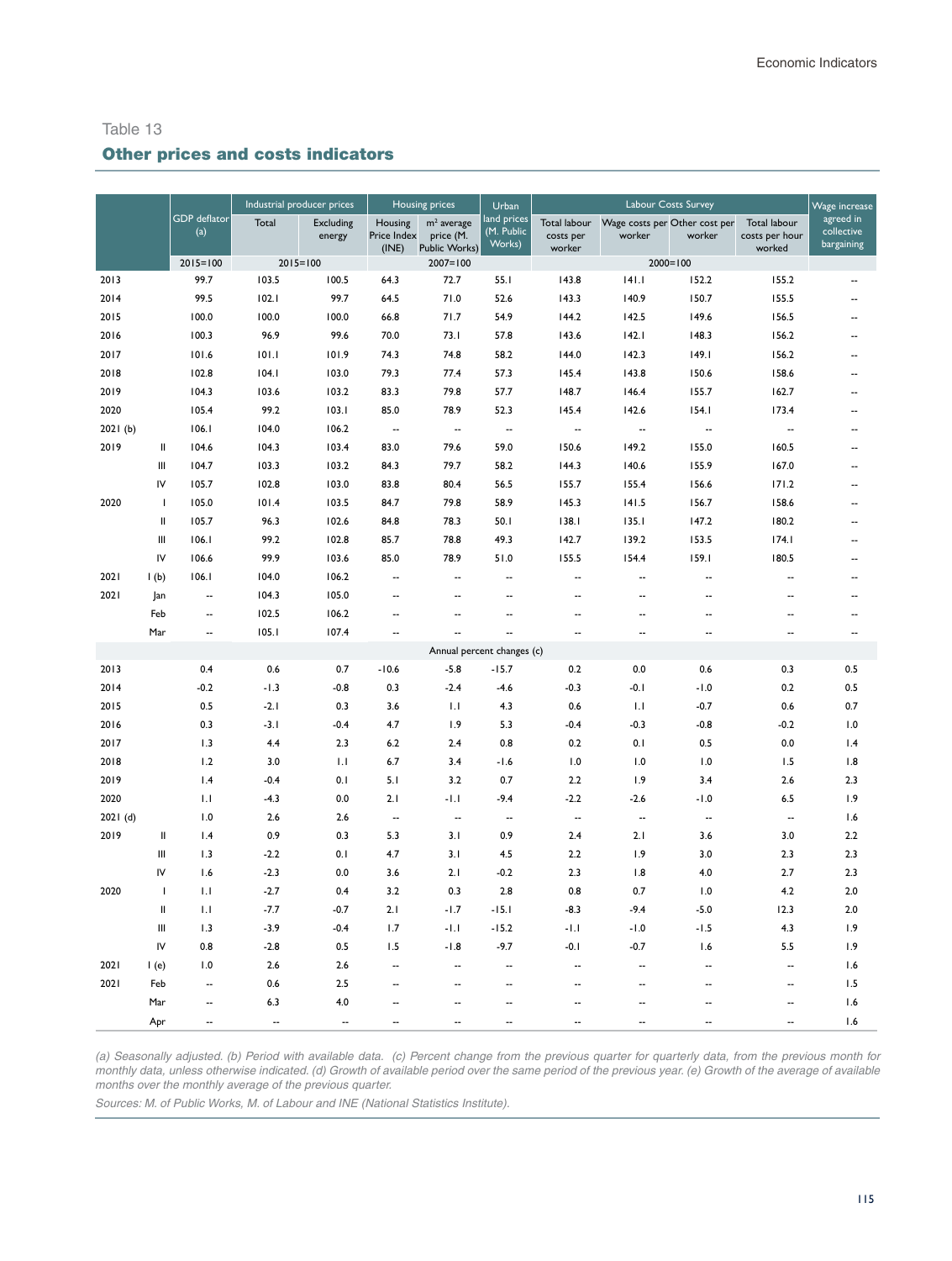## **Chart 13.1 - Housing and urban land prices**

Index (2007=100)



**Chart 13.2 - Wage costs** Annual percent change

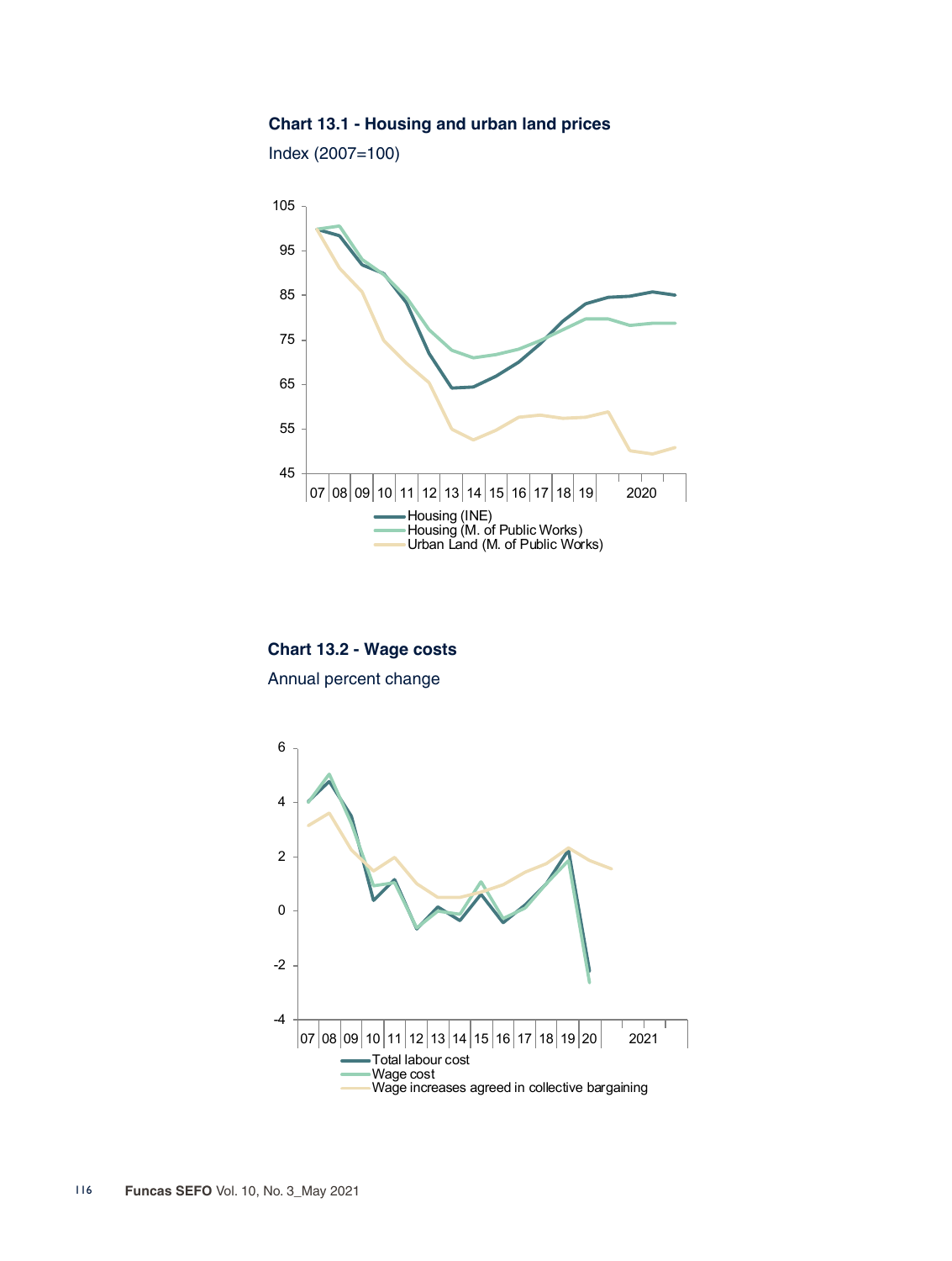# External trade (a)

|         |                |         | Exports of goods |         | Imports of goods       |              |         | Exports to                                  | Exports to non-                             | <b>Total Balance</b>             | Balance of                                     | <b>Balance of</b>                                         |
|---------|----------------|---------|------------------|---------|------------------------|--------------|---------|---------------------------------------------|---------------------------------------------|----------------------------------|------------------------------------------------|-----------------------------------------------------------|
|         |                | Nominal | Prices           | Real    | Nominal                | Prices       | Real    | <b>EU</b> countries<br>(monthly<br>average) | <b>EU</b> countries<br>(monthly<br>average) | of goods<br>(monthly<br>average) | goods excluding<br>energy (monthly<br>average) | goods with<br><b>EU</b> countries<br>(monthly<br>average) |
|         |                |         | $2005 = 100$     |         |                        | $2005 = 100$ |         |                                             |                                             | <b>EUR Billions</b>              |                                                |                                                           |
| 2014    |                | 155.2   | 109.4            | 141.9   | 114.0                  | 107.3        | 106.3   | 11.4                                        | 8.7                                         | $-2.1$                           | 1.1                                            | 0.4                                                       |
| 2015    |                | 161.2   | 110.1            | 146.5   | 118.0                  | 104.6        | 112.9   | 12.0                                        | 8.9                                         | $-2.1$                           | 0.2                                            | 0.2                                                       |
| 2016    |                | 165.4   | 108.2            | 153.0   | 117.5                  | 101.3        | 116.1   | 12.5                                        | 8.8                                         | $-1.4$                           | 0.3                                            | 0.4                                                       |
| 2017    |                | 178.2   | 108.9            | 163.7   | 129.8                  | 106.1        | 122.4   | 13.6                                        | 9.5                                         | $-2.2$                           | 0.0                                            | 0.6                                                       |
| 2018    |                | 184.0   | 112.1            | 164.2   | 137.2                  | 110.9        | 123.8   | 4.1                                         | 9.7                                         | $-2.9$                           | $-0.3$                                         | 0.7                                                       |
| 2019    |                | 187.7   | 112.9            | 166.3   | 138.4                  | 110.8        | 125.0   | 14.3                                        | 9.9                                         | $-2.6$                           | $-0.3$                                         | 0.8                                                       |
| 2020    |                | 168.5   | 112.1            | 150.4   | 117.9                  | 107.4        | 109.4   | 13.2                                        | 8.6                                         | $-1.1$                           | 0.3                                            | 1.3                                                       |
| 2021(b) |                | 178.6   | 114.3            | 156.3   | 124.5                  | 109.2        | 114.0   | 13.5                                        | 8.5                                         | $-1.4$                           | 0.3                                            | 1.2                                                       |
| 2019    | $\mathbf{I}$   | 183.7   | 112.8            | 162.9   | 137.9                  | 110.1        | 125.2   | 14.0                                        | 9.5                                         | $-3.1$                           | $-0.5$                                         | 0.8                                                       |
|         | Ш              | 198.5   | 111.7            | 177.7   | 143.5                  | 110.4        | 130.0   | 15.0                                        | 10.5                                        | $-2.3$                           | $-0.1$                                         | 1.0                                                       |
|         | Ш              | 186.4   | 112.5            | 165.8   | 139.8                  | 109.5        | 127.8   | 14.0                                        | 9.9                                         | $-3.1$                           | $-0.9$                                         | 0.4                                                       |
|         | IV             | 184.9   | 114.3            | 161.8   | 134.0                  | 113.1        | 118.4   | 13.9                                        | 9.8                                         | $-2.2$                           | 0.1                                            | 0.9                                                       |
| 2020    | $\mathbf{I}$   | 175.9   | 113.3            | 155.2   | 129.2                  | 111.1        | 116.3   | 13.5                                        | 9.1                                         | $-2.4$                           | $-0.1$                                         | 0.8                                                       |
|         | Ш              | 142.6   | 111.6            | 127.8   | 97.I                   | 104.7        | 92.7    | 11.1                                        | 7.2                                         | $-0.5$                           | 0.3                                            | 1.7                                                       |
|         | Ш              | 175.5   | 110.5            | 158.9   | 119.9                  | 105.5        | 113.7   | 13.8                                        | 8.7                                         | $-0.7$                           | 0.6                                            | 1.6                                                       |
|         | IV             | 179.8   | 112.5            | 159.8   | 123.7                  | 107.4        | 115.2   | 13.9                                        | 9.2                                         | $-0.9$                           | 0.3                                            | 1.2                                                       |
| 2020    | Dec            | 180.1   | 111.4            | 161.6   | 123.7                  | 108.3        | 114.2   | 13.6                                        | 9.5                                         | $-0.8$                           | 0.3                                            | 0.9                                                       |
| 2021    | Jan            | 172.1   | 114.0            | 151.0   | 120.1                  | 107.3        | 112.0   | 13.8                                        | 8.3                                         | $-1.2$                           | 0.4                                            | 1.4                                                       |
|         | Feb            | 185.1   | 114.5            | 161.6   | 128.9                  | 111.1        | 116.1   | 14.2                                        | 9.5                                         | $-1.2$                           | 0.6                                            | 1.0                                                       |
|         |                |         |                  |         | Percentage changes (c) |              |         |                                             |                                             |                                  | Percentage of GDP                              |                                                           |
| 2014    |                | $2.0$   | $-0.9$           | 3.0     | 5.2                    | $-2.3$       | 7.7     | 3.5                                         | $-0.4$                                      | $-2.4$                           | 1.3                                            | 1.0                                                       |
| 2015    |                | 3.8     | 0.6              | 3.2     | 3.5                    | $-2.5$       | 6.1     | 5.3                                         | 1.8                                         | $-2.3$                           | 0.2                                            | 0.2                                                       |
| 2016    |                | 2.6     | $-1.7$           | 4.4     | $-0.4$                 | $-3.1$       | 2.8     | 4.7                                         | $-0.1$                                      | $-1.6$                           | 0.3                                            | 0.4                                                       |
| 2017    |                | 7.7     | 0.7              | 7.0     | 10.5                   | 4.7          | 5.5     | 8.3                                         | 6.9                                         | $-2.3$                           | 0.0                                            | 0.7                                                       |
| 2018    |                | 3.3     | 3.0              | 0.3     | 5.7                    | 4.5          | 1.2     | 3.9                                         | 2.5                                         | $-2.9$                           | $-0.3$                                         | 0.7                                                       |
| 2019    |                | 2.0     | 0.7              | 1.3     | 0.9                    | $-0.1$       | 0.9     | 1.8                                         | 2.2                                         | $-2.5$                           | $-0.3$                                         | 0.8                                                       |
| 2020    |                | $-10.2$ | $-0.7$           | $-9.6$  | $-14.8$                | $-3.1$       | $-12.5$ | $-8.2$                                      | $-13.1$                                     | $-1.2$                           | 0.3                                            | 1.4                                                       |
| 2021(d) |                | $-6.6$  | 0.7              | $-7.3$  | $-11.1$                | $-2.0$       | $-9.3$  | $-5.1$                                      | $-8.8$                                      | $\overline{\phantom{a}}$         | $\overline{\phantom{a}}$                       | $\overline{\phantom{a}}$                                  |
| 2019    | $\mathbf{I}$   | 0.8     | 0.8              | 0.0     | 0.4                    | 0.4          | 0.0     | 3.0                                         | $-2.3$                                      | $-12.2$                          | $-2.1$                                         | 3.3                                                       |
|         | $\mathbf{I}$   | 8.0     | $-0.9$           | 9.1     | 4.0                    | 0.2          | 3.8     | 6.7                                         | 10.0                                        | $-8.9$                           | $-0.5$                                         | 3.9                                                       |
|         | Ш              | $-6.1$  | 0.7              | $-6.7$  | $-2.5$                 | $-0.8$       | $-1.7$  | $-6.5$                                      | $-5.5$                                      | $-12.1$                          | $-3.6$                                         | 1.4                                                       |
|         | IV             | $-0.8$  | 1.6              | $-2.4$  | $-4.2$                 | 3.4          | $-7.3$  | $-0.4$                                      | $-1.4$                                      | $-8.3$                           | 0.2                                            | 3.3                                                       |
| 2020    | $\mathbf{I}$   | $-4.9$  | $-0.8$           | $-4.1$  | $-3.6$                 | $-1.8$       | $-1.8$  | $-3.3$                                      | $-7.1$                                      | $-9.8$                           | $-0.6$                                         | 3.2                                                       |
|         | $\mathbf{I}$   | $-18.9$ | $-1.6$           | $-17.6$ | $-24.9$                | $-5.7$       | $-20.3$ | $-17.5$                                     | $-21.0$                                     | $-2.4$                           | 1.3                                            | 8.3                                                       |
|         | Ш              | 23.1    | $-1.0$           | 24.3    | 23.5                   | 0.7          | 22.7    | 24.5                                        | 20.9                                        | $-2.8$                           | 2.4                                            | 6.6                                                       |
|         | IV             | 2.5     | 1.8              | 0.6     | 3.2                    | 1.8          | 1.3     | 0.2                                         | 6.1                                         | $-3.6$                           | 1.4                                            | 4.9                                                       |
| 2020    | $\mathsf{Dec}$ | 0.2     | $-1.8$           | 2.0     | $-0.5$                 | 0.8          | $-1.3$  | $-2.1$                                      | 3.8                                         | $\ddotsc$                        | $\overline{a}$                                 | $\overline{a}$                                            |
| 2021    | Jan            | $-4.4$  | 2.3              | $-6.6$  | $-2.9$                 | $-1.0$       | $-2.0$  | 1.2                                         | $-12.6$                                     | Ξ.                               | $\overline{a}$                                 | -−                                                        |
|         | Feb            | 7.6     | 0.5              | 7.0     | 7.3                    | 3.5          | 3.7     | 3.3                                         | 14.8                                        |                                  |                                                | $\overline{\phantom{a}}$                                  |

*(a) Seasonally adjusted, except for annual data. (b) Period with available data. (c) Percent change from the previous quarter for quarterly data, from the previous month for monthly data. (d) Growth of available period over the same period of the previous year.* 

*Source: Ministry of Economy.*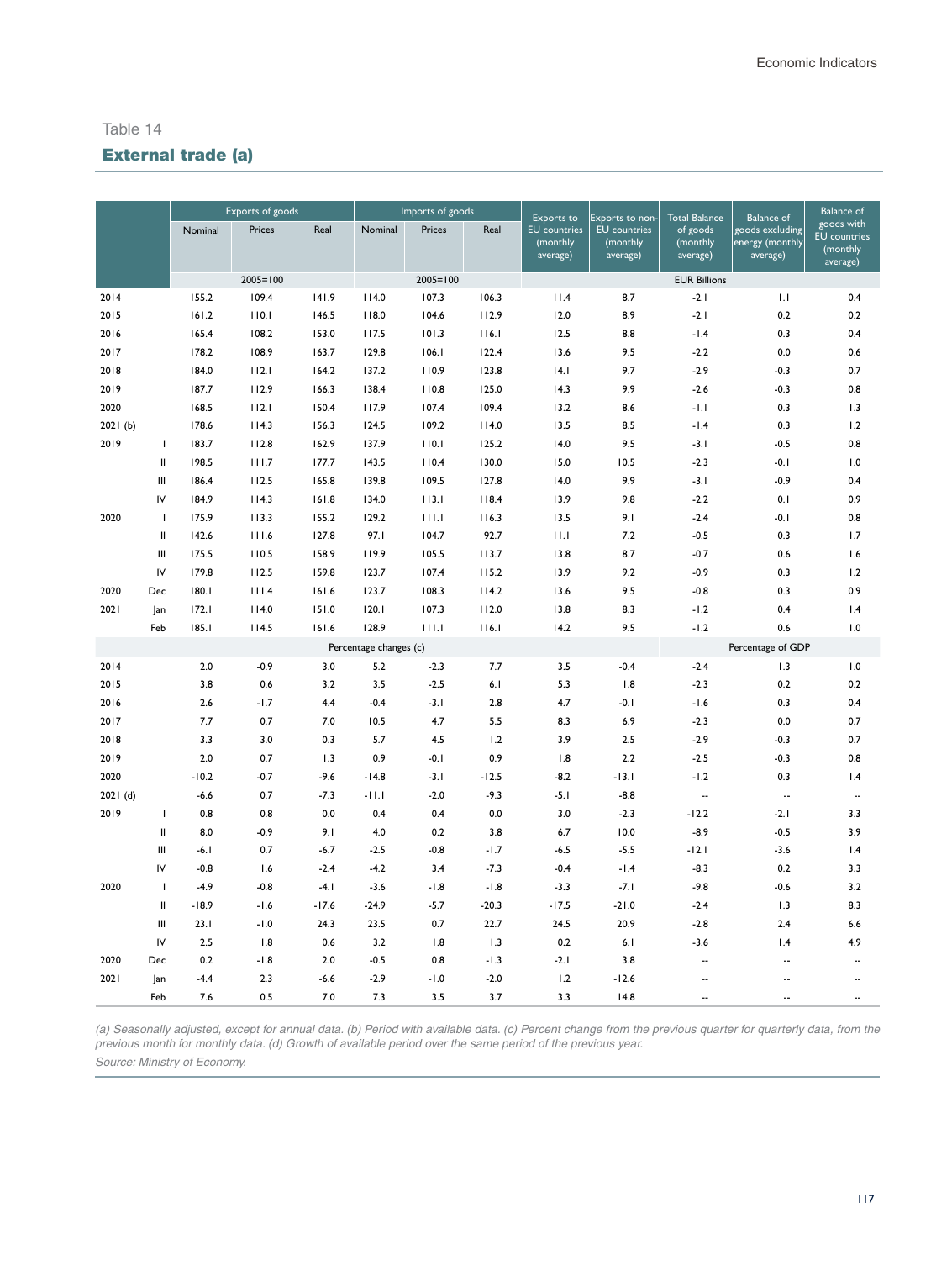#### **Chart 14.1 - External trade (real)**

Annual percent change



**Chart 14.2 - Trade balance** EUR Billions, moving sum of 12 months

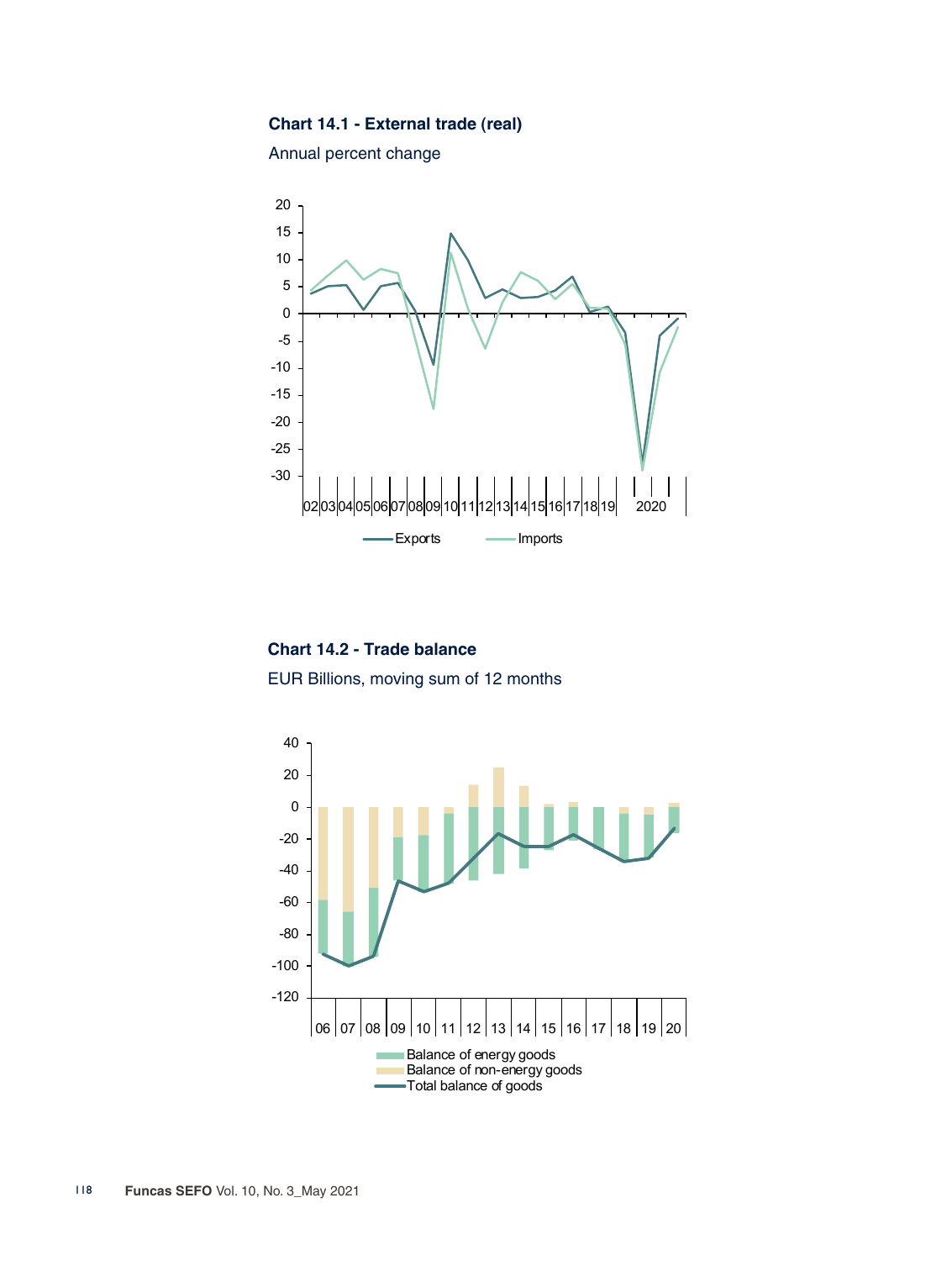# Balance of Payments (according to IMF manual)

(Net transactions)

|      |                |             |                | Current account       |                  |                   |         |                        | Financial account |                      |                                            |              |                                     |          |               |
|------|----------------|-------------|----------------|-----------------------|------------------|-------------------|---------|------------------------|-------------------|----------------------|--------------------------------------------|--------------|-------------------------------------|----------|---------------|
|      |                | Total       |                | Goods Services        |                  | Primary Secondary | Capital | Current<br>and capital |                   |                      | Financial account, excluding Bank of Spain |              |                                     | Bank of  | Errors<br>and |
|      |                |             |                |                       | Income           | Income            | account | accounts               | Total             | Direct<br>investment | Porfolio<br>investment                     | Other        | Financial<br>investment derivatives | Spain    | omissions     |
|      |                | $1=2+3+4+5$ | $\overline{2}$ | $\overline{3}$        | $\overline{4}$   | 5                 | 6       | $7 = 1 + 6$            | $8=9+10+11+12$    | 9                    | 10                                         | $\mathbf{H}$ | 12                                  | 13       | 4             |
|      |                |             |                |                       |                  |                   |         | <b>EUR billions</b>    |                   |                      |                                            |              |                                     |          |               |
| 2014 |                | 17.54       | $-21.26$       | 53.25                 | $-3.79$          | $-10.67$          | 4.54    | 22.08                  | $-10.00$          | 10.68                | $-2.67$                                    | $-19.03$     | 1.01                                | 27.14    | $-4.94$       |
| 2015 |                | 21.83       | $-20.68$       | 53.44                 | $-0.24$          | $-10.69$          | 6.98    | 28.80                  | 69.47             | 30.07                | $-5.16$                                    | 40.75        | 3.81                                | $-40.79$ | $-0.12$       |
| 2016 |                | 35.37       | $-14.28$       | 58.70                 | 2.75             | $-11.80$          | 2.43    | 37.80                  | 89.49             | 11.19                | 46.65                                      | 29.09        | 2.57                                | $-54.02$ | $-2.34$       |
| 2017 |                | 32.21       | $-22.04$       | 63.93                 | 0.44             | $-10.13$          | 2.84    | 35.05                  | 68.01             | 12.46                | 25.08                                      | 22.74        | 7.72                                | $-32.63$ | 0.33          |
| 2018 |                | 23.22       | $-29.68$       | 62.45                 | 2.20             | $-11.74$          | 5.81    | 29.03                  | 47.49             | $-13.35$             | 15.24                                      | 46.35        | $-0.75$                             | $-14.25$ | 4.20          |
| 2019 |                | 26.57       | $-26.47$       | 63.93                 | 1.86             | $-12.74$          | 4.21    | 30.78                  | 10.05             | 9.97                 | $-50.98$                                   | 59.32        | $-8.26$                             | 14.82    | $-5.92$       |
| 2020 |                | 7.40        | $-9.08$        | 25.81                 | 5.11             | $-14.44$          | 5.03    | 12.42                  | 96.09             | 10.94                | 54.04                                      | 35.52        | $-4.40$                             | $-81.47$ | 2.20          |
| 2019 | I              | $-1.36$     | $-8.01$        | 10.37                 | 0.70             | $-4.43$           | 0.76    | $-0.60$                | 7.21              | 6.52                 | 19.73                                      | $-18.07$     | $-0.97$                             | $-7.42$  | 0.39          |
|      | $\mathbf{I}$   | 10.98       | $-3.94$        | 18.43                 | $-1.25$          | $-2.27$           | 0.84    | 11.82                  | 45.79             | 6.18                 | 11.05                                      | 26.37        | 2.19                                | $-35.09$ | $-1.12$       |
|      | Ш              | 8.66        | $-9.23$        | 21.65                 | $-0.29$          | $-3.47$           | 0.54    | 9.20                   | 18.82             | $-3.73$              | 11.84                                      | 9.34         | 1.37                                | $-7.02$  | 2.60          |
|      | IV             | 8.30        | $-5.29$        | 13.48                 | 2.69             | $-2.58$           | 2.08    | 10.37                  | 17.67             | 2.21                 | 4.03                                       | 11.45        | $-0.02$                             | $-4.49$  | 2.81          |
| 2020 | $\overline{1}$ | $-0.46$     | $-6.09$        | 8.88                  | 0.86             | $-4.12$           | 1.03    | 0.57                   | 46.43             | $-2.76$              | 31.55                                      | 15.79        | 1.86                                | $-43.40$ | 2.46          |
|      | $\sf II$       | 1.65        | 0.51           | 3.83                  | $-0.07$          | $-2.61$           | 0.78    | 2.43                   | 1.76              | 5.14                 | $-3.72$                                    | $-3.26$      | 3.60                                | 5.62     | 4.95          |
|      | Ш              | 2.00        | $-2.69$        | 7.66                  | $-0.04$          | $-2.93$           | 0.94    | 2.94                   | 13.58             | 7.95                 | 4.64                                       | $-0.98$      | 1.98                                | $-0.54$  | 10.11         |
|      | IV             | 4.20        | $-0.81$        | 5.43                  | 4.36             | $-4.78$           | 2.28    | 6.48                   | 6.23              | 2.14                 | $-7.38$                                    | 11.19        | 0.28                                | 5.70     | 5.45          |
|      |                |             |                | Goods and<br>Services | Secondary Income | Primary and       |         |                        |                   |                      |                                            |              |                                     |          |               |
| 2020 | Dec            | 0.53        |                | 0.56                  | $-0.03$          |                   | 1.68    | 2.21                   | 18.57             | 2.95                 | 8.76                                       | 6.77         | 0.09                                | $-16.79$ | $-0.43$       |
| 2021 | Jan            | $-1.01$     |                | $-0.01$               | $-1.01$          |                   | 0.07    | $-0.94$                | $-6.87$           | $-1.39$              | 5.14                                       | $-11.20$     | 0.58                                | 3.39     | $-2.54$       |
|      | Feb            | $-1.71$     |                | 0.81                  | $-2.52$          |                   | 0.33    | $-1.38$                | 7.82              | $-1.54$              | $-1.22$                                    | 9.91         | 0.68                                | $-10.10$ | $-0.91$       |
|      |                |             |                |                       |                  |                   |         | Percentage of GDP      |                   |                      |                                            |              |                                     |          |               |
| 2014 |                | 1.7         | $-2.1$         | 5.2                   | $-0.4$           | $-1.0$            | 0.4     | 2.1                    | $-1.0$            | 1.0                  | $-0.3$                                     | $-1.8$       | 0.1                                 | 2.6      | $-0.5$        |
| 2015 |                | 2.0         | $-1.9$         | 5.0                   | 0.0              | $-1.0$            | 0.6     | 2.7                    | 6.4               | 2.8                  | $-0.5$                                     | 3.8          | 0.4                                 | $-3.8$   | 0.0           |
| 2016 |                | 3.2         | $-1.3$         | 5.3                   | 0.2              | $-1.1$            | 0.2     | 3.4                    | 8.0               | 1.0                  | 4.2                                        | 2.6          | 0.2                                 | $-4.9$   | $-0.2$        |
| 2017 |                | 2.8         | $-1.9$         | 5.5                   | 0.0              | $-0.9$            | 0.2     | 3.0                    | 5.9               | 1.1                  | 2.2                                        | 2.0          | 0.7                                 | $-2.8$   | 0.0           |
| 2018 |                | 1.9         | $-2.5$         | 5.2                   | 0.2              | $-1.0$            | 0.5     | 2.4                    | 3.9               | $-1.1$               | 1.3                                        | 3.8          | $-0.1$                              | $-1.2$   | 0.3           |
| 2019 |                | 2.1         | $-2.1$         | 5.1                   | 0.1              | $-1.0$            | 0.3     | 2.5                    | 0.8               | 0.8                  | $-4.1$                                     | 4.8          | $-0.7$                              | 1.2      | $-0.5$        |
| 2020 |                | 0.7         | $-0.8$         | 2.3                   | 0.5              | $-1.3$            | 0.4     | 1.1                    | 8.6               | 1.0                  | 4.8                                        | 3.2          | $-0.4$                              | $-7.3$   | 0.2           |
| 2019 | $\mathbf{I}$   | $-0.5$      | $-2.7$         | 3.5                   | 0.2              | $-1.5$            | 0.3     | $-0.2$                 | 2.4               | 2.2                  | 6.6                                        | $-6.1$       | $-0.3$                              | $-2.5$   | 0.1           |
|      | $\mathbf{  }$  | 3.5         | $-1.2$         | 5.8                   | $-0.4$           | $-0.7$            | 0.3     | 3.7                    | 14.5              | 2.0                  | 3.5                                        | 8.4          | 0.7                                 | $-11.1$  | $-0.4$        |
|      | Ш              | 2.8         | $-3.0$         | 7.1                   | $-0.1$           | $-1.1$            | 0.2     | 3.0                    | 6.2               | $-1.2$               | 3.9                                        | 3.1          | 0.4                                 | $-2.3$   | 0.8           |
|      | IV             | 2.6         | $-1.6$         | 4.1                   | 0.8              | $-0.8$            | 0.6     | 3.2                    | 5.4               | 0.7                  | 1.2                                        | 3.5          | 0.0                                 | $-1.4$   | 0.9           |
| 2020 | $\mathbf{I}$   | $-0.2$      | $-2.1$         | 3.1                   | 0.3              | $-1.4$            | 0.4     | 0.2                    | 16.0              | $-1.0$               | 10.9                                       | 5.4          | 0.6                                 | $-15.0$  | 0.8           |
|      | $\mathbf{H}$   | 0.7         | 0.2            | 1.5                   | 0.0              | $-1.0$            | 0.3     | 1.0                    | 0.7               | 2.0                  | $-1.5$                                     | $-1.3$       | 1.4                                 | 2.2      | 2.0           |
|      | Ш              | 0.7         | $-1.0$         | 2.7                   | 0.0              | $-1.0$            | 0.3     | 1.0                    | 4.8               | 2.8                  | 1.6                                        | $-0.3$       | 0.7                                 | $-0.2$   | 3.6           |
|      | IV             | 1.4         | $-0.3$         | 1.8                   | 1.5              | $-1.6$            | 0.8     | 2.2                    | 2.1               | 0.7                  | $-2.5$                                     | 3.7          | 0.1                                 | 1.9      | 1.8           |
|      |                |             |                |                       |                  |                   |         |                        |                   |                      |                                            |              |                                     |          |               |

Source: Bank of Spain.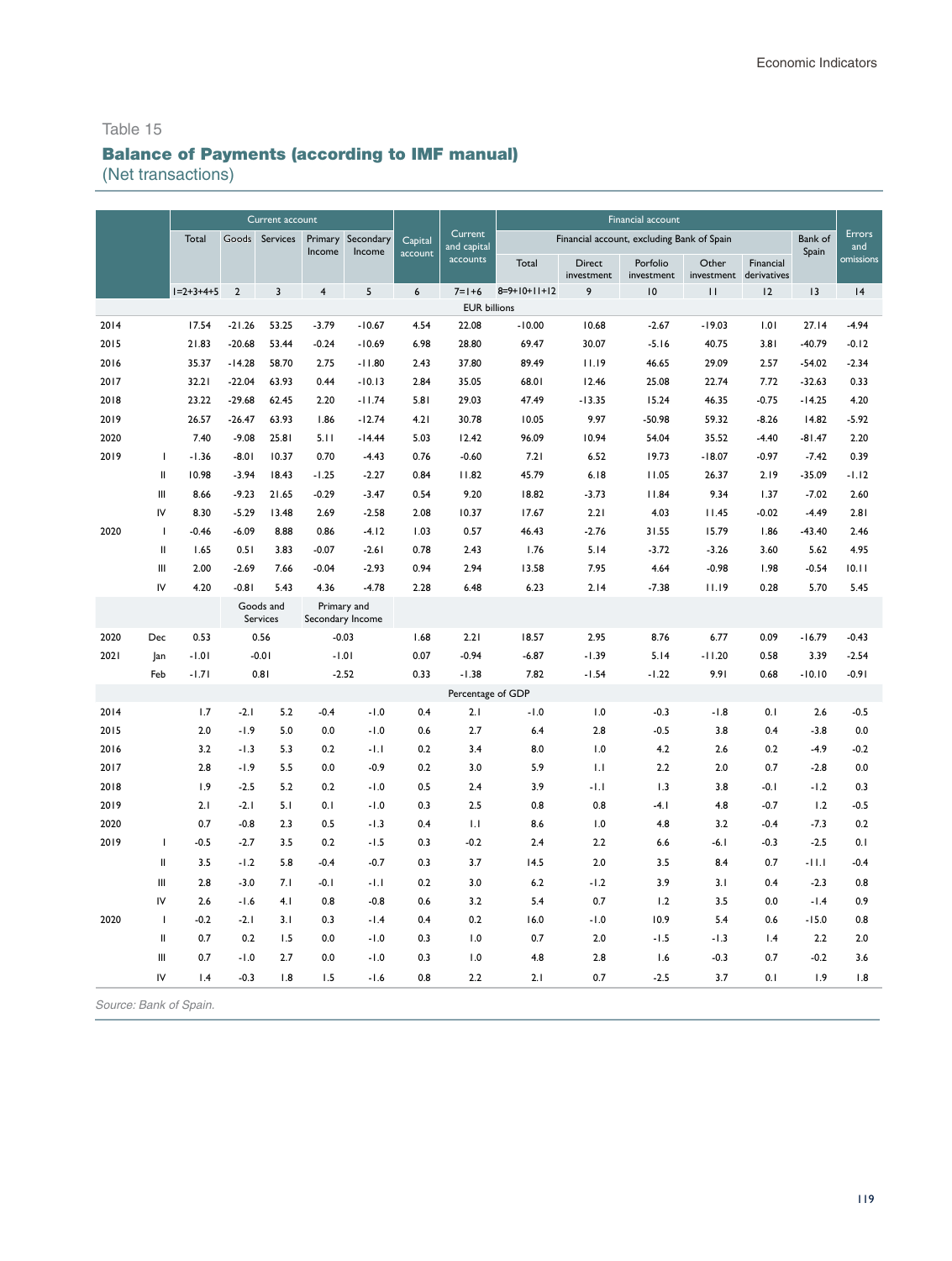### **Chart 15.1 - Balance of payments: Current and capital accounts**

EUR Billions, 12-month cumulated



**Chart 15.2 - Balance of payments: Financial account**

EUR Billions, 12-month cumulated

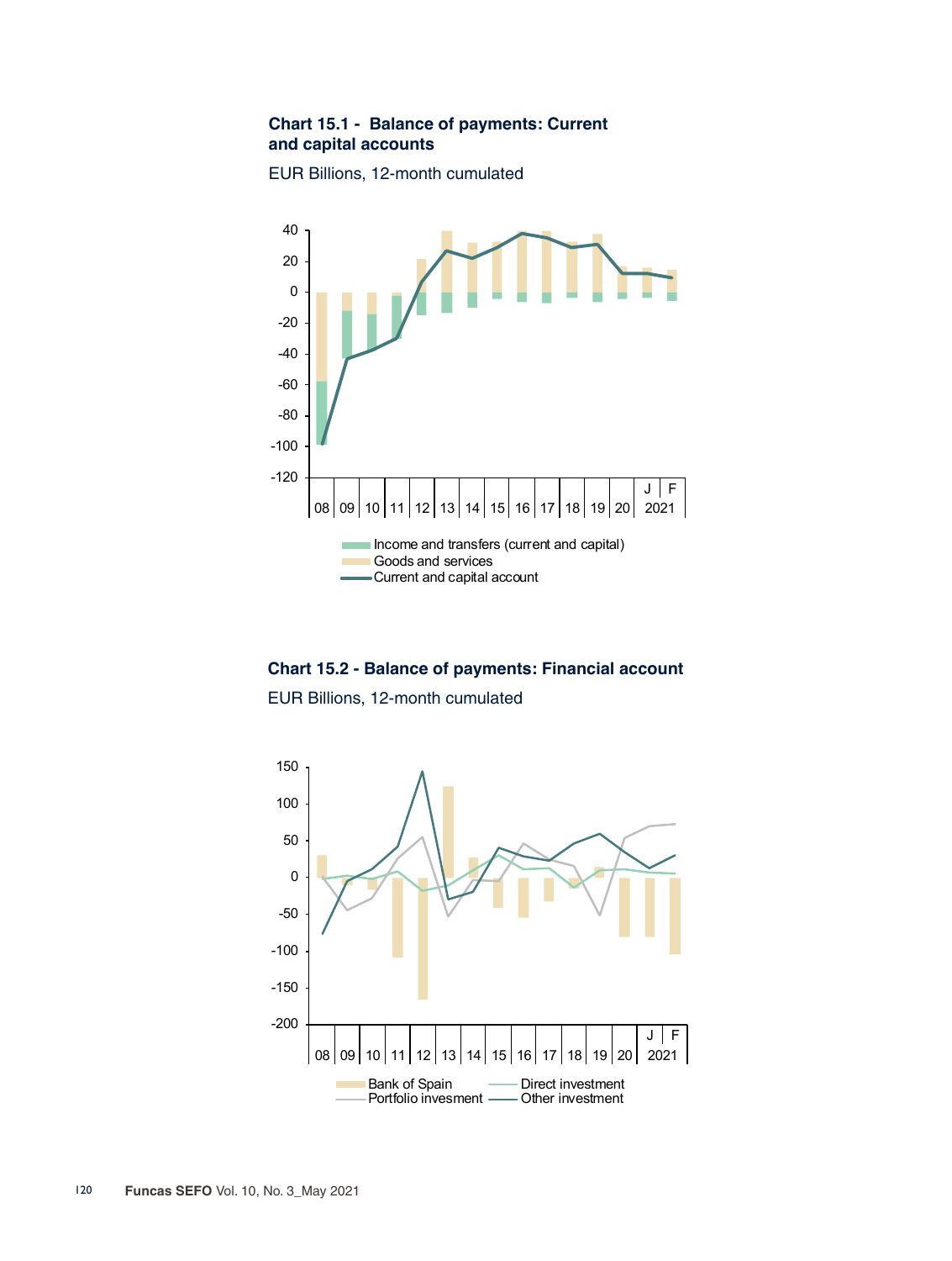## Competitiveness indicators in relation to EMU

|          |                          | Relative Unit Labour Costs in manufacturing<br>(Spain/Rest of EMU) (a) |                                                 |                                                      | Harmonized Consumer Prices |                |              |                | <b>Real Effective</b><br>Exchange Rate in |                          |                                    |
|----------|--------------------------|------------------------------------------------------------------------|-------------------------------------------------|------------------------------------------------------|----------------------------|----------------|--------------|----------------|-------------------------------------------|--------------------------|------------------------------------|
|          |                          | wages                                                                  | Relative hourly Relative hourly<br>productivity | Relative ULC                                         | Spain                      | EMU            | Spain/EMU    | Spain          | EMU                                       | Spain/EMU                | relation to<br>developed countries |
|          |                          |                                                                        | $1998 = 100$                                    |                                                      |                            | $2015 = 100$   |              |                | $2015 = 100$                              |                          | $19991 = 100$                      |
| 2014     |                          | 102.2                                                                  | 99.8                                            | 102.5                                                | 100.6                      | 100.0          | 100.7        | 102.1          | 102.8                                     | 99.3                     | 112.2                              |
| 2015     |                          | 99.4                                                                   | 100.0                                           | 99.3                                                 | 100.0                      | 100.0          | 100.0        | 100.0          | 100.0                                     | 100.0                    | 107.8                              |
| 2016     |                          | 98.1                                                                   | 96.8                                            | 101.3                                                | 99.7                       | 100.3          | 99.4         | 96.9           | 97.9                                      | 98.9                     | 108.0                              |
| 2017     |                          | 97.7                                                                   | 96.5                                            | 101.3                                                | 101.7                      | 101.8          | 99.9         | 101.2          | 100.7                                     | 100.5                    | 109.7                              |
| 2018     |                          | 97.0                                                                   | 94.9                                            | 102.3                                                | 103.5                      | 103.6          | 99.9         | 103.8          | 103.3                                     | 100.4                    | 110.5                              |
| 2019     |                          | 96.6                                                                   | 95.9                                            | 100.7                                                | 104.3                      | 104.8          | 99.5         | 103.4          | 103.7                                     | 99.8                     | 109.1                              |
| 2020     |                          | 94.6                                                                   | 96.8                                            | 97.7                                                 | 103.9                      | 105.1          | 98.9         | 99.8           | 101.2                                     | 98.6                     | 108.5                              |
| 2021(b)  |                          |                                                                        |                                                 |                                                      | 104.7                      | 106.1          | 98.7         | 104.1          | 104.0                                     | 100.1                    | 108.3                              |
| 2019     | $\mathbf{I}$             | Ξ.                                                                     | $\sim$                                          | $\overline{\phantom{a}}$                             | 105.2                      | 105.3          | 99.9         | 104.1          | 103.9                                     | 100.2                    | 109.8                              |
|          | Ш                        | --                                                                     | ۵.                                              | $\overline{\phantom{a}}$                             | 104.0                      | 105.1          | 99.0         | 103.1          | 103.4                                     | 99.7                     | 108.6                              |
|          | IV<br>2020               | Ξ.<br>$\overline{\phantom{a}}$                                         | ٠.<br>٠.                                        | $\overline{\phantom{a}}$<br>$\overline{\phantom{a}}$ | 105.0<br>103.6             | 105.3<br>104.7 | 99.6<br>98.9 | 102.8<br>101.6 | 103.4<br>102.8                            | 99.5<br>98.8             | 108.9<br>107.8                     |
|          | $\mathbf{I}$             | $\overline{\phantom{a}}$                                               |                                                 | $\ddot{\phantom{a}}$                                 | 104.5                      | 105.5          | 99.1         | 97.3           | 99.9                                      | 97.4                     | 108.6                              |
|          | Ш                        | Ξ.                                                                     | ۵.                                              | --                                                   | 103.4                      | 105.1          | 98.4         | 99.7           | 100.6                                     | 99.2                     | 108.2                              |
|          | IV                       | Ξ.                                                                     |                                                 | Ξ.                                                   | 104.1                      | 105.0          | 99.1         | 100.4          | 101.4                                     | 99.0                     | 109.3                              |
| 2021     | $\overline{\phantom{a}}$ | --                                                                     | --                                              | $\overline{\phantom{a}}$                             | 104.1                      | 105.8          | 98.4         | 104.1          | 104.0                                     | 100.1                    | 108.3                              |
| 2021     | Feb                      | Ξ.                                                                     |                                                 | --                                                   | 103.3                      | 105.5          | 97.8         | 103.0          | 103.9                                     | 99.1                     | 107.5                              |
|          | Mar                      | Ξ.                                                                     | ۰.                                              | μ.                                                   | 105.2                      | 106.5          | 98.8         | 105.3          | 105.0                                     | 100.3                    | 108.6                              |
|          | Apr                      | $\overline{\phantom{a}}$                                               | $\sim$                                          | $\overline{\phantom{a}}$                             | 106.4                      | 107.1          | 99.4         |                |                                           | $\overline{\phantom{a}}$ | $\ddot{\phantom{a}}$               |
|          |                          |                                                                        | Annual percentage changes                       |                                                      |                            |                | Differential |                | Annual percentage changes                 | Differential             | Annual percentage<br>changes       |
| 2014     |                          | $-1.8$                                                                 | 0.5                                             | $-2.2$                                               | $-0.2$                     | 0.4            | $-0.6$       | $-1.3$         | $-1.5$                                    | 0.2                      | $-1.1$                             |
| 2015     |                          | $-2.8$                                                                 | 0.3                                             | $-3.1$                                               | $-0.6$                     | 0.0            | $-0.6$       | $-2.0$         | $-2.8$                                    | 0.8                      | $-3.9$                             |
| 2016     |                          | $-1.3$                                                                 | $-3.2$                                          | 2.0                                                  | $-0.3$                     | 0.3            | $-0.6$       | $-3.1$         | $-2.1$                                    | $-1.0$                   | 0.2                                |
| 2017     |                          | $-0.4$                                                                 | $-0.3$                                          | 0.0                                                  | 2.0                        | 1.5            | 0.5          | 4.5            | 2.8                                       | 1.7                      | 1.5                                |
| 2018     |                          | $-0.7$                                                                 | $-1.7$                                          | 1.0                                                  | 1.7                        | 1.7            | 0.0          | 2.5            | 2.6                                       | -0.1                     | 0.8                                |
| 2019     |                          | $-0.5$                                                                 | 1.1                                             | $-1.6$                                               | 0.8                        | 1.2            | $-0.4$       | $-0.3$         | 0.3                                       | $-0.6$                   | $-1.3$                             |
| 2020     |                          | $-2.0$                                                                 | 0.9                                             | $-3.0$                                               | $-0.3$                     | 0.3            | $-0.6$       | $-3.3$         | $-2.5$                                    | $-0.8$                   | 0.5                                |
| 2021 (c) |                          | Ξ.                                                                     | $\overline{\phantom{a}}$                        | Ξ.                                                   | 0.9                        | 1.2            | $-0.3$       | 2.4            | 1.2                                       | 1.2                      | 0.5                                |
| 2019     | $\sf II$                 | --                                                                     | $\overline{\phantom{a}}$                        | $\overline{\phantom{a}}$                             | 1.1                        | 1.4            | $-0.3$       | 0.8            | 1.1                                       | $-0.3$                   | $-1.2$                             |
|          | Ш                        | Ξ.                                                                     | ٠.                                              | Ξ.                                                   | 0.4                        | 1.0            | $-0.6$       | $-1.8$         | $-0.6$                                    | $-1.2$                   | $-1.3$                             |
|          | IV                       | $\overline{\phantom{a}}$                                               | ٠.                                              | $\ddotsc$                                            | 0.5                        | 1.0            | $-0.5$       | $-1.8$         | $-0.9$                                    | $-0.9$                   | $-1.4$                             |
| 2020     | $\mathbf{I}$             | $\overline{a}$                                                         | $\overline{a}$                                  | Ξ.                                                   | 0.7                        | 1.1            | $-0.4$       | $-2.1$         | $-1.2$                                    | $-0.9$                   | $-1.1$                             |
|          | Ш                        | $\overline{\phantom{a}}$                                               | $\overline{\phantom{a}}$                        | $\overline{\phantom{a}}$                             | $-0.6$                     | 0.2            | $-0.8$       | $-6.5$         | $-3.8$                                    | $-2.7$                   | $-1.1$                             |
|          | Ш                        | Ξ.                                                                     |                                                 | Ξ.                                                   | $-0.6$                     | 0.0            | $-0.6$       | $-3.3$         | $-2.8$                                    | $-0.5$                   | $-0.3$                             |
|          | IV                       | $\overline{\phantom{a}}$                                               | $\overline{a}$                                  | $\overline{\phantom{a}}$                             | $-0.8$                     | $-0.3$         | $-0.5$       | $-2.3$         | $-2.0$                                    | $-0.3$                   | 0.4                                |
| 2021     | J.                       | Ξ.                                                                     |                                                 | Ξ.                                                   | 0.5                        | 1.1            | $-0.6$       | 2.4            | 1.2                                       | 1.2                      | 0.5                                |
| 2021     | Feb                      | $\overline{a}$                                                         | ٠.                                              | --                                                   | $-0.1$                     | 0.9            | $-1.0$       | 0.8            | 0.7                                       | 0.1                      | 0.4                                |
|          | Mar                      |                                                                        |                                                 | Ξ.                                                   | 1.2                        | 1.3            | $-0.1$       | 5.8            | 3.3                                       | 2.5                      | 0.1                                |
|          | Apr                      |                                                                        |                                                 | ш.                                                   | 2.0                        | 1.6            | 0.4          | $\overline{a}$ | $\overline{a}$                            | $\overline{\phantom{a}}$ | $\overline{\phantom{a}}$           |

*(a) EMU excluding Ireland and Spain. (b) Period with available data. (c) Growth of available period over the same period of the previous year. Sources: Eurostat, Bank of Spain and Funcas.*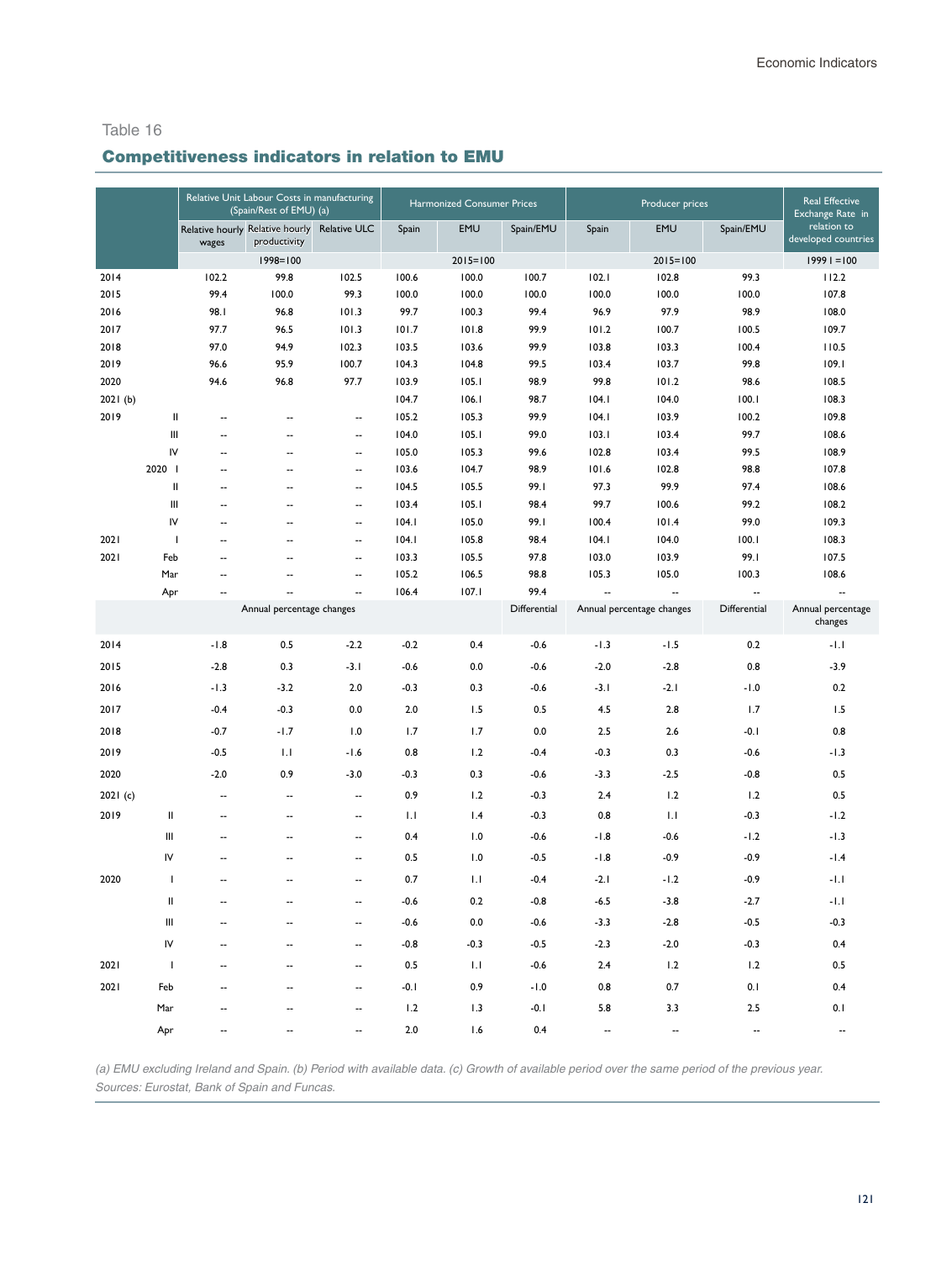#### **Chart 16.1 - Relative Unit Labour Costs in manufacturing (Spain/Rest of EMU)**





**Chart 16.2 - Harmonized Consumer Prices** Annual growth in % and percentage points

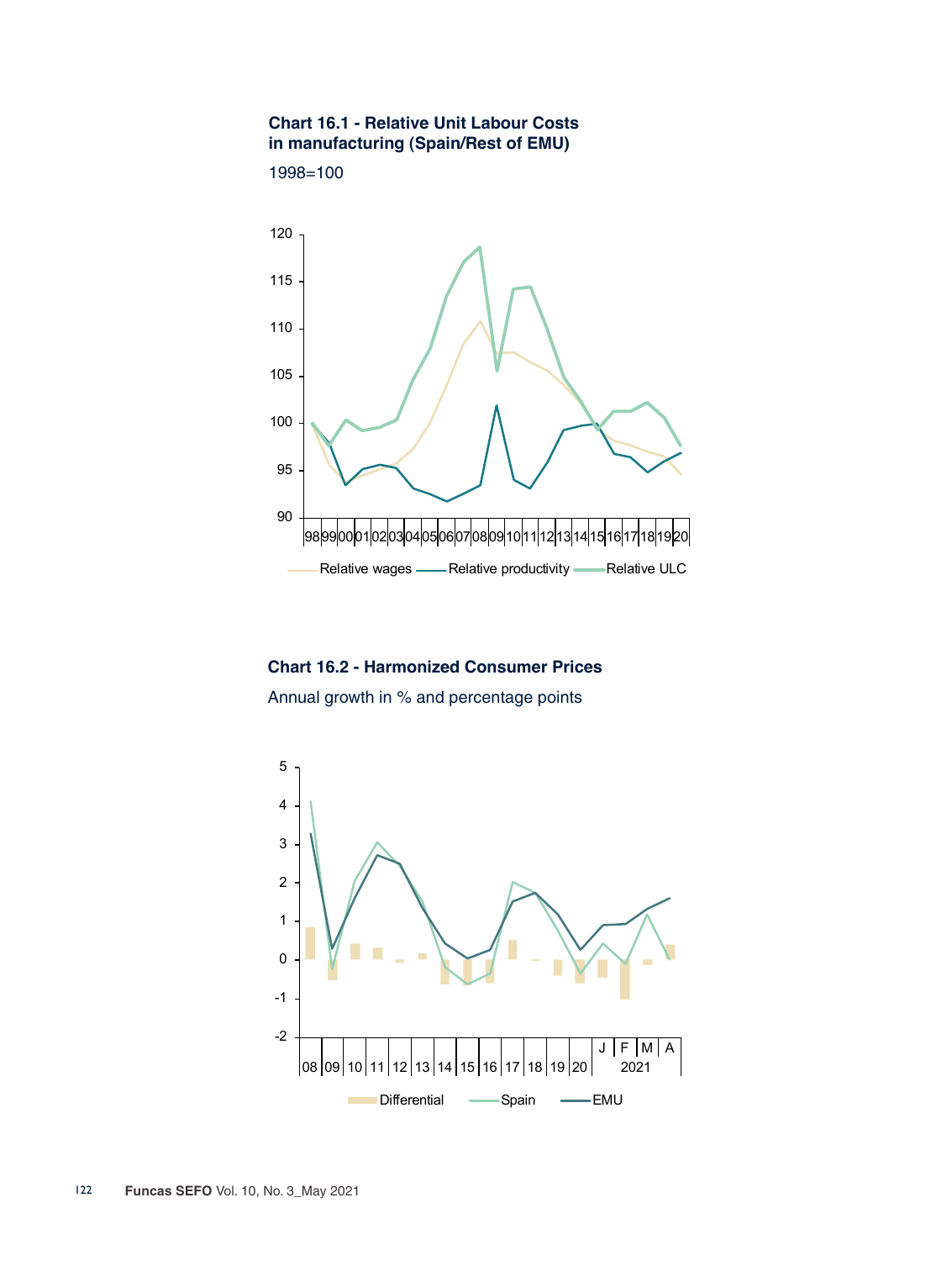#### Table 17a

# Imbalances: International comparison (I)

(In yellow: European Commission Forecasts)

|      | Government net lending (+) or borrowing (-) |            |            |         | Government consolidated gross debt |            | Current Account Balance of Payments (National Accounts) |            |            |
|------|---------------------------------------------|------------|------------|---------|------------------------------------|------------|---------------------------------------------------------|------------|------------|
|      | Spain                                       | <b>EMU</b> | <b>USA</b> | Spain   | <b>EMU</b>                         | <b>USA</b> | Spain                                                   | <b>EMU</b> | <b>USA</b> |
|      |                                             |            |            |         | Billions of national currency      |            |                                                         |            |            |
| 2008 | $-50.7$                                     | $-208.1$   | $-1,084.5$ | 440.6   | 6,700.8                            | 10,844.6   | $-98.8$                                                 | $-49.8$    | $-677.1$   |
| 2009 | $-120.6$                                    | $-578.4$   | $-1,896.6$ | 569.5   | 7,440.5                            | 12,535.2   | $-43.7$                                                 | 63.4       | $-368.7$   |
| 2010 | $-102.2$                                    | $-598.4$   | $-1,863.1$ | 649.2   | 8,199.1                            | 14,316.3   | $-39.2$                                                 | 61.4       | $-431.3$   |
| 2011 | $-103.6$                                    | $-415.0$   | $-1,709.1$ | 743.0   | 8,658.8                            | 15,518.1   | $-29.0$                                                 | 89.5       | $-461.7$   |
| 2012 | $-110.7$                                    | $-365.9$   | $-1,493.3$ | 889.9   | 9,114.9                            | 16,740.3   | 0.9                                                     | 226.7      | $-441.3$   |
| 2013 | $-71.8$                                     | $-300.1$   | $-977.3$   | 977.3   | 9,429.4                            | 17,597.5   | 20.8                                                    | 282.2      | $-360.4$   |
| 2014 | $-61.1$                                     | $-250.8$   | $-910.4$   | 1,039.4 | 9,674.6                            | 18,328.2   | 17.5                                                    | 316.7      | $-365.6$   |
| 2015 | $-55.8$                                     | $-208.5$   | $-837.2$   | 1,070.1 | 9,792.7                            | 19,089.9   | 21.8                                                    | 359.8      | $-423.7$   |
| 2016 | $-48.0$                                     | $-159.5$   | $-1,003.6$ | 1,104.6 | 9,973.5                            | 19,986.4   | 35.4                                                    | 389.5      | $-407.4$   |
| 2017 | $-35.1$                                     | $-103.9$   | $-839.2$   | 1,145.1 | 10,066.3                           | 20,642.2   | 32.2                                                    | 408.9      | $-391.5$   |
| 2018 | $-29.9$                                     | $-53.2$    | $-1,282.7$ | 1,173.4 | 10,167.6                           | 21,972.3   | 23.2                                                    | 399.7      | $-467.8$   |
| 2019 | $-35.6$                                     | $-75.4$    | $-1,419.1$ | 1,188.8 | 10,255.0                           | 23,188.6   | 26.4                                                    | 365.1      | $-502.8$   |
| 2020 | $-123.1$                                    | $-820.4$   | $-3,365.4$ | 1,345.6 | 11,334.6                           | 26,673.0   | 7.4                                                     | 342.1      | $-613.4$   |
| 2021 | $-91.1$                                     | $-951.1$   | $-3,634.5$ | 1,434.1 | 12,242.3                           | 30,851.3   | $-0.7$                                                  | 367.3      | $-774.1$   |
| 2022 | $-67.4$                                     | $-483.4$   | $-1,645.8$ | 1,512.5 | 12,755.8                           | 32,218.7   | 3.6                                                     | 387.7      | $-818.1$   |
|      |                                             |            |            |         | Percentage of GDP                  |            |                                                         |            |            |
| 2008 | $-4.6$                                      | $-2.2$     | $-7.4$     | 39.7    | 69.6                               | 73.7       | $-8.9$                                                  | $-0.5$     | $-4.6$     |
| 2009 | $-11.3$                                     | $-6.2$     | $-13.1$    | 53.3    | 80.2                               | 86.8       | $-4.1$                                                  | 0.7        | $-2.6$     |
| 2010 | $-9.5$                                      | $-6.3$     | $-12.4$    | 60.5    | 86.0                               | 95.5       | $-3.7$                                                  | 0.6        | $-2.9$     |
| 2011 | $-9.7$                                      | $-4.2$     | $-11.0$    | 69.9    | 88.4                               | 99.8       | $-2.7$                                                  | 0.9        | $-3.0$     |
| 2012 | $-10.7$                                     | $-3.7$     | $-9.2$     | 86.3    | 92.7                               | 103.4      | 0.1                                                     | 2.3        | $-2.7$     |
| 2013 | $-7.0$                                      | $-3.0$     | $-5.8$     | 95.8    | 94.9                               | 104.8      | $2.0$                                                   | 2.8        | $-2.1$     |
| 2014 | $-5.9$                                      | $-2.5$     | $-5.2$     | 100.7   | 95.2                               | 104.6      | 1.7                                                     | 3.1        | $-2.1$     |
| 2015 | $-5.2$                                      | $-2.0$     | $-4.6$     | 99.3    | 93.I                               | 104.7      | 2.0                                                     | 3.4        | $-2.3$     |
| 2016 | $-4.3$                                      | $-1.5$     | $-5.4$     | 99.2    | 92.2                               | 106.6      | 3.2                                                     | 3.6        | $-2.2$     |
| 2017 | $-3.0$                                      | $-0.9$     | $-4.3$     | 98.6    | 89.7                               | 105.6      | 2.8                                                     | 3.6        | $-2.0$     |
| 2018 | $-2.5$                                      | $-0.5$     | $-6.2$     | 97.4    | 87.7                               | 106.6      | 1.9                                                     | 3.4        | $-2.3$     |
| 2019 | $-2.9$                                      | $-0.6$     | $-6.6$     | 95.5    | 85.8                               | 108.2      | 2.1                                                     | 3.1        | $-2.3$     |
| 2020 | $-11.0$                                     | $-7.2$     | $-16.1$    | 120.0   | 100.0                              | 127.4      | 0.7                                                     | 3.0        | $-2.9$     |
| 2021 | $-7.6$                                      | $-8.0$     | $-16.0$    | 119.6   | 102.4                              | 135.6      | $-0.1$                                                  | 3.1        | $-3.4$     |
| 2022 | $-5.2$                                      | $-3.8$     | $-6.8$     | 116.9   | 100.7                              | 133.7      | 0.3                                                     | 3.1        | $-3.4$     |

*Source: European Commission Forecasts, Spring 2021.*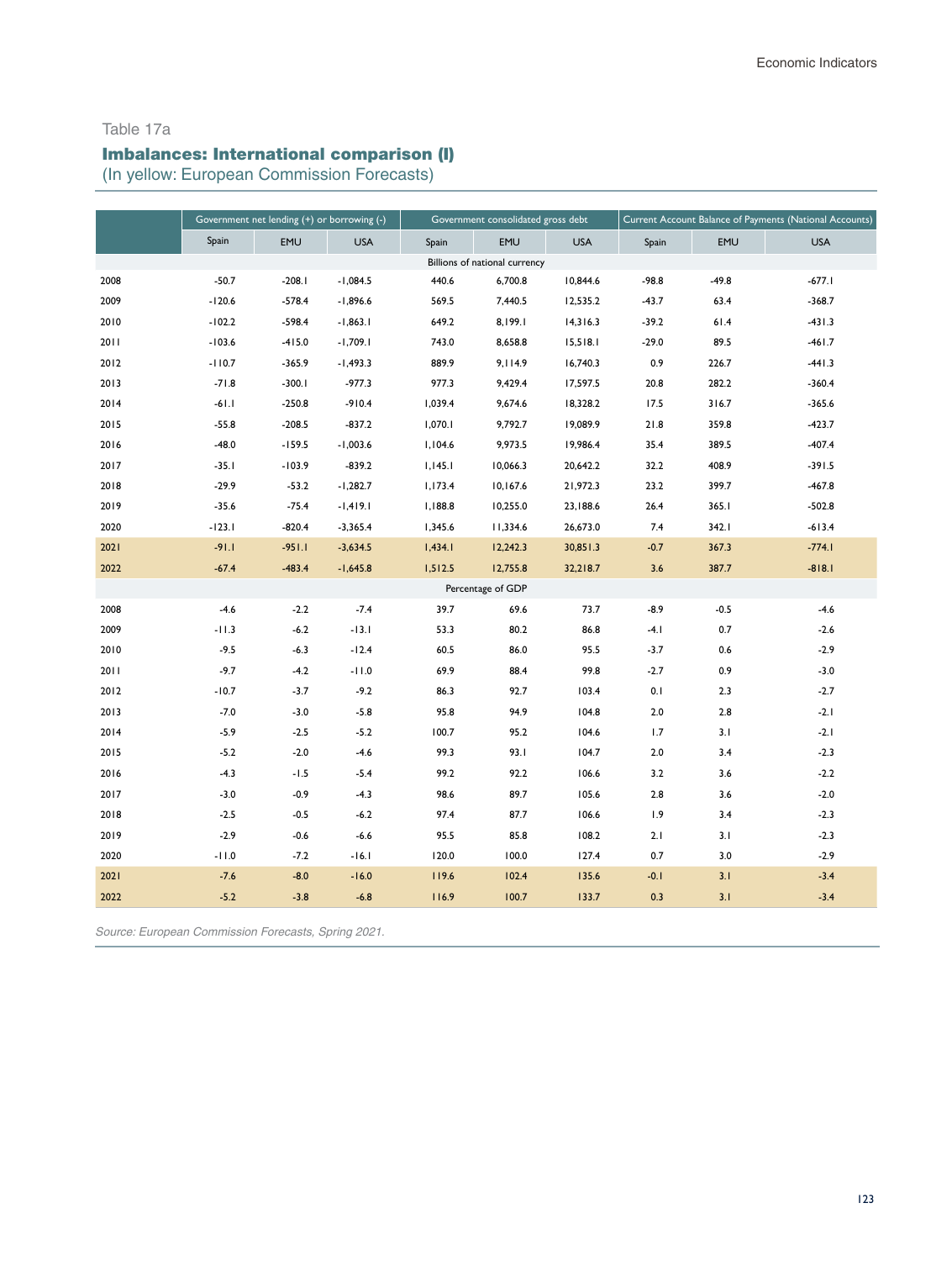#### **Chart 17a.1 - Government deficit**

Percentage of GDP



*(f) European Commission forecast.*

# **Chart 17a.2 - Government gross debt** Percentage of GDP



*(f) European Commission forecast.*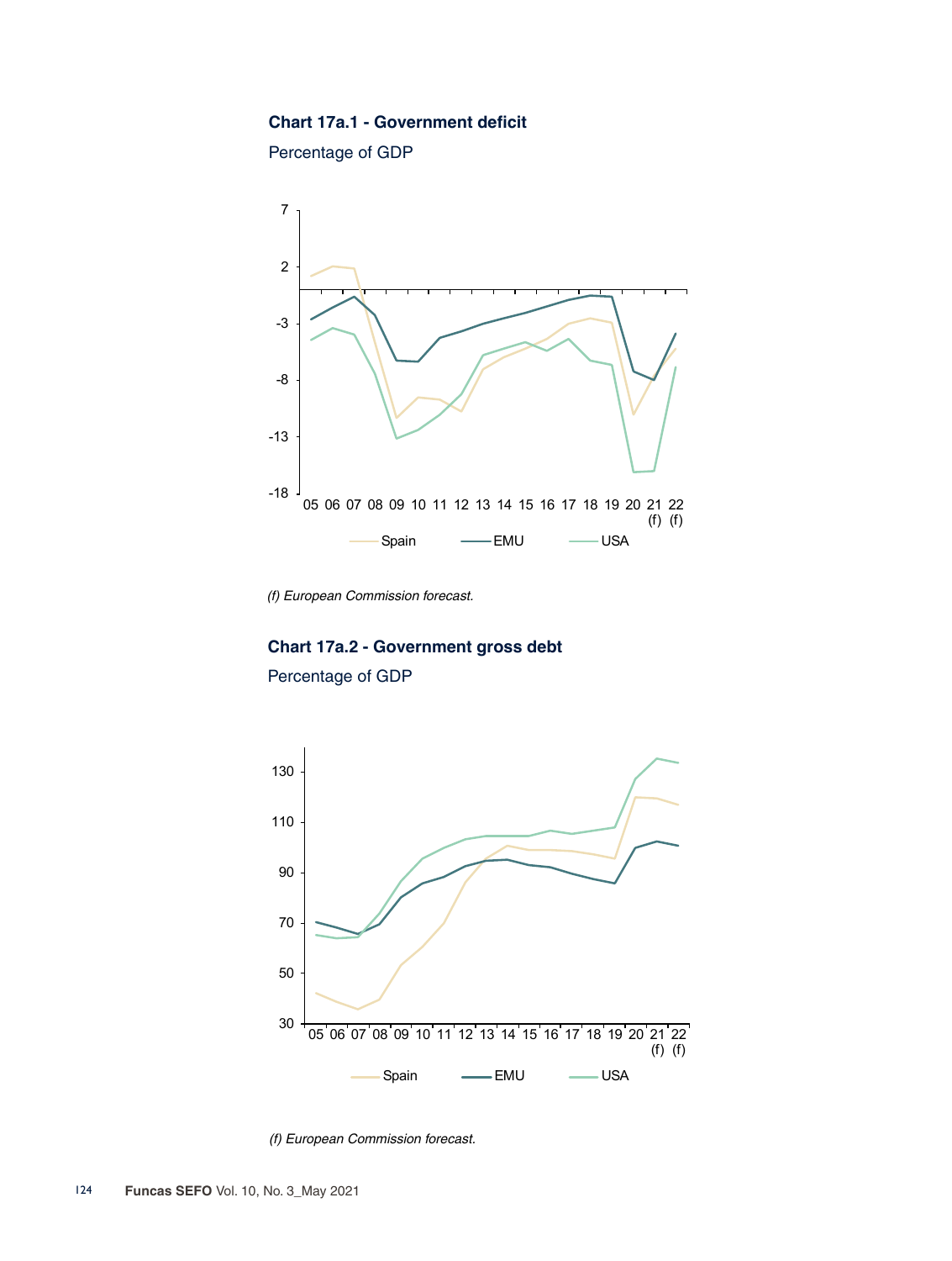Table 17b

# Imbalances: International comparison (II)

|      |                      | Household debt (a)       |                               | Non-financial corporations debt (a) |                          |            |  |  |
|------|----------------------|--------------------------|-------------------------------|-------------------------------------|--------------------------|------------|--|--|
|      | Spain                | EMU                      | <b>USA</b>                    | Spain                               | <b>EMU</b>               | <b>USA</b> |  |  |
|      |                      |                          | Billions of national currency |                                     |                          |            |  |  |
| 2005 | 656.2                | 4,768.9                  | 12,031.8                      | 954.I                               | 7,018.0                  | 8,151.5    |  |  |
| 2006 | 783.5                | 5,191.3                  | 13,317.1                      | 1,171.9                             | 7,620.4                  | 8,971.7    |  |  |
| 2007 | 879.3                | 5,560.2                  | 14,240.3                      | 1,371.6                             | 8,401.5                  | 10,104.4   |  |  |
| 2008 | 916.7                | 5,773.7                  | 14,109.4                      | 1,460.0                             | 9,061.5                  | 10,678.6   |  |  |
| 2009 | 908.9                | 5,881.0                  | 13,950.0                      | 1,473.5                             | 9,149.0                  | 10,161.4   |  |  |
| 2010 | 905.2                | 6,022.2                  | 13,762.4                      | 1,498.0                             | 9,324.1                  | 10,027.1   |  |  |
| 2011 | 877.9                | 6,105.5                  | 13,633.6                      | 1,458.3                             | 9,695.2                  | 10,271.6   |  |  |
| 2012 | 840.9                | 6,098.7                  | 13,568.0                      | 1,339.2                             | 9,871.9                  | 10,839.0   |  |  |
| 2013 | 793.6                | 6,059.9                  | 13,790.8                      | 1,267.9                             | 9,873.2                  | 11,303.0   |  |  |
| 2014 | 757.8                | 6,067.6                  | 13,914.0                      | 1,207.7                             | 10,329.5                 | 12,052.2   |  |  |
| 2015 | 733.3                | 6, 131.1                 | 14,069.3                      | 1,183.7                             | 10,885.9                 | 12,873.6   |  |  |
| 2016 | 718.5                | 6,235.8                  | 14,476.0                      | 1,166.5                             | 11,255.9                 | 13,565.8   |  |  |
| 2017 | 711.0                | 6,397.8                  | 15,010.7                      | 1,153.2                             | 11,460.9                 | 14,557.1   |  |  |
| 2018 | 709.6                | 6,585.7                  | 15,493.7                      | 1,145.6                             | 11,813.1                 | 15,492.5   |  |  |
| 2019 | 708.6                | 6,810.4                  | 15,995.0                      | 1,156.7                             | 12,076.6                 | 16,241.8   |  |  |
| 2020 | 701.3                | $\overline{\phantom{a}}$ | 16,640.1                      | 1,207.8                             | --                       | 17,719.2   |  |  |
|      |                      |                          | Percentage of GDP             |                                     |                          |            |  |  |
|      | Percentage of<br>GDP |                          |                               |                                     |                          |            |  |  |
| 2005 | 70.8                 | 56.5                     | 92.3                          | 102.9                               | 83.1                     | 62.5       |  |  |
| 2006 | 78.0                 | 58.4                     | 96.4                          | 116.7                               | 85.7                     | 64.9       |  |  |
| 2007 | 81.8                 | 59.2                     | 98.5                          | 127.5                               | 89.5                     | 69.9       |  |  |
| 2008 | 82.6                 | 60.0                     | 95.9                          | 131.6                               | 94.2                     | 72.6       |  |  |
| 2009 | 85.0                 | 63.4                     | 96.5                          | 137.8                               | 98.7                     | 70.3       |  |  |
| 2010 | 84.4                 | 63.2                     | 91.8                          | 139.6                               | 97.8                     | 66.9       |  |  |
| 2011 | 82.5                 | 62.3                     | 87.7                          | 137.1                               | 99.0                     | 66.1       |  |  |
| 2012 | 81.6                 | 62.0                     | 83.8                          | 129.9                               | 100.4                    | 66.9       |  |  |
| 2013 | 77.8                 | 61.0                     | 82.2                          | 124.3                               | 99.4                     | 67.3       |  |  |
| 2014 | 73.4                 | 59.7                     | 79.4                          | 117.0                               | 101.6                    | 68.8       |  |  |
| 2015 | 68.0                 | 58.3                     | 77.1                          | 109.9                               | 103.5                    | 70.6       |  |  |
| 2016 | 64.5                 | 57.7                     | 77.2                          | 104.7                               | 104.1                    | 72.4       |  |  |
| 2017 | 61.2                 | 57.0                     | 76.8                          | 99.3                                | 102.2                    | 74.5       |  |  |
| 2018 | 58.9                 | 56.8                     | 75.2                          | 95.1                                | 101.9                    | 75.2       |  |  |
| 2019 | 56.9                 | 57.1                     | 74.6                          | 92.9                                | 101.2                    | 75.8       |  |  |
| 2020 | 62.5                 | $\overline{\phantom{a}}$ | 79.5                          | 107.7                               | $\overline{\phantom{a}}$ | 84.6       |  |  |

*(a) Loans and debt securities.*

*Sources: Eurostat and Federal Reserve.*